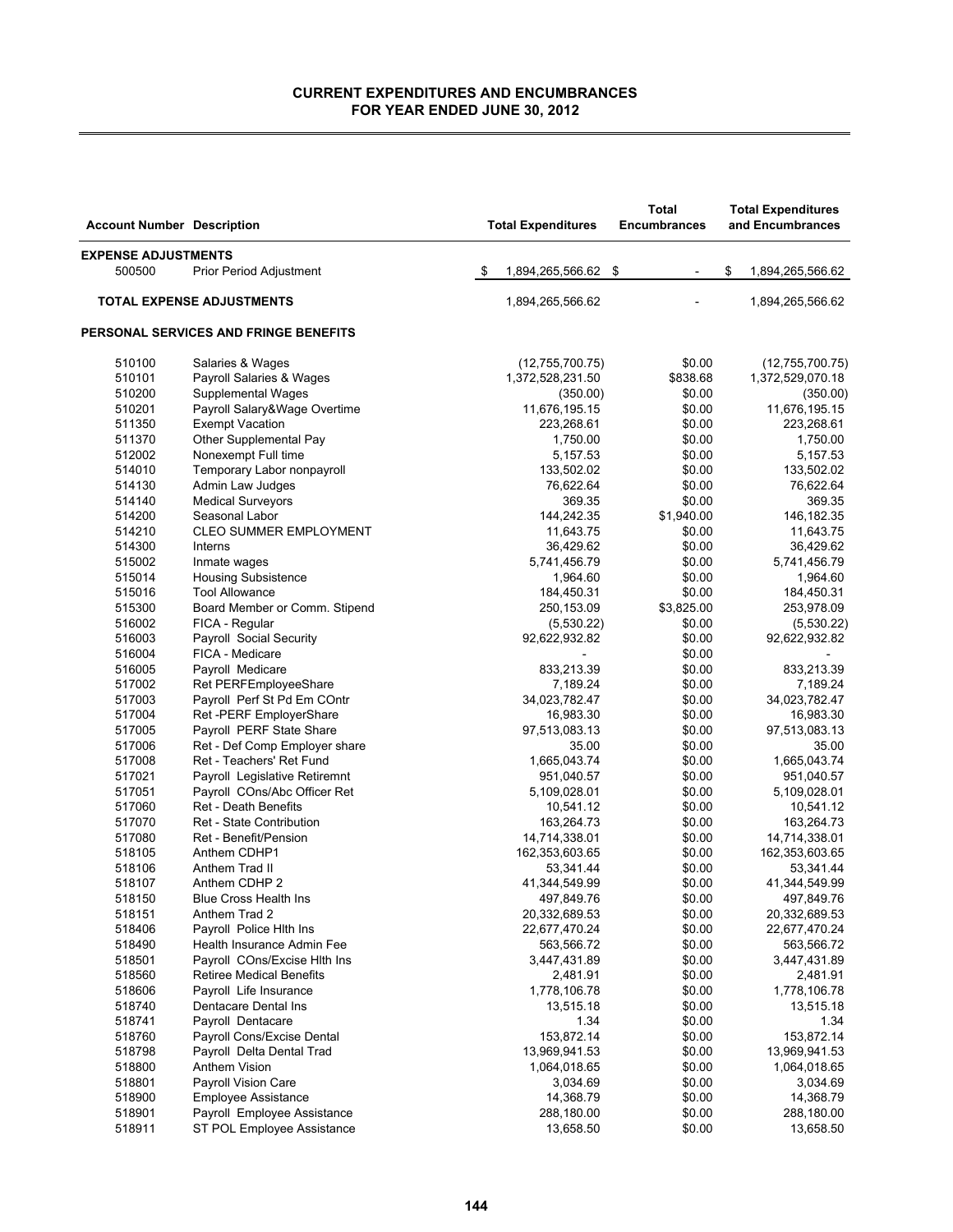| Ports - Benefits - Group Insur<br>(1,914.13)<br>518920<br>(1,914.13)<br>\$0.00<br>519006<br>Payroll Long Term Disability<br>18,535,098.94<br>\$0.00<br>18,535,098.94<br>519020<br>NonExempt Disability Payments<br>372.62<br>\$0.00<br>372.62<br>519110<br>2,739,585.92<br>\$0.00<br>2,739,585.92<br><b>Exempt Unemployment Insurance</b><br>\$0.00<br>519120<br>NonExempt Unemplymnt Insurance<br>313,178.18<br>313,178.18<br>519210<br>Exempt - Worker's Compensation<br>2,165,892.41<br>\$0.00<br>2,165,892.41<br>519220<br>\$0.00<br>33,837.15<br>Nonexempt - Workers Comp<br>33,837.15<br>519230<br><b>Workers Comp Medical Claims</b><br>\$0.00<br>8,330,221.07<br>8,330,221.07<br>519240<br>\$0.00<br>Workers Comp Admin Fee<br>466,685.73<br>466,685.73<br>519402<br>248,161.25<br>\$0.00<br><b>Drug Testing</b><br>248,161.25<br>519501<br>Employee Reimb Physical Exams<br>504.00<br>\$0.00<br>504.00<br>519502<br>222,062.93<br>\$0.00<br>222,062.93<br><b>Employee Physical Examinations</b><br>519503<br>Payroll Def Comp - StateMatch<br>3,079,829.50<br>\$0.00<br>3,079,829.50<br>519601<br><b>Hoosier Start</b><br>\$0.00<br>16,589.90<br>16,589.90<br>519603<br>Deferred Compensation ST Paid<br>30.00<br>\$0.00<br>30.00<br>519710<br><b>Employee Tuition Reimbursement</b><br>146,951.03<br>\$0.00<br>146,951.03<br>519720<br>26,136.23<br>\$0.00<br>26,136.23<br><b>HSA Health Savings Acct</b><br>519721<br>\$0.00<br>Payroll Health Savings Acct 1<br>36,898,372.53<br>36,898,372.53<br>519725<br>\$0.00<br>Payroll Health Savings Acct 2<br>2,260,139.24<br>2,260,139.24<br>519810<br>\$754,072.07<br>Temp Staffing Individual<br>2,470,528.85<br>3,224,600.92<br>519811<br>Payroll Personal Svc Id#<br>190,456.11<br>\$0.00<br>190,456.11<br>519820<br>Temp Staffing Company<br>9,071,140.04<br>\$709,367.19<br>9,780,507.23<br>Payroll Personal Svc Ss#<br>519821<br>125,095.60<br>\$0.00<br>125,095.60<br>519830<br>Temp Staffing Info Tech<br>533,755.78<br>\$16,000.00<br>549,755.78<br>519850<br><b>Temp Staffing Clerical</b><br>1,370,156.72<br>\$159,918.69<br>1,530,075.41<br>519851<br>Temp Staffing Manual Labor<br>42,393.54<br>\$0.00<br>42,393.54<br>519852<br>Temp Staffing Financial<br>120,816.96<br>\$16,861.33<br>137,678.29<br>519853<br><b>Temp Staffing Medical</b><br>4, 137, 219. 12<br>\$50,109.26<br>4, 187, 328. 38<br>519854<br><b>Temp Staffing Publishing</b><br>\$0.00<br>68,560.56<br>68,560.56<br><b>TOTAL PERSONAL SERVICES AND FRINGE BENEFITS</b><br>1,988,067,872.38<br>1,712,932.22<br>1,989,780,804.60<br><b>UTILITIES</b><br>\$703.93<br>520102<br>Water & Sewage<br>4,266,042.50<br>4,266,746.43<br>520104<br>Water & Sewage - Water<br>\$469.03<br>2,107,950.30<br>2,107,481.27<br>520106<br>\$0.00<br>Water & Sewage - Sewer<br>3,420,819.35<br>3,420,819.35<br>520108<br>\$0.00<br>Water & Sewage-LiquidWastTrtmt<br>101,877.22<br>101,877.22<br>520109<br>\$0.00<br>360.45<br>Stormwater Fee<br>360.45<br>520202<br>36,203,629.89<br>\$0.00<br>36,203,629.89<br>Energy - Electricity<br>520204<br>Energy - Natural Gas<br>11,008,704.04<br>\$0.00<br>11,008,704.04<br>520206<br>\$0.00<br>Energy - Liquid Gas<br>394,727.36<br>394,727.36<br>520208<br>\$317.51<br>3,397,007.14<br>Energy - Heating fuel<br>3,396,689.63<br>520210<br>Energy - Steam Heat<br>\$0.00<br>2,514,836.12<br>2,514,836.12<br>520212<br>Energy - Chilled Water<br>\$0.00<br>3,843,971.18<br>3,843,971.18<br>521001<br>Telecom - Telephone<br>124,495.21<br>\$2,299.89<br>126,795.10<br>521002<br>Telecom - TelephoneLocalService<br>7,631,955.64<br>\$23,462.57<br>7,655,418.21<br>521004<br>Telecom - Telephone - Network<br>78,954.36<br>\$881.06<br>79,835.42<br>521006<br>\$5,000.00<br>Telecom - TelephoneLongDistance<br>2,500,447.17<br>2,505,447.17<br>521008<br>Telecom - Voice Mail<br>48.50<br>\$0.00<br>48.50<br>521010<br>\$0.00<br>57,655.41<br>57,655.41<br>Telecom - Pagers<br>521012<br>123,674.03<br>\$5,389.00<br>129,063.03<br>Telecom - Radio<br>521014<br>Telecom - Teleconference<br>100,535.99<br>\$70.58<br>100,606.57<br>521016<br>Telecom - Cellular<br>5,700,627.86<br>\$537.70<br>5,701,165.56<br>521017<br>Telecom - Cellular Overage<br>90,461.41<br>\$0.00<br>90,461.41<br>521018<br>10,704,942.34<br>\$20,400.01<br>10,725,342.35<br>Telecom - Data<br>521020<br>Telecom - ConferenceCall<br>\$20.00<br>29,735.85<br>29,755.85<br>521021<br>Telecom - Adm & Support<br>4,963.71<br>\$17,670.38<br>22,634.09 | <b>Account Number Description</b> | <b>Total Expenditures</b> | <b>Total</b><br><b>Encumbrances</b> | <b>Total Expenditures</b><br>and Encumbrances |
|--------------------------------------------------------------------------------------------------------------------------------------------------------------------------------------------------------------------------------------------------------------------------------------------------------------------------------------------------------------------------------------------------------------------------------------------------------------------------------------------------------------------------------------------------------------------------------------------------------------------------------------------------------------------------------------------------------------------------------------------------------------------------------------------------------------------------------------------------------------------------------------------------------------------------------------------------------------------------------------------------------------------------------------------------------------------------------------------------------------------------------------------------------------------------------------------------------------------------------------------------------------------------------------------------------------------------------------------------------------------------------------------------------------------------------------------------------------------------------------------------------------------------------------------------------------------------------------------------------------------------------------------------------------------------------------------------------------------------------------------------------------------------------------------------------------------------------------------------------------------------------------------------------------------------------------------------------------------------------------------------------------------------------------------------------------------------------------------------------------------------------------------------------------------------------------------------------------------------------------------------------------------------------------------------------------------------------------------------------------------------------------------------------------------------------------------------------------------------------------------------------------------------------------------------------------------------------------------------------------------------------------------------------------------------------------------------------------------------------------------------------------------------------------------------------------------------------------------------------------------------------------------------------------------------------------------------------------------------------------------------------------------------------------------------------------------------------------------------------------------------------------------------------------------------------------------------------------------------------------------------------------------------------------------------------------------------------------------------------------------------------------------------------------------------------------------------------------------------------------------------------------------------------------------------------------------------------------------------------------------------------------------------------------------------------------------------------------------------------------------------------------------------------------------------------------------------------------------------------------------------------------------------------------------------------------------------------------------------------------------------------------------------------------------------------------------------------------------------------------------------------------------------------------------------------------------------------------------------------------------------------------------------------------------------------------------------------------------------------------------------------------------------------------------------------------------------------------------------------------------|-----------------------------------|---------------------------|-------------------------------------|-----------------------------------------------|
|                                                                                                                                                                                                                                                                                                                                                                                                                                                                                                                                                                                                                                                                                                                                                                                                                                                                                                                                                                                                                                                                                                                                                                                                                                                                                                                                                                                                                                                                                                                                                                                                                                                                                                                                                                                                                                                                                                                                                                                                                                                                                                                                                                                                                                                                                                                                                                                                                                                                                                                                                                                                                                                                                                                                                                                                                                                                                                                                                                                                                                                                                                                                                                                                                                                                                                                                                                                                                                                                                                                                                                                                                                                                                                                                                                                                                                                                                                                                                                                                                                                                                                                                                                                                                                                                                                                                                                                                                                                                                            |                                   |                           |                                     |                                               |
|                                                                                                                                                                                                                                                                                                                                                                                                                                                                                                                                                                                                                                                                                                                                                                                                                                                                                                                                                                                                                                                                                                                                                                                                                                                                                                                                                                                                                                                                                                                                                                                                                                                                                                                                                                                                                                                                                                                                                                                                                                                                                                                                                                                                                                                                                                                                                                                                                                                                                                                                                                                                                                                                                                                                                                                                                                                                                                                                                                                                                                                                                                                                                                                                                                                                                                                                                                                                                                                                                                                                                                                                                                                                                                                                                                                                                                                                                                                                                                                                                                                                                                                                                                                                                                                                                                                                                                                                                                                                                            |                                   |                           |                                     |                                               |
|                                                                                                                                                                                                                                                                                                                                                                                                                                                                                                                                                                                                                                                                                                                                                                                                                                                                                                                                                                                                                                                                                                                                                                                                                                                                                                                                                                                                                                                                                                                                                                                                                                                                                                                                                                                                                                                                                                                                                                                                                                                                                                                                                                                                                                                                                                                                                                                                                                                                                                                                                                                                                                                                                                                                                                                                                                                                                                                                                                                                                                                                                                                                                                                                                                                                                                                                                                                                                                                                                                                                                                                                                                                                                                                                                                                                                                                                                                                                                                                                                                                                                                                                                                                                                                                                                                                                                                                                                                                                                            |                                   |                           |                                     |                                               |
|                                                                                                                                                                                                                                                                                                                                                                                                                                                                                                                                                                                                                                                                                                                                                                                                                                                                                                                                                                                                                                                                                                                                                                                                                                                                                                                                                                                                                                                                                                                                                                                                                                                                                                                                                                                                                                                                                                                                                                                                                                                                                                                                                                                                                                                                                                                                                                                                                                                                                                                                                                                                                                                                                                                                                                                                                                                                                                                                                                                                                                                                                                                                                                                                                                                                                                                                                                                                                                                                                                                                                                                                                                                                                                                                                                                                                                                                                                                                                                                                                                                                                                                                                                                                                                                                                                                                                                                                                                                                                            |                                   |                           |                                     |                                               |
|                                                                                                                                                                                                                                                                                                                                                                                                                                                                                                                                                                                                                                                                                                                                                                                                                                                                                                                                                                                                                                                                                                                                                                                                                                                                                                                                                                                                                                                                                                                                                                                                                                                                                                                                                                                                                                                                                                                                                                                                                                                                                                                                                                                                                                                                                                                                                                                                                                                                                                                                                                                                                                                                                                                                                                                                                                                                                                                                                                                                                                                                                                                                                                                                                                                                                                                                                                                                                                                                                                                                                                                                                                                                                                                                                                                                                                                                                                                                                                                                                                                                                                                                                                                                                                                                                                                                                                                                                                                                                            |                                   |                           |                                     |                                               |
|                                                                                                                                                                                                                                                                                                                                                                                                                                                                                                                                                                                                                                                                                                                                                                                                                                                                                                                                                                                                                                                                                                                                                                                                                                                                                                                                                                                                                                                                                                                                                                                                                                                                                                                                                                                                                                                                                                                                                                                                                                                                                                                                                                                                                                                                                                                                                                                                                                                                                                                                                                                                                                                                                                                                                                                                                                                                                                                                                                                                                                                                                                                                                                                                                                                                                                                                                                                                                                                                                                                                                                                                                                                                                                                                                                                                                                                                                                                                                                                                                                                                                                                                                                                                                                                                                                                                                                                                                                                                                            |                                   |                           |                                     |                                               |
|                                                                                                                                                                                                                                                                                                                                                                                                                                                                                                                                                                                                                                                                                                                                                                                                                                                                                                                                                                                                                                                                                                                                                                                                                                                                                                                                                                                                                                                                                                                                                                                                                                                                                                                                                                                                                                                                                                                                                                                                                                                                                                                                                                                                                                                                                                                                                                                                                                                                                                                                                                                                                                                                                                                                                                                                                                                                                                                                                                                                                                                                                                                                                                                                                                                                                                                                                                                                                                                                                                                                                                                                                                                                                                                                                                                                                                                                                                                                                                                                                                                                                                                                                                                                                                                                                                                                                                                                                                                                                            |                                   |                           |                                     |                                               |
|                                                                                                                                                                                                                                                                                                                                                                                                                                                                                                                                                                                                                                                                                                                                                                                                                                                                                                                                                                                                                                                                                                                                                                                                                                                                                                                                                                                                                                                                                                                                                                                                                                                                                                                                                                                                                                                                                                                                                                                                                                                                                                                                                                                                                                                                                                                                                                                                                                                                                                                                                                                                                                                                                                                                                                                                                                                                                                                                                                                                                                                                                                                                                                                                                                                                                                                                                                                                                                                                                                                                                                                                                                                                                                                                                                                                                                                                                                                                                                                                                                                                                                                                                                                                                                                                                                                                                                                                                                                                                            |                                   |                           |                                     |                                               |
|                                                                                                                                                                                                                                                                                                                                                                                                                                                                                                                                                                                                                                                                                                                                                                                                                                                                                                                                                                                                                                                                                                                                                                                                                                                                                                                                                                                                                                                                                                                                                                                                                                                                                                                                                                                                                                                                                                                                                                                                                                                                                                                                                                                                                                                                                                                                                                                                                                                                                                                                                                                                                                                                                                                                                                                                                                                                                                                                                                                                                                                                                                                                                                                                                                                                                                                                                                                                                                                                                                                                                                                                                                                                                                                                                                                                                                                                                                                                                                                                                                                                                                                                                                                                                                                                                                                                                                                                                                                                                            |                                   |                           |                                     |                                               |
|                                                                                                                                                                                                                                                                                                                                                                                                                                                                                                                                                                                                                                                                                                                                                                                                                                                                                                                                                                                                                                                                                                                                                                                                                                                                                                                                                                                                                                                                                                                                                                                                                                                                                                                                                                                                                                                                                                                                                                                                                                                                                                                                                                                                                                                                                                                                                                                                                                                                                                                                                                                                                                                                                                                                                                                                                                                                                                                                                                                                                                                                                                                                                                                                                                                                                                                                                                                                                                                                                                                                                                                                                                                                                                                                                                                                                                                                                                                                                                                                                                                                                                                                                                                                                                                                                                                                                                                                                                                                                            |                                   |                           |                                     |                                               |
|                                                                                                                                                                                                                                                                                                                                                                                                                                                                                                                                                                                                                                                                                                                                                                                                                                                                                                                                                                                                                                                                                                                                                                                                                                                                                                                                                                                                                                                                                                                                                                                                                                                                                                                                                                                                                                                                                                                                                                                                                                                                                                                                                                                                                                                                                                                                                                                                                                                                                                                                                                                                                                                                                                                                                                                                                                                                                                                                                                                                                                                                                                                                                                                                                                                                                                                                                                                                                                                                                                                                                                                                                                                                                                                                                                                                                                                                                                                                                                                                                                                                                                                                                                                                                                                                                                                                                                                                                                                                                            |                                   |                           |                                     |                                               |
|                                                                                                                                                                                                                                                                                                                                                                                                                                                                                                                                                                                                                                                                                                                                                                                                                                                                                                                                                                                                                                                                                                                                                                                                                                                                                                                                                                                                                                                                                                                                                                                                                                                                                                                                                                                                                                                                                                                                                                                                                                                                                                                                                                                                                                                                                                                                                                                                                                                                                                                                                                                                                                                                                                                                                                                                                                                                                                                                                                                                                                                                                                                                                                                                                                                                                                                                                                                                                                                                                                                                                                                                                                                                                                                                                                                                                                                                                                                                                                                                                                                                                                                                                                                                                                                                                                                                                                                                                                                                                            |                                   |                           |                                     |                                               |
|                                                                                                                                                                                                                                                                                                                                                                                                                                                                                                                                                                                                                                                                                                                                                                                                                                                                                                                                                                                                                                                                                                                                                                                                                                                                                                                                                                                                                                                                                                                                                                                                                                                                                                                                                                                                                                                                                                                                                                                                                                                                                                                                                                                                                                                                                                                                                                                                                                                                                                                                                                                                                                                                                                                                                                                                                                                                                                                                                                                                                                                                                                                                                                                                                                                                                                                                                                                                                                                                                                                                                                                                                                                                                                                                                                                                                                                                                                                                                                                                                                                                                                                                                                                                                                                                                                                                                                                                                                                                                            |                                   |                           |                                     |                                               |
|                                                                                                                                                                                                                                                                                                                                                                                                                                                                                                                                                                                                                                                                                                                                                                                                                                                                                                                                                                                                                                                                                                                                                                                                                                                                                                                                                                                                                                                                                                                                                                                                                                                                                                                                                                                                                                                                                                                                                                                                                                                                                                                                                                                                                                                                                                                                                                                                                                                                                                                                                                                                                                                                                                                                                                                                                                                                                                                                                                                                                                                                                                                                                                                                                                                                                                                                                                                                                                                                                                                                                                                                                                                                                                                                                                                                                                                                                                                                                                                                                                                                                                                                                                                                                                                                                                                                                                                                                                                                                            |                                   |                           |                                     |                                               |
|                                                                                                                                                                                                                                                                                                                                                                                                                                                                                                                                                                                                                                                                                                                                                                                                                                                                                                                                                                                                                                                                                                                                                                                                                                                                                                                                                                                                                                                                                                                                                                                                                                                                                                                                                                                                                                                                                                                                                                                                                                                                                                                                                                                                                                                                                                                                                                                                                                                                                                                                                                                                                                                                                                                                                                                                                                                                                                                                                                                                                                                                                                                                                                                                                                                                                                                                                                                                                                                                                                                                                                                                                                                                                                                                                                                                                                                                                                                                                                                                                                                                                                                                                                                                                                                                                                                                                                                                                                                                                            |                                   |                           |                                     |                                               |
|                                                                                                                                                                                                                                                                                                                                                                                                                                                                                                                                                                                                                                                                                                                                                                                                                                                                                                                                                                                                                                                                                                                                                                                                                                                                                                                                                                                                                                                                                                                                                                                                                                                                                                                                                                                                                                                                                                                                                                                                                                                                                                                                                                                                                                                                                                                                                                                                                                                                                                                                                                                                                                                                                                                                                                                                                                                                                                                                                                                                                                                                                                                                                                                                                                                                                                                                                                                                                                                                                                                                                                                                                                                                                                                                                                                                                                                                                                                                                                                                                                                                                                                                                                                                                                                                                                                                                                                                                                                                                            |                                   |                           |                                     |                                               |
|                                                                                                                                                                                                                                                                                                                                                                                                                                                                                                                                                                                                                                                                                                                                                                                                                                                                                                                                                                                                                                                                                                                                                                                                                                                                                                                                                                                                                                                                                                                                                                                                                                                                                                                                                                                                                                                                                                                                                                                                                                                                                                                                                                                                                                                                                                                                                                                                                                                                                                                                                                                                                                                                                                                                                                                                                                                                                                                                                                                                                                                                                                                                                                                                                                                                                                                                                                                                                                                                                                                                                                                                                                                                                                                                                                                                                                                                                                                                                                                                                                                                                                                                                                                                                                                                                                                                                                                                                                                                                            |                                   |                           |                                     |                                               |
|                                                                                                                                                                                                                                                                                                                                                                                                                                                                                                                                                                                                                                                                                                                                                                                                                                                                                                                                                                                                                                                                                                                                                                                                                                                                                                                                                                                                                                                                                                                                                                                                                                                                                                                                                                                                                                                                                                                                                                                                                                                                                                                                                                                                                                                                                                                                                                                                                                                                                                                                                                                                                                                                                                                                                                                                                                                                                                                                                                                                                                                                                                                                                                                                                                                                                                                                                                                                                                                                                                                                                                                                                                                                                                                                                                                                                                                                                                                                                                                                                                                                                                                                                                                                                                                                                                                                                                                                                                                                                            |                                   |                           |                                     |                                               |
|                                                                                                                                                                                                                                                                                                                                                                                                                                                                                                                                                                                                                                                                                                                                                                                                                                                                                                                                                                                                                                                                                                                                                                                                                                                                                                                                                                                                                                                                                                                                                                                                                                                                                                                                                                                                                                                                                                                                                                                                                                                                                                                                                                                                                                                                                                                                                                                                                                                                                                                                                                                                                                                                                                                                                                                                                                                                                                                                                                                                                                                                                                                                                                                                                                                                                                                                                                                                                                                                                                                                                                                                                                                                                                                                                                                                                                                                                                                                                                                                                                                                                                                                                                                                                                                                                                                                                                                                                                                                                            |                                   |                           |                                     |                                               |
|                                                                                                                                                                                                                                                                                                                                                                                                                                                                                                                                                                                                                                                                                                                                                                                                                                                                                                                                                                                                                                                                                                                                                                                                                                                                                                                                                                                                                                                                                                                                                                                                                                                                                                                                                                                                                                                                                                                                                                                                                                                                                                                                                                                                                                                                                                                                                                                                                                                                                                                                                                                                                                                                                                                                                                                                                                                                                                                                                                                                                                                                                                                                                                                                                                                                                                                                                                                                                                                                                                                                                                                                                                                                                                                                                                                                                                                                                                                                                                                                                                                                                                                                                                                                                                                                                                                                                                                                                                                                                            |                                   |                           |                                     |                                               |
|                                                                                                                                                                                                                                                                                                                                                                                                                                                                                                                                                                                                                                                                                                                                                                                                                                                                                                                                                                                                                                                                                                                                                                                                                                                                                                                                                                                                                                                                                                                                                                                                                                                                                                                                                                                                                                                                                                                                                                                                                                                                                                                                                                                                                                                                                                                                                                                                                                                                                                                                                                                                                                                                                                                                                                                                                                                                                                                                                                                                                                                                                                                                                                                                                                                                                                                                                                                                                                                                                                                                                                                                                                                                                                                                                                                                                                                                                                                                                                                                                                                                                                                                                                                                                                                                                                                                                                                                                                                                                            |                                   |                           |                                     |                                               |
|                                                                                                                                                                                                                                                                                                                                                                                                                                                                                                                                                                                                                                                                                                                                                                                                                                                                                                                                                                                                                                                                                                                                                                                                                                                                                                                                                                                                                                                                                                                                                                                                                                                                                                                                                                                                                                                                                                                                                                                                                                                                                                                                                                                                                                                                                                                                                                                                                                                                                                                                                                                                                                                                                                                                                                                                                                                                                                                                                                                                                                                                                                                                                                                                                                                                                                                                                                                                                                                                                                                                                                                                                                                                                                                                                                                                                                                                                                                                                                                                                                                                                                                                                                                                                                                                                                                                                                                                                                                                                            |                                   |                           |                                     |                                               |
|                                                                                                                                                                                                                                                                                                                                                                                                                                                                                                                                                                                                                                                                                                                                                                                                                                                                                                                                                                                                                                                                                                                                                                                                                                                                                                                                                                                                                                                                                                                                                                                                                                                                                                                                                                                                                                                                                                                                                                                                                                                                                                                                                                                                                                                                                                                                                                                                                                                                                                                                                                                                                                                                                                                                                                                                                                                                                                                                                                                                                                                                                                                                                                                                                                                                                                                                                                                                                                                                                                                                                                                                                                                                                                                                                                                                                                                                                                                                                                                                                                                                                                                                                                                                                                                                                                                                                                                                                                                                                            |                                   |                           |                                     |                                               |
|                                                                                                                                                                                                                                                                                                                                                                                                                                                                                                                                                                                                                                                                                                                                                                                                                                                                                                                                                                                                                                                                                                                                                                                                                                                                                                                                                                                                                                                                                                                                                                                                                                                                                                                                                                                                                                                                                                                                                                                                                                                                                                                                                                                                                                                                                                                                                                                                                                                                                                                                                                                                                                                                                                                                                                                                                                                                                                                                                                                                                                                                                                                                                                                                                                                                                                                                                                                                                                                                                                                                                                                                                                                                                                                                                                                                                                                                                                                                                                                                                                                                                                                                                                                                                                                                                                                                                                                                                                                                                            |                                   |                           |                                     |                                               |
|                                                                                                                                                                                                                                                                                                                                                                                                                                                                                                                                                                                                                                                                                                                                                                                                                                                                                                                                                                                                                                                                                                                                                                                                                                                                                                                                                                                                                                                                                                                                                                                                                                                                                                                                                                                                                                                                                                                                                                                                                                                                                                                                                                                                                                                                                                                                                                                                                                                                                                                                                                                                                                                                                                                                                                                                                                                                                                                                                                                                                                                                                                                                                                                                                                                                                                                                                                                                                                                                                                                                                                                                                                                                                                                                                                                                                                                                                                                                                                                                                                                                                                                                                                                                                                                                                                                                                                                                                                                                                            |                                   |                           |                                     |                                               |
|                                                                                                                                                                                                                                                                                                                                                                                                                                                                                                                                                                                                                                                                                                                                                                                                                                                                                                                                                                                                                                                                                                                                                                                                                                                                                                                                                                                                                                                                                                                                                                                                                                                                                                                                                                                                                                                                                                                                                                                                                                                                                                                                                                                                                                                                                                                                                                                                                                                                                                                                                                                                                                                                                                                                                                                                                                                                                                                                                                                                                                                                                                                                                                                                                                                                                                                                                                                                                                                                                                                                                                                                                                                                                                                                                                                                                                                                                                                                                                                                                                                                                                                                                                                                                                                                                                                                                                                                                                                                                            |                                   |                           |                                     |                                               |
|                                                                                                                                                                                                                                                                                                                                                                                                                                                                                                                                                                                                                                                                                                                                                                                                                                                                                                                                                                                                                                                                                                                                                                                                                                                                                                                                                                                                                                                                                                                                                                                                                                                                                                                                                                                                                                                                                                                                                                                                                                                                                                                                                                                                                                                                                                                                                                                                                                                                                                                                                                                                                                                                                                                                                                                                                                                                                                                                                                                                                                                                                                                                                                                                                                                                                                                                                                                                                                                                                                                                                                                                                                                                                                                                                                                                                                                                                                                                                                                                                                                                                                                                                                                                                                                                                                                                                                                                                                                                                            |                                   |                           |                                     |                                               |
|                                                                                                                                                                                                                                                                                                                                                                                                                                                                                                                                                                                                                                                                                                                                                                                                                                                                                                                                                                                                                                                                                                                                                                                                                                                                                                                                                                                                                                                                                                                                                                                                                                                                                                                                                                                                                                                                                                                                                                                                                                                                                                                                                                                                                                                                                                                                                                                                                                                                                                                                                                                                                                                                                                                                                                                                                                                                                                                                                                                                                                                                                                                                                                                                                                                                                                                                                                                                                                                                                                                                                                                                                                                                                                                                                                                                                                                                                                                                                                                                                                                                                                                                                                                                                                                                                                                                                                                                                                                                                            |                                   |                           |                                     |                                               |
|                                                                                                                                                                                                                                                                                                                                                                                                                                                                                                                                                                                                                                                                                                                                                                                                                                                                                                                                                                                                                                                                                                                                                                                                                                                                                                                                                                                                                                                                                                                                                                                                                                                                                                                                                                                                                                                                                                                                                                                                                                                                                                                                                                                                                                                                                                                                                                                                                                                                                                                                                                                                                                                                                                                                                                                                                                                                                                                                                                                                                                                                                                                                                                                                                                                                                                                                                                                                                                                                                                                                                                                                                                                                                                                                                                                                                                                                                                                                                                                                                                                                                                                                                                                                                                                                                                                                                                                                                                                                                            |                                   |                           |                                     |                                               |
|                                                                                                                                                                                                                                                                                                                                                                                                                                                                                                                                                                                                                                                                                                                                                                                                                                                                                                                                                                                                                                                                                                                                                                                                                                                                                                                                                                                                                                                                                                                                                                                                                                                                                                                                                                                                                                                                                                                                                                                                                                                                                                                                                                                                                                                                                                                                                                                                                                                                                                                                                                                                                                                                                                                                                                                                                                                                                                                                                                                                                                                                                                                                                                                                                                                                                                                                                                                                                                                                                                                                                                                                                                                                                                                                                                                                                                                                                                                                                                                                                                                                                                                                                                                                                                                                                                                                                                                                                                                                                            |                                   |                           |                                     |                                               |
|                                                                                                                                                                                                                                                                                                                                                                                                                                                                                                                                                                                                                                                                                                                                                                                                                                                                                                                                                                                                                                                                                                                                                                                                                                                                                                                                                                                                                                                                                                                                                                                                                                                                                                                                                                                                                                                                                                                                                                                                                                                                                                                                                                                                                                                                                                                                                                                                                                                                                                                                                                                                                                                                                                                                                                                                                                                                                                                                                                                                                                                                                                                                                                                                                                                                                                                                                                                                                                                                                                                                                                                                                                                                                                                                                                                                                                                                                                                                                                                                                                                                                                                                                                                                                                                                                                                                                                                                                                                                                            |                                   |                           |                                     |                                               |
|                                                                                                                                                                                                                                                                                                                                                                                                                                                                                                                                                                                                                                                                                                                                                                                                                                                                                                                                                                                                                                                                                                                                                                                                                                                                                                                                                                                                                                                                                                                                                                                                                                                                                                                                                                                                                                                                                                                                                                                                                                                                                                                                                                                                                                                                                                                                                                                                                                                                                                                                                                                                                                                                                                                                                                                                                                                                                                                                                                                                                                                                                                                                                                                                                                                                                                                                                                                                                                                                                                                                                                                                                                                                                                                                                                                                                                                                                                                                                                                                                                                                                                                                                                                                                                                                                                                                                                                                                                                                                            |                                   |                           |                                     |                                               |
|                                                                                                                                                                                                                                                                                                                                                                                                                                                                                                                                                                                                                                                                                                                                                                                                                                                                                                                                                                                                                                                                                                                                                                                                                                                                                                                                                                                                                                                                                                                                                                                                                                                                                                                                                                                                                                                                                                                                                                                                                                                                                                                                                                                                                                                                                                                                                                                                                                                                                                                                                                                                                                                                                                                                                                                                                                                                                                                                                                                                                                                                                                                                                                                                                                                                                                                                                                                                                                                                                                                                                                                                                                                                                                                                                                                                                                                                                                                                                                                                                                                                                                                                                                                                                                                                                                                                                                                                                                                                                            |                                   |                           |                                     |                                               |
|                                                                                                                                                                                                                                                                                                                                                                                                                                                                                                                                                                                                                                                                                                                                                                                                                                                                                                                                                                                                                                                                                                                                                                                                                                                                                                                                                                                                                                                                                                                                                                                                                                                                                                                                                                                                                                                                                                                                                                                                                                                                                                                                                                                                                                                                                                                                                                                                                                                                                                                                                                                                                                                                                                                                                                                                                                                                                                                                                                                                                                                                                                                                                                                                                                                                                                                                                                                                                                                                                                                                                                                                                                                                                                                                                                                                                                                                                                                                                                                                                                                                                                                                                                                                                                                                                                                                                                                                                                                                                            |                                   |                           |                                     |                                               |
|                                                                                                                                                                                                                                                                                                                                                                                                                                                                                                                                                                                                                                                                                                                                                                                                                                                                                                                                                                                                                                                                                                                                                                                                                                                                                                                                                                                                                                                                                                                                                                                                                                                                                                                                                                                                                                                                                                                                                                                                                                                                                                                                                                                                                                                                                                                                                                                                                                                                                                                                                                                                                                                                                                                                                                                                                                                                                                                                                                                                                                                                                                                                                                                                                                                                                                                                                                                                                                                                                                                                                                                                                                                                                                                                                                                                                                                                                                                                                                                                                                                                                                                                                                                                                                                                                                                                                                                                                                                                                            |                                   |                           |                                     |                                               |
|                                                                                                                                                                                                                                                                                                                                                                                                                                                                                                                                                                                                                                                                                                                                                                                                                                                                                                                                                                                                                                                                                                                                                                                                                                                                                                                                                                                                                                                                                                                                                                                                                                                                                                                                                                                                                                                                                                                                                                                                                                                                                                                                                                                                                                                                                                                                                                                                                                                                                                                                                                                                                                                                                                                                                                                                                                                                                                                                                                                                                                                                                                                                                                                                                                                                                                                                                                                                                                                                                                                                                                                                                                                                                                                                                                                                                                                                                                                                                                                                                                                                                                                                                                                                                                                                                                                                                                                                                                                                                            |                                   |                           |                                     |                                               |
|                                                                                                                                                                                                                                                                                                                                                                                                                                                                                                                                                                                                                                                                                                                                                                                                                                                                                                                                                                                                                                                                                                                                                                                                                                                                                                                                                                                                                                                                                                                                                                                                                                                                                                                                                                                                                                                                                                                                                                                                                                                                                                                                                                                                                                                                                                                                                                                                                                                                                                                                                                                                                                                                                                                                                                                                                                                                                                                                                                                                                                                                                                                                                                                                                                                                                                                                                                                                                                                                                                                                                                                                                                                                                                                                                                                                                                                                                                                                                                                                                                                                                                                                                                                                                                                                                                                                                                                                                                                                                            |                                   |                           |                                     |                                               |
|                                                                                                                                                                                                                                                                                                                                                                                                                                                                                                                                                                                                                                                                                                                                                                                                                                                                                                                                                                                                                                                                                                                                                                                                                                                                                                                                                                                                                                                                                                                                                                                                                                                                                                                                                                                                                                                                                                                                                                                                                                                                                                                                                                                                                                                                                                                                                                                                                                                                                                                                                                                                                                                                                                                                                                                                                                                                                                                                                                                                                                                                                                                                                                                                                                                                                                                                                                                                                                                                                                                                                                                                                                                                                                                                                                                                                                                                                                                                                                                                                                                                                                                                                                                                                                                                                                                                                                                                                                                                                            |                                   |                           |                                     |                                               |
|                                                                                                                                                                                                                                                                                                                                                                                                                                                                                                                                                                                                                                                                                                                                                                                                                                                                                                                                                                                                                                                                                                                                                                                                                                                                                                                                                                                                                                                                                                                                                                                                                                                                                                                                                                                                                                                                                                                                                                                                                                                                                                                                                                                                                                                                                                                                                                                                                                                                                                                                                                                                                                                                                                                                                                                                                                                                                                                                                                                                                                                                                                                                                                                                                                                                                                                                                                                                                                                                                                                                                                                                                                                                                                                                                                                                                                                                                                                                                                                                                                                                                                                                                                                                                                                                                                                                                                                                                                                                                            |                                   |                           |                                     |                                               |
|                                                                                                                                                                                                                                                                                                                                                                                                                                                                                                                                                                                                                                                                                                                                                                                                                                                                                                                                                                                                                                                                                                                                                                                                                                                                                                                                                                                                                                                                                                                                                                                                                                                                                                                                                                                                                                                                                                                                                                                                                                                                                                                                                                                                                                                                                                                                                                                                                                                                                                                                                                                                                                                                                                                                                                                                                                                                                                                                                                                                                                                                                                                                                                                                                                                                                                                                                                                                                                                                                                                                                                                                                                                                                                                                                                                                                                                                                                                                                                                                                                                                                                                                                                                                                                                                                                                                                                                                                                                                                            |                                   |                           |                                     |                                               |
|                                                                                                                                                                                                                                                                                                                                                                                                                                                                                                                                                                                                                                                                                                                                                                                                                                                                                                                                                                                                                                                                                                                                                                                                                                                                                                                                                                                                                                                                                                                                                                                                                                                                                                                                                                                                                                                                                                                                                                                                                                                                                                                                                                                                                                                                                                                                                                                                                                                                                                                                                                                                                                                                                                                                                                                                                                                                                                                                                                                                                                                                                                                                                                                                                                                                                                                                                                                                                                                                                                                                                                                                                                                                                                                                                                                                                                                                                                                                                                                                                                                                                                                                                                                                                                                                                                                                                                                                                                                                                            |                                   |                           |                                     |                                               |
|                                                                                                                                                                                                                                                                                                                                                                                                                                                                                                                                                                                                                                                                                                                                                                                                                                                                                                                                                                                                                                                                                                                                                                                                                                                                                                                                                                                                                                                                                                                                                                                                                                                                                                                                                                                                                                                                                                                                                                                                                                                                                                                                                                                                                                                                                                                                                                                                                                                                                                                                                                                                                                                                                                                                                                                                                                                                                                                                                                                                                                                                                                                                                                                                                                                                                                                                                                                                                                                                                                                                                                                                                                                                                                                                                                                                                                                                                                                                                                                                                                                                                                                                                                                                                                                                                                                                                                                                                                                                                            |                                   |                           |                                     |                                               |
|                                                                                                                                                                                                                                                                                                                                                                                                                                                                                                                                                                                                                                                                                                                                                                                                                                                                                                                                                                                                                                                                                                                                                                                                                                                                                                                                                                                                                                                                                                                                                                                                                                                                                                                                                                                                                                                                                                                                                                                                                                                                                                                                                                                                                                                                                                                                                                                                                                                                                                                                                                                                                                                                                                                                                                                                                                                                                                                                                                                                                                                                                                                                                                                                                                                                                                                                                                                                                                                                                                                                                                                                                                                                                                                                                                                                                                                                                                                                                                                                                                                                                                                                                                                                                                                                                                                                                                                                                                                                                            |                                   |                           |                                     |                                               |
|                                                                                                                                                                                                                                                                                                                                                                                                                                                                                                                                                                                                                                                                                                                                                                                                                                                                                                                                                                                                                                                                                                                                                                                                                                                                                                                                                                                                                                                                                                                                                                                                                                                                                                                                                                                                                                                                                                                                                                                                                                                                                                                                                                                                                                                                                                                                                                                                                                                                                                                                                                                                                                                                                                                                                                                                                                                                                                                                                                                                                                                                                                                                                                                                                                                                                                                                                                                                                                                                                                                                                                                                                                                                                                                                                                                                                                                                                                                                                                                                                                                                                                                                                                                                                                                                                                                                                                                                                                                                                            |                                   |                           |                                     |                                               |
|                                                                                                                                                                                                                                                                                                                                                                                                                                                                                                                                                                                                                                                                                                                                                                                                                                                                                                                                                                                                                                                                                                                                                                                                                                                                                                                                                                                                                                                                                                                                                                                                                                                                                                                                                                                                                                                                                                                                                                                                                                                                                                                                                                                                                                                                                                                                                                                                                                                                                                                                                                                                                                                                                                                                                                                                                                                                                                                                                                                                                                                                                                                                                                                                                                                                                                                                                                                                                                                                                                                                                                                                                                                                                                                                                                                                                                                                                                                                                                                                                                                                                                                                                                                                                                                                                                                                                                                                                                                                                            |                                   |                           |                                     |                                               |
|                                                                                                                                                                                                                                                                                                                                                                                                                                                                                                                                                                                                                                                                                                                                                                                                                                                                                                                                                                                                                                                                                                                                                                                                                                                                                                                                                                                                                                                                                                                                                                                                                                                                                                                                                                                                                                                                                                                                                                                                                                                                                                                                                                                                                                                                                                                                                                                                                                                                                                                                                                                                                                                                                                                                                                                                                                                                                                                                                                                                                                                                                                                                                                                                                                                                                                                                                                                                                                                                                                                                                                                                                                                                                                                                                                                                                                                                                                                                                                                                                                                                                                                                                                                                                                                                                                                                                                                                                                                                                            |                                   |                           |                                     |                                               |
|                                                                                                                                                                                                                                                                                                                                                                                                                                                                                                                                                                                                                                                                                                                                                                                                                                                                                                                                                                                                                                                                                                                                                                                                                                                                                                                                                                                                                                                                                                                                                                                                                                                                                                                                                                                                                                                                                                                                                                                                                                                                                                                                                                                                                                                                                                                                                                                                                                                                                                                                                                                                                                                                                                                                                                                                                                                                                                                                                                                                                                                                                                                                                                                                                                                                                                                                                                                                                                                                                                                                                                                                                                                                                                                                                                                                                                                                                                                                                                                                                                                                                                                                                                                                                                                                                                                                                                                                                                                                                            |                                   |                           |                                     |                                               |
|                                                                                                                                                                                                                                                                                                                                                                                                                                                                                                                                                                                                                                                                                                                                                                                                                                                                                                                                                                                                                                                                                                                                                                                                                                                                                                                                                                                                                                                                                                                                                                                                                                                                                                                                                                                                                                                                                                                                                                                                                                                                                                                                                                                                                                                                                                                                                                                                                                                                                                                                                                                                                                                                                                                                                                                                                                                                                                                                                                                                                                                                                                                                                                                                                                                                                                                                                                                                                                                                                                                                                                                                                                                                                                                                                                                                                                                                                                                                                                                                                                                                                                                                                                                                                                                                                                                                                                                                                                                                                            |                                   |                           |                                     |                                               |
|                                                                                                                                                                                                                                                                                                                                                                                                                                                                                                                                                                                                                                                                                                                                                                                                                                                                                                                                                                                                                                                                                                                                                                                                                                                                                                                                                                                                                                                                                                                                                                                                                                                                                                                                                                                                                                                                                                                                                                                                                                                                                                                                                                                                                                                                                                                                                                                                                                                                                                                                                                                                                                                                                                                                                                                                                                                                                                                                                                                                                                                                                                                                                                                                                                                                                                                                                                                                                                                                                                                                                                                                                                                                                                                                                                                                                                                                                                                                                                                                                                                                                                                                                                                                                                                                                                                                                                                                                                                                                            |                                   |                           |                                     |                                               |
|                                                                                                                                                                                                                                                                                                                                                                                                                                                                                                                                                                                                                                                                                                                                                                                                                                                                                                                                                                                                                                                                                                                                                                                                                                                                                                                                                                                                                                                                                                                                                                                                                                                                                                                                                                                                                                                                                                                                                                                                                                                                                                                                                                                                                                                                                                                                                                                                                                                                                                                                                                                                                                                                                                                                                                                                                                                                                                                                                                                                                                                                                                                                                                                                                                                                                                                                                                                                                                                                                                                                                                                                                                                                                                                                                                                                                                                                                                                                                                                                                                                                                                                                                                                                                                                                                                                                                                                                                                                                                            |                                   |                           |                                     |                                               |
|                                                                                                                                                                                                                                                                                                                                                                                                                                                                                                                                                                                                                                                                                                                                                                                                                                                                                                                                                                                                                                                                                                                                                                                                                                                                                                                                                                                                                                                                                                                                                                                                                                                                                                                                                                                                                                                                                                                                                                                                                                                                                                                                                                                                                                                                                                                                                                                                                                                                                                                                                                                                                                                                                                                                                                                                                                                                                                                                                                                                                                                                                                                                                                                                                                                                                                                                                                                                                                                                                                                                                                                                                                                                                                                                                                                                                                                                                                                                                                                                                                                                                                                                                                                                                                                                                                                                                                                                                                                                                            |                                   |                           |                                     |                                               |
|                                                                                                                                                                                                                                                                                                                                                                                                                                                                                                                                                                                                                                                                                                                                                                                                                                                                                                                                                                                                                                                                                                                                                                                                                                                                                                                                                                                                                                                                                                                                                                                                                                                                                                                                                                                                                                                                                                                                                                                                                                                                                                                                                                                                                                                                                                                                                                                                                                                                                                                                                                                                                                                                                                                                                                                                                                                                                                                                                                                                                                                                                                                                                                                                                                                                                                                                                                                                                                                                                                                                                                                                                                                                                                                                                                                                                                                                                                                                                                                                                                                                                                                                                                                                                                                                                                                                                                                                                                                                                            |                                   |                           |                                     |                                               |
|                                                                                                                                                                                                                                                                                                                                                                                                                                                                                                                                                                                                                                                                                                                                                                                                                                                                                                                                                                                                                                                                                                                                                                                                                                                                                                                                                                                                                                                                                                                                                                                                                                                                                                                                                                                                                                                                                                                                                                                                                                                                                                                                                                                                                                                                                                                                                                                                                                                                                                                                                                                                                                                                                                                                                                                                                                                                                                                                                                                                                                                                                                                                                                                                                                                                                                                                                                                                                                                                                                                                                                                                                                                                                                                                                                                                                                                                                                                                                                                                                                                                                                                                                                                                                                                                                                                                                                                                                                                                                            |                                   |                           |                                     |                                               |
|                                                                                                                                                                                                                                                                                                                                                                                                                                                                                                                                                                                                                                                                                                                                                                                                                                                                                                                                                                                                                                                                                                                                                                                                                                                                                                                                                                                                                                                                                                                                                                                                                                                                                                                                                                                                                                                                                                                                                                                                                                                                                                                                                                                                                                                                                                                                                                                                                                                                                                                                                                                                                                                                                                                                                                                                                                                                                                                                                                                                                                                                                                                                                                                                                                                                                                                                                                                                                                                                                                                                                                                                                                                                                                                                                                                                                                                                                                                                                                                                                                                                                                                                                                                                                                                                                                                                                                                                                                                                                            |                                   |                           |                                     |                                               |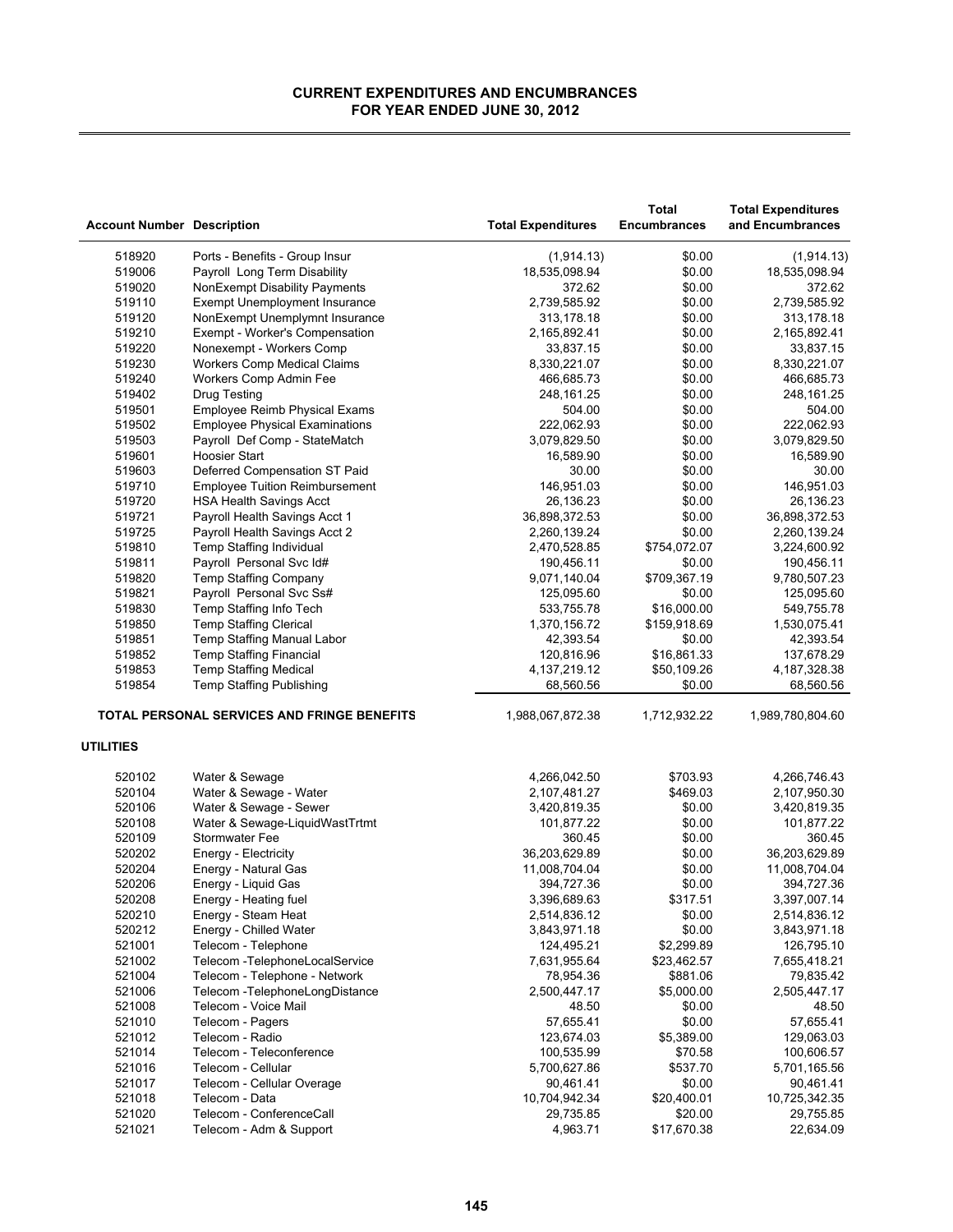| <b>Account Number Description</b> |                                       | <b>Total Expenditures</b> | <b>Total</b><br><b>Encumbrances</b> | <b>Total Expenditures</b><br>and Encumbrances |
|-----------------------------------|---------------------------------------|---------------------------|-------------------------------------|-----------------------------------------------|
| 521022                            | Telecom - Messaging                   | 251,749.73                | \$0.00                              | 251,749.73                                    |
| 521023                            | Telecom - Wireless Network            | 8,587,763.38              | \$0.00                              | 8,587,763.38                                  |
| 521030                            | Telecom - Directory Assist            | 31,485.54                 | \$0.00                              | 31,485.54                                     |
| 521040                            | Telecom - Satellite Phone             | 22,970.04                 | \$890.84                            | 23,860.88                                     |
| 521210                            | Recycling                             | 547.17                    | \$0.00                              | 547.17                                        |
| <b>TOTAL UTILITIES</b>            |                                       | 103,302,152.35            | 78,112.50                           | 103,380,264.85                                |
| <b>CONTRACTUAL SERVICES</b>       |                                       |                           |                                     |                                               |
| 531010                            | Prof Serv - MGMT CONSULTANT           | 374,617,339.83            | \$31,198,134.36                     | 405,815,474.19                                |
| 531012                            | Prof Serv - ACCOUNTING SERVICE        | 2,379,652.70              | \$470,941.17                        | 2,850,593.87                                  |
| 531013                            | Prof Serv - Info Process Cnslt        | 2,375,733.01              | \$1,863,908.09                      | 4,239,641.10                                  |
| 531014                            | Prof Serv - Legal Services            | 5,589,491.96              | \$950,551.68                        | 6,540,043.64                                  |
| 531016                            | Prof Serv - Office Management         | 1,482,928.13              | \$0.00                              | 1,482,928.13                                  |
| 531018                            | Prof Serv - Abandon Prop Audit        | 215,000.99                | \$7,648.50                          | 222,649.49                                    |
| 531020                            | Prof Serv - Media Services            | 2,244,593.41              | \$161,461.67                        | 2,406,055.08                                  |
| 531022                            | Prof Serv - Call Answering            | 191,737.73                | \$42,407.53                         | 234,145.26                                    |
| 531025                            | Prof Serv - Program Develop           | 17,176,242.61             | \$1,099,916.49                      | 18,276,159.10                                 |
| 531026                            | Prof Serv - Business Admin            | 33,710,262.34             | \$5,505,446.98                      | 39,215,709.32                                 |
| 531027                            | Prof Serv - Clerical                  | 2,873,526.94              | \$78,742.53                         | 2,952,269.47                                  |
| 531028                            | Prof Serv - GIS                       | 2,053,579.60              | \$1,326,237.79                      | 3,379,817.39                                  |
| 531029                            | Prof Serv - IT Services               | 52,243,158.13             | \$3,410,664.72                      | 55,653,822.85                                 |
| 531030                            | Prof Serv - Mgmt Support              | 34,405,310.41             | \$676,406.84                        | 35,081,717.25                                 |
| 531031                            | Prof Serv - HR Consult                | 363,497.55                | \$102,945.91                        | 466,443.46                                    |
| 531032                            | Prof Serv - Animal Hith               | 227,877.58                | \$24,543.42                         | 252,421.00                                    |
| 531033                            | Prof Serv - Fishing                   | 114,336.62                | \$34,153.72                         | 148,490.34                                    |
| 531035                            | Prof Serv - Livestock Serv            | 170,721.83                | \$1,003,472.00                      | 1,174,193.83                                  |
| 531036                            | Prof Serv - Drivers                   | 504,149.93                | \$86,028.70                         | 590,178.63                                    |
| 531037                            | Prof Serv - Data Mgmt                 | 99,298,298.47             | \$895,461.91                        | 100,193,760.38                                |
| 531038                            | Prof Serv - Employment Serv           | 4,186,860.38              | \$191,076.66                        | 4,377,937.04                                  |
| 531039                            | Prof Serv - Engineering               | 10,377,009.05             | \$2,107,858.98                      | 12,484,868.03                                 |
| 531040                            | Prof Serv - Acct-Billing              | 1,785.79                  | \$0.00                              | 1,785.79                                      |
| 531042                            | Prof Serv - Acct-OpLeaseFinSer        | 43,719.79                 | \$0.00                              | 43,719.79                                     |
| 531043                            | Prof Serv - Youth Organizing          | 656,984.91                | \$27,745.71                         | 684,730.62                                    |
| 531044                            | Prof Serv - Business Research         | 351,273.02                | \$0.00                              | 351,273.02                                    |
| 531045                            | Prof Serv-InfoProcCon-DataServ        | 4,329,402.30              | \$573,241.96                        | 4,902,644.26                                  |
| 531046                            | Prof Serv-InfoProcCon-Implmnt         | 5,086,388.61              | \$541,786.36                        | 5,628,174.97                                  |
| 531047                            | Prof Serv-InfoProcCon-Mainfrm         | 155,856.93                | \$0.00                              | 155,856.93                                    |
| 531048                            | Prof Serv-InfoProcCon-Network         | 228,961.41                | \$0.00                              | 228,961.41                                    |
| 531049                            | Prof Serv-InfoProcCon-Software        | 14,719,064.68             | \$2,859,272.87                      | 17,578,337.55                                 |
| 531051                            | Prof Serv-Travel Agency               | 294,924.58                | \$55,681.25                         | 350,605.83                                    |
| 531052                            | Prof Serv-Product Transport           | 19,048.76                 | \$0.00                              | 19,048.76                                     |
| 531053                            | <b>Prof Serv-Contract Law Service</b> | 249,994.05                | \$0.00                              | 249,994.05                                    |
| 531054                            | Prof Serv - Interpretation Svc        | 509,105.11                | \$160,380.72                        | 669,485.83                                    |
| 531055                            | Prof Serv-Legal Research              | 811,881.04                | \$222,916.47                        | 1,034,797.51                                  |
| 531056                            | Ports - FTZ Marketing / Consul        | 3,936.74                  | \$0.00                              | 3,936.74                                      |
| 531057                            | Lobbying Fees                         | 264,000.00                | \$176,000.00                        | 440,000.00                                    |
| 531060                            | Prof Serv-Promo Partnership           | 34,656.40                 | \$0.00                              | 34,656.40                                     |
| 531061                            | Prof Serv-Photography Service         | 7,409.64                  | \$0.00                              | 7,409.64                                      |
| 531062                            | Prof Serv-Community Consit            | 300.00                    | \$161,802.07                        | 162,102.07                                    |
| 531063                            | Prof Serv-Research Consit             | 980,847.92                | \$688,877.31                        | 1,669,725.23                                  |
| 531065                            | <b>Editorial Services</b>             | 1,645.00                  | \$200.00                            | 1,845.00                                      |
| 531066                            | <b>Promotional Premiums</b>           | 28,169.29                 | \$0.00                              | 28,169.29                                     |
| 531067                            | Prof Serv - Medical Consultant        | 33,709,833.90             | \$36,566.00                         | 33,746,399.90                                 |
| 531068                            | Prof Serv - Food Service              | 3,054,086.61              | \$168,427.69                        | 3,222,514.30                                  |
| 531069                            | Prof Serv-Energy/Utility Consu        | 32,807.12                 | \$0.00                              | 32,807.12                                     |
| 532004                            | Main -FacMainAgrmnt                   | 1,674,729.96              | \$67,208.66                         | 1,741,938.62                                  |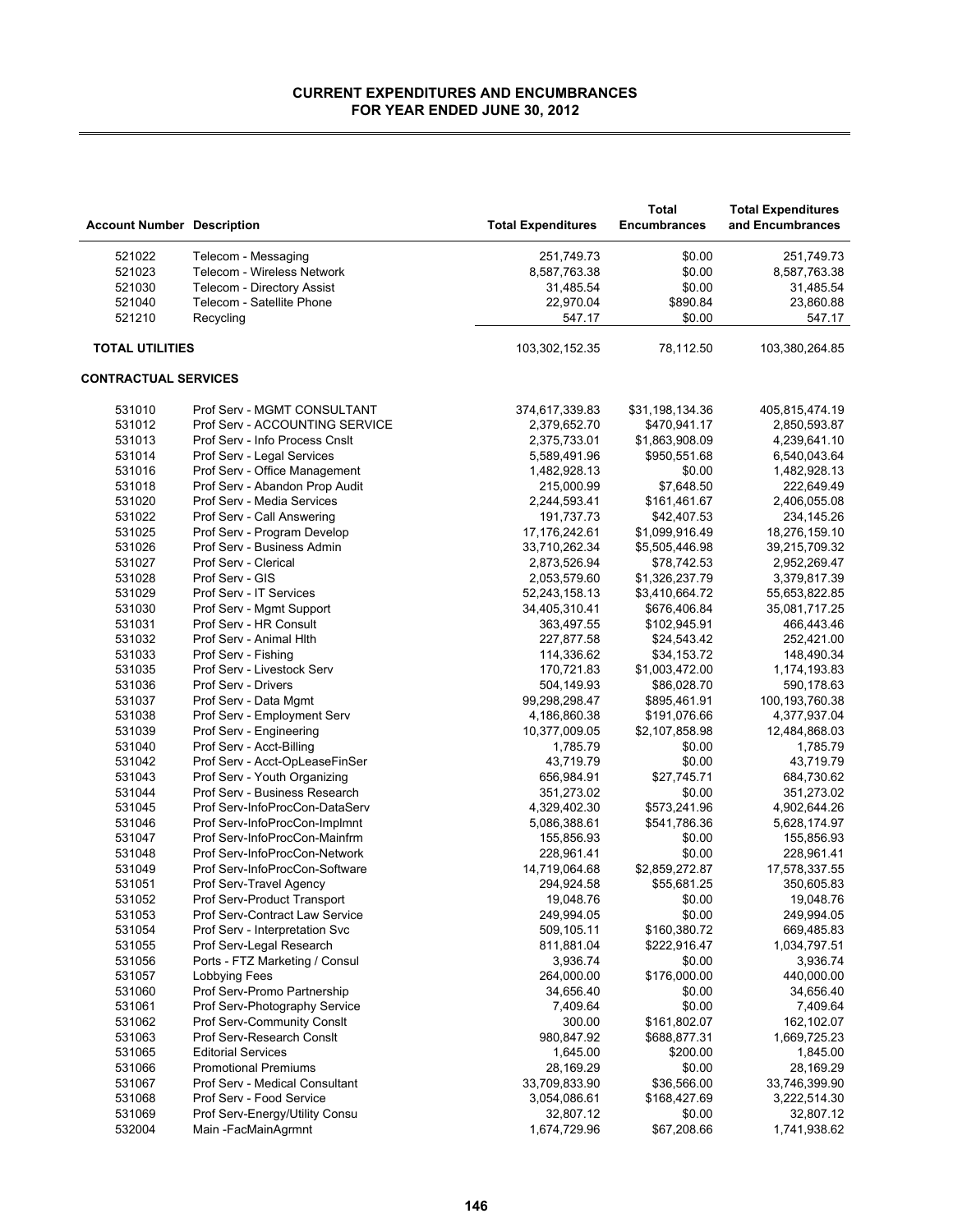|                                   |                                                       |                           | <b>Total</b>        | <b>Total Expenditures</b> |
|-----------------------------------|-------------------------------------------------------|---------------------------|---------------------|---------------------------|
| <b>Account Number Description</b> |                                                       | <b>Total Expenditures</b> | <b>Encumbrances</b> | and Encumbrances          |
|                                   |                                                       |                           |                     |                           |
| 532010                            | Main - Buildg&Grnd Main                               | 2,211,898.34              | \$89,954.59         | 2,301,852.93              |
| 532012                            | Main - Mowing                                         | 2,132,049.77              | \$357,567.06        | 2,489,616.83              |
| 532016                            | Main - Tree Fertilization                             | 160.00                    | \$0.00              | 160.00                    |
| 532020                            | Main - Fac Inspection                                 | 65,145.34                 | \$8,850.00          | 73,995.34                 |
| 532022                            | Main - Cleaning Serv                                  | 9,268,119.31              | \$81,839.45         | 9,349,958.76              |
| 532023                            | Main - Garbage Removal                                | 2,508,330.83              | \$206,361.27        | 2,714,692.10              |
| 532024                            | Main - Pest Control                                   | 201,744.12                | \$8,986.47          | 210,730.59                |
| 532026                            | Main - LANDSCAPING                                    | 353,285.43                | \$5,650.00          | 358,935.43                |
| 532030                            | Main - Fence                                          | 35,268.20                 | \$0.00              | 35,268.20                 |
| 532033                            | Main - Docks Mooring                                  | 54,053.52                 | \$1,650.00          | 55,703.52                 |
| 532034                            | Main - Marine                                         | 1,490.24                  | \$0.00              | 1,490.24                  |
| 532036                            | Main - Weigh Stations RestArea                        | 259,896.32                | \$2,003.00          | 261,899.32                |
| 532037                            | Main - Utilities                                      | 64,658.10                 | \$39,685.75         | 104,343.85                |
| 532040                            | Main -Street Sweeping                                 | 453,548.20                | \$140,265.50        | 593,813.70                |
| 532042                            | Main -SnowlceRemoval                                  | 195,713.67                | \$141,367.00        | 337,080.67                |
| 532044                            |                                                       |                           |                     |                           |
| 532048                            | Main - Tree Trimming<br>Main - DITCH CLEANING         | 165,935.71<br>232,965.88  | \$0.00<br>\$0.00    | 165,935.71<br>232,965.88  |
|                                   | Main - RESURFACING                                    |                           |                     |                           |
| 532050                            |                                                       | 156,083.74                | \$844,122.72        | 1,000,206.46              |
| 532054                            | Main - Bridge Maint                                   | 671,993.91                | \$0.00              | 671,993.91                |
| 532055                            | Main - Cable Install                                  | 471,451.74                | \$13,164.88         | 484,616.62                |
| 532061                            | Main - Facility Mgmt                                  | 3,255,804.27              | \$78,194.76         | 3,333,999.03              |
| 532062                            | Main - Safety                                         | 323,562.52                | \$0.00              | 323,562.52                |
| 532063                            | Main - Security Equipment                             | 54,312.85                 | \$96,930.00         | 151,242.85                |
| 532065                            | Main - Carpet                                         | 130,175.45                | \$0.00              | 130, 175.45               |
| 532070                            | Main - INFRASTRUCTURE                                 | 383,673.55                | \$43,770.00         | 427,443.55                |
| 532074                            | Main-Decontamntn                                      | 3,919.10                  | \$0.00              | 3,919.10                  |
| 533004                            | Main - Equip Main Agreement                           | 2,445,967.61              | \$245,481.41        | 2,691,449.02              |
| 533019                            | Main - Motor Vehicles                                 | 7,029,804.26              | \$141,296.30        | 7,171,100.56              |
| 533020                            | Main - Marine Repair                                  | 36,876.33                 | \$0.00              | 36,876.33                 |
| 533021                            | Main - Aircraft Repair                                | 245,589.55                | \$0.00              | 245,589.55                |
| 533023                            | Main - Equipment Inspection                           | 174,684.29                | \$50,696.00         | 225,380.29                |
| 533025                            | Main - Shop Equipment                                 | 316,338.31                | \$3,204.01          | 319,542.32                |
| 533026                            | Main - Roll Call Equipment                            | 285.32                    | \$0.00              | 285.32                    |
| 533027                            | Main - HOSP-EQUIP REPAIR                              | 208,319.08                | \$13,337.00         | 221,656.08                |
| 533029                            | Main - Edu Equipment                                  | 20,427.06                 | \$0.00              | 20,427.06                 |
| 533031                            | Main - Rec Equipment                                  | 17,906.79                 | \$17,658.00         | 35,564.79                 |
| 533033                            | Main - Office Equipment                               | 327,141.20                | \$74,511.73         | 401,652.93                |
| 533035                            | Main - Tech/Lab Equipment                             | 437,549.01                | \$89,674.29         | 527,223.30                |
| 533039                            | Main - Telecommunications                             | 3,525,548.91              | \$327,484.55        | 3,853,033.46              |
| 533040                            | Main - Office Copier                                  | 957,209.03                | \$82,693.56         | 1,039,902.59              |
| 533041                            | Main - Computers                                      | 4,227,396.23              | \$53,822.46         | 4,281,218.69              |
| 533042                            | Main - Fleet Mgmt                                     | 1,383.51                  | \$0.00              | 1,383.51                  |
| 533043                            | Main - Inspect&Test                                   | 994,238.59                | \$1,080,844.70      | 2,075,083.29              |
| 533044                            | Main - Lawnmowers                                     | 24, 184. 33               | \$0.00              | 24, 184. 33               |
| 533045                            | Main - Power Plant                                    | 119,110.69                | \$52,234.74         | 171,345.43                |
| 533052                            | Main-Elec Contractor                                  | 121,429.54                | \$4,000.00          | 125,429.54                |
| 534010                            | Sec & Sfty - Security Serv                            | 33,779,506.54             | \$21,248.62         | 33,800,755.16             |
| 534020                            | Sec & Sfty - Fire Control                             | 193,891.12                | \$13,035.00         | 206,926.12                |
| 534040                            | Sec & Sfty - SECURITY ALARMS                          | 296,418.40                | \$32,327.96         | 328,746.36                |
| 534050                            | Sec & Sfty - Guard Services                           | 1,585,673.63              | \$57,162.60         | 1,642,836.23              |
| 534051                            | Sec & Sfty - Sec System                               | 6,321,247.56              | \$30,783.45         | 6,352,031.01              |
| 534052                            | Sec & Sfty - Surveillance                             | 332,854.52                | \$21,004.43         | 353,858.95                |
| 534060                            | Sec & Sfty - Crime Prevention                         | 374,890.21                | \$211,362.57        | 586,252.78                |
| 534070                            | Sec & Sfty - Hazardous Mat                            | 18,523.19                 | \$0.00              | 18,523.19                 |
| 534080                            | Sec & Sfty - Mitry&HomelandSec                        | 952.93                    | \$0.00              | 952.93                    |
| 534090                            | Sec & Sfty - Water Safety                             |                           | \$14,560.83         | 22,547.39                 |
|                                   |                                                       | 7,986.56                  |                     |                           |
| 535010                            | Com & Train - Advertising<br>Com & Train - WORK SHOPS | 449,301.20                | \$0.00              | 449,301.20                |
| 535012                            |                                                       | 1,408,264.52              | \$78,891.09         | 1,487,155.61              |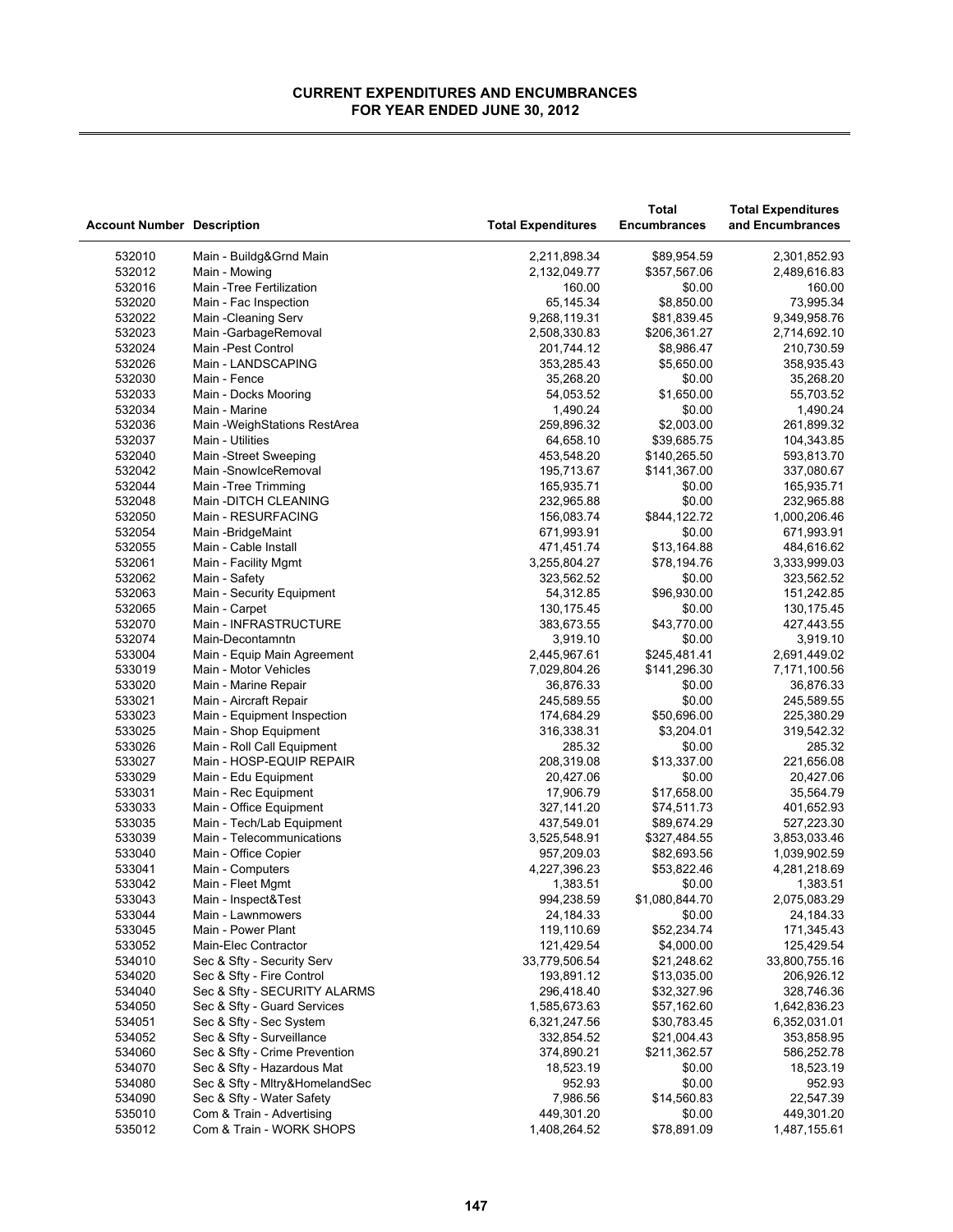| <b>Account Number Description</b> |                                | <b>Total Expenditures</b> | <b>Total</b><br><b>Encumbrances</b> | <b>Total Expenditures</b><br>and Encumbrances |
|-----------------------------------|--------------------------------|---------------------------|-------------------------------------|-----------------------------------------------|
| 535014                            | Com & Train - TRAINING General | 5,784,391.54              | \$1,160,662.38                      | 6,945,053.92                                  |
| 535015                            | Com & Train - Adult Ed         | 2,695,291.13              | \$57,330.01                         | 2,752,621.14                                  |
| 535016                            | Com & Train - Secondary Schl   | 550.00                    | \$0.00                              | 550.00                                        |
| 535017                            | Com & Train - Voc Ed           | 70,765.70                 | \$632.50                            | 71,398.20                                     |
| 535018                            | Com & Train - Career Developmt | 39,980.16                 | \$780.00                            | 40,760.16                                     |
| 535020                            | Com & Train - Exhibition       | 101,458.65                | \$5,410.05                          | 106,868.70                                    |
| 535021                            | Com & Train-PersonalAppearnce  | 14,006.12                 | \$0.00                              | 14,006.12                                     |
| 536010                            | Ship Trans - COURIER SERVICE   | 640,526.36                | \$0.00                              | 640,526.36                                    |
| 536012                            | Ship Trans -MAIL Serv Subscrtn | 15,770.80                 | \$1,737.97                          | 17,508.77                                     |
| 536014                            | Ship Trans - Moving            | 147,671.14                | \$458.19                            | 148,129.33                                    |
| 537010                            | Ins & Bond - Emplyee Binkt Bnd | 35,303.00                 | \$0.00                              | 35,303.00                                     |
| 537012                            | Ins & Bond -Surety Bnd Officis | 35,001.92                 | \$0.00                              | 35,001.92                                     |
| 537014                            | Ins & Bond - Property          | 839,208.46                | \$0.00                              | 839,208.46                                    |
| 537016                            | Ins & Bond - Vehicle           | 4,361.99                  | \$0.00                              | 4,361.99                                      |
| 537020                            | Ins & Bond - Comp General Liab | 26,144.05                 | \$0.00                              | 26,144.05                                     |
| 537026                            | Ins & Bond - EmployerLiability | 31,430.05                 | \$0.00                              | 31,430.05                                     |
| 537030                            | Ins & Bond - Casualty          | 150.00                    | \$0.00                              | 150.00                                        |
| 537031                            | Ins & Bond - Instructor        | 500.00                    | \$0.00                              | 500.00                                        |
| 537032                            | Ins & Bond - Retirement        | 523,862.50                | \$0.00                              | 523,862.50                                    |
| 538010                            | Const -Site Prep               | 7.785.00                  | \$0.00                              | 7,785.00                                      |
| 538110                            | Const - nonInterST Resurface   | 154,975,405.32            | \$35,568,816.97                     | 190,544,222.29                                |
| 538120                            | Const - InterSt Resurface      | 56,337,849.11             | \$17,734,023.21                     | 74,071,872.32                                 |
| 538130                            | Const - Roadside Improve       | 44,922,455.54             | \$7,206,073.29                      | 52,128,528.83                                 |
| 538140                            | Const - Major Hwy Impr         | 242,833,768.30            | \$56,025,415.25                     | 298,859,183.55                                |
| 538150                            | Const - Constructn Consit      | 128,786,553.07            | \$34,512,060.28                     | 163,298,613.35                                |
| 538160                            | Const - Road Constrctn         | 683,723.33                | \$18,368.37                         | 702,091.70                                    |
| 538200                            | Const - Bridges                | 28,400,578.10             | \$64,580.31                         | 28,465,158.41                                 |
| 538210                            | Const - Bridge Replace         | 32,543,936.81             | \$13,694,780.70                     | 46,238,717.51                                 |
| 538220                            | Const - Bridge Reconstrctn     | 39,659,160.48             | \$5,250,470.53                      | 44,909,631.01                                 |
| 538300                            | Const - Traffic Control        | 72,658.12                 | \$18,728.57                         | 91,386.69                                     |
| 538310                            | Const - Inter ST VehHwySystem  | 3,981,281.37              | \$538,516.63                        | 4,519,798.00                                  |
| 538400                            | Const - Land/Building          | 7,652,962.54              | \$783,908.54                        | 8,436,871.08                                  |
| 538510                            | Const - GUARDRAIL              | 2,340,578.24              | \$652,303.83                        | 2,992,882.07                                  |
| 538520                            | Const - ROAD ILLUMINATION      | 1,242,434.94              | \$271,149.42                        | 1,513,584.36                                  |
| 538532                            | Const-PAVEMENT MARKING         | 259,187.50                | \$106,760.35                        | 365,947.85                                    |
| 538540                            | Const-ERECT SIGNAL             | 1,028,590.94              | \$581,470.19                        | 1,610,061.13                                  |
| 538560                            | Const-ERECT SIGNS              | 143,899.26                | \$0.00                              | 143,899.26                                    |
| 538580                            | Const-RAZING DEMOLITION        | 99,909.19                 | \$46,542.37                         | 146,451.56                                    |
| 538600                            | Const - RR Agreemnts           | 4,445,455.96              | \$4,825,179.46                      | 9,270,635.42                                  |
| 538610                            | Const - RR Utility Main        | 224,662.93                | \$3,001.50                          | 227,664.43                                    |
| 538650                            | <b>Const-Utility Agreemnts</b> | 46,656,517.72             | \$27,111,070.63                     | 73,767,588.35                                 |
| 538700                            | Const - Roads                  | 534,675,981.26            | \$307,056,500.85                    | 841,732,482.11                                |
| 538800                            | Const - Road Sfty Improve      | 30,646,524.59             | \$18,668,518.86                     | 49,315,043.45                                 |
| 538900                            | Const - Park Facility          | 8, 187, 182.94            | \$112,641.45                        | 8,299,824.39                                  |
| 538910                            | Const-BuildStructurRestoratn   | 1,740,343.77              | \$0.00                              | 1,740,343.77                                  |
| 538920                            | Const -BuildRepair-General     | 6,574,955.16              | \$708,752.57                        | 7,283,707.73                                  |
| 538921                            | Const -BuildRepair-Elevator    | 460,391.72                | \$0.00                              | 460,391.72                                    |
| 538922                            | Const -BuildRepair-HVAC&Plumb  | 2,077,851.65              | \$142,735.80                        | 2,220,587.45                                  |
| 538923                            | Const -BuildRepair-Structural  | 5,532,131.00              | \$579,232.00                        | 6,111,363.00                                  |
| 538925                            | Const-BuildRepairNonStructural | 12,737,275.15             | \$5,256,632.45                      | 17,993,907.60                                 |
| 538930                            | Const-IncentivePay             | 280,000.00                | \$0.00                              | 280,000.00                                    |
| 538932                            | Const-Drilling&Pumping         | 49,615.14                 | \$0.00                              | 49,615.14                                     |
| 538933                            | Const-Excavation               | 1,092,338.24              | \$0.00                              | 1,092,338.24                                  |
| 538935                            | Const-Engineering              | 252,683.75                | \$328,000.00                        | 580,683.75                                    |
| 538936                            | Const-Lease Bond Pay Road Prog | 101,102,120.78            | \$629.50                            | 101,102,750.28                                |
| 539006                            | Prog Op-Cooperative Agreement  | 167,502.06                | \$8,971.56                          | 176,473.62                                    |
| 539008                            | Prog Op-FILM PROCESSING        | 442.66                    | \$0.00                              | 442.66                                        |
| 539012                            | Prog Op-LAUNDRY&LINEN          | 1,741.49                  | \$0.00                              | 1,741.49                                      |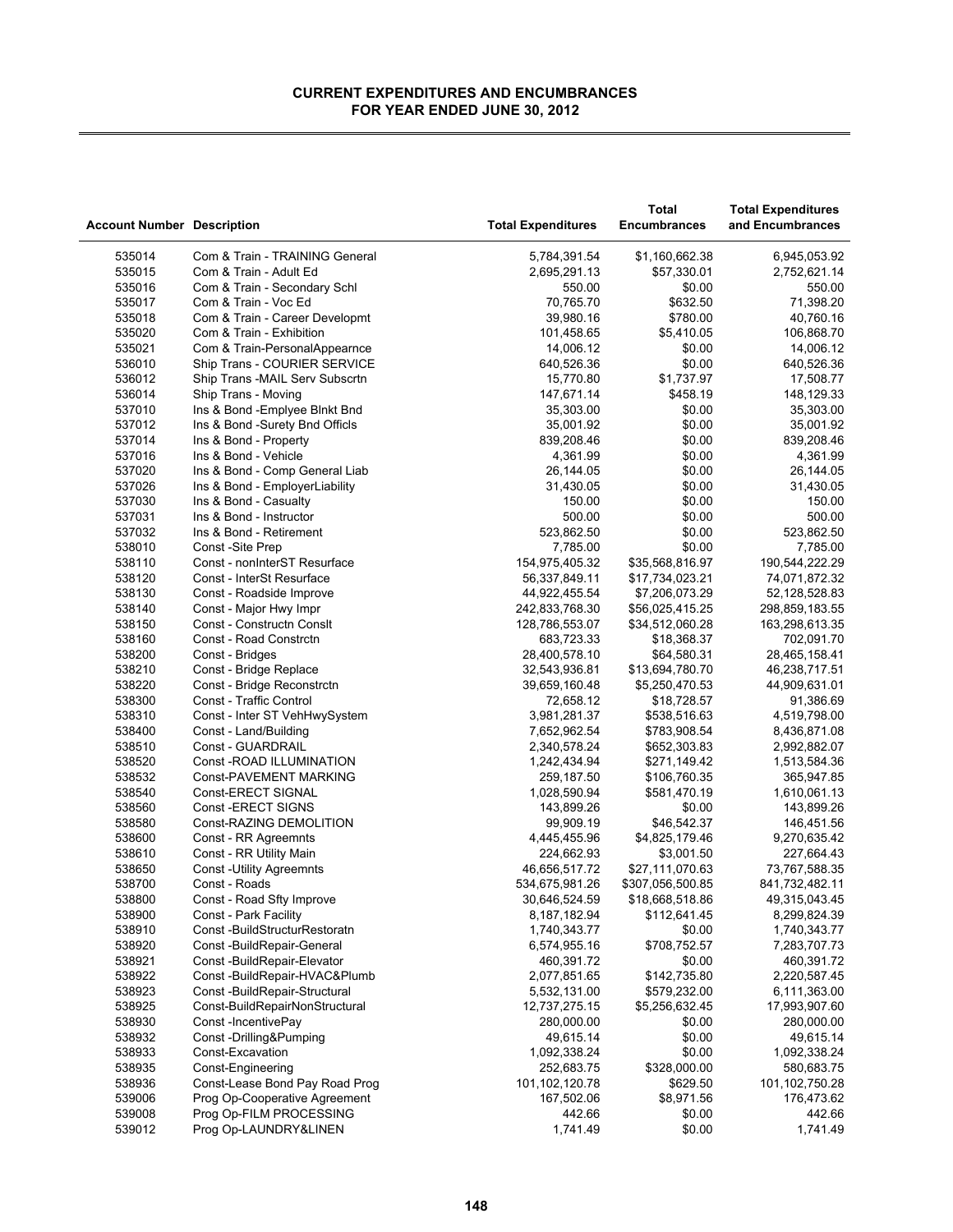| <b>Account Number Description</b> |                                   | <b>Total Expenditures</b> | Total<br><b>Encumbrances</b> | <b>Total Expenditures</b><br>and Encumbrances |
|-----------------------------------|-----------------------------------|---------------------------|------------------------------|-----------------------------------------------|
| 539014                            | Prog Op-FOOD PROCESSING           | 888,183.43                | \$122.13                     | 888,305.56                                    |
| 539016                            | Prog Op-MANUFACTURING COSTS       | 157,565.11                | \$2,357.51                   | 159,922.62                                    |
| 539018                            | Prog Op-TEST ANIMAL FARM PROD     | 7,638.52                  | \$0.00                       | 7,638.52                                      |
| 539020                            | Prog Op-HERBICIDE                 | 232,890.18                | \$34,987.88                  | 267,878.06                                    |
| 539022                            | Prog Op-HAZARD WASTE REMOVAL      | 397,990.52                | \$28,737.34                  | 426,727.86                                    |
| 539024                            | Prog Op-HOSP LAB TEST             | 2,168,598.74              | \$160,466.54                 | 2,329,065.28                                  |
| 539025                            | Prog Op-Non-Medical LabTest       | 70,421.00                 | \$5,210.00                   | 75,631.00                                     |
| 539026                            | Prog Op-Info Process Forms        | 142.26                    | \$0.00                       | 142.26                                        |
| 539027                            | Prog Op-Shredding Service         | 196,441.34                | \$45,006.73                  | 241,448.07                                    |
| 539030                            | Prog Op-AGYInputOutputDevice      | 214,389.65                | \$789.16                     | 215,178.81                                    |
| 539032                            | Prog Op-Data Prep                 | 340,342.37                | \$0.00                       | 340,342.37                                    |
| 539034                            | Prog Op-InfoProcessConsit         | 14,843,364.75             | \$2,807,419.42               | 17,650,784.17                                 |
| 539035                            | Prog Op-Software Maint            | 21,370,914.11             | \$369,012.92                 | 21,739,927.03                                 |
| 539036                            | Prog Op-DPStorageMedia            | 43,454.74                 | \$0.00                       | 43,454.74                                     |
| 539037                            | Prog Op-DP Facil Main             | 763.40                    | \$0.00                       | 763.40                                        |
| 539038                            | Prog Op-Software Licensing        | 1,544,882.00              | \$27,827.42                  | 1,572,709.42                                  |
| 539039                            | Prog Op-WebHosting                | 179,080.05                | \$35,395.00                  | 214,475.05                                    |
| 539040                            | Prog Op-Documnt Imaging           | 463,965.33                | \$295,758.14                 | 759,723.47                                    |
| 539042                            | Prog Op-Mental Health Cmty        | 8,544,763.64              | \$191,220.82                 | 8,735,984.46                                  |
| 539044                            | Prog Op-HS-HOME HEALTH CARE       | 3,095,282.52              | \$0.00                       | 3,095,282.52                                  |
| 539046                            | Prog Op - Vital Records           | 1,263.70                  | \$0.00                       | 1,263.70                                      |
| 539048                            | Prog Op-MEDICAL CONSULTANTS       | 115,557,603.97            | \$254,052.76                 | 115,811,656.73                                |
| 539049                            | Prog Op - Pharmacy Services       | 520,482.58                | \$26,284.94                  | 546,767.52                                    |
| 539050                            | Prog Op-TRAINING ST WARDS         | 7,000.00                  | \$0.00                       | 7,000.00                                      |
| 539052                            | Prog Op-BURIAL ST DEP             | 47,499.45                 | \$2,350.00                   | 49,849.45                                     |
| 539054                            | Prog Op-MEDICAL SERV ST DEP       | 1,296,631.53              | \$8,423.50                   | 1,305,055.03                                  |
| 539056                            | Prog Op-SUPPORT ST DEP            | 1,243,780.01              | \$2,283.92                   | 1,246,063.93                                  |
| 539058                            | Prog Op-Veterinary                | 14,305.26                 | \$0.00                       | 14,305.26                                     |
| 539061                            | Prog Op-DOC Instruction           | 55,059.76                 | \$0.00                       | 55,059.76                                     |
| 539062                            | Prog Op-GED Exam Fees             | 5,608.00                  | \$0.00                       | 5,608.00                                      |
| 539064                            | Prog Op-HouseParoledInmates       | 3,501,029.79              | \$0.00                       | 3,501,029.79                                  |
| 539100                            | ProgOp - Religious Order Serv     | 3,525.00                  | \$225.00                     | 3,750.00                                      |
| 539101                            | ProgOp - Disaster Prep            | 93,288.00                 | \$0.00                       | 93,288.00                                     |
| 539102                            | ProgOp - Drilling & Pumping       | 8,120.48                  | \$0.00                       | 8,120.48                                      |
| 539103                            | ProgOp - Farm, Fish, Foresty      | 680,117.06                | \$233,813.34                 | 913,930.40                                    |
| 539104                            | ProgOp - Food Supply & Distrb     | 29,680.68                 | \$0.00                       | 29,680.68                                     |
| 539105                            | ProgOp - Radio & TV               | 210,681.31                | \$22,455.79                  | 233,137.10                                    |
| 539106                            | ProgOp - Election Serv            | 750.00                    | \$450.00                     | 1,200.00                                      |
| 539107                            | ProgOp - Environmental            | 1,181,519.02              | \$426,624.39                 | 1,608,143.41                                  |
| 539120                            | ProgOp - Manuf - Build Mat        | 11,016.56                 | \$0.00                       | 11,016.56                                     |
| 539121                            | ProgOp - Manuf - Chemical         | 25,188.47                 | \$0.00                       | 25,188.47                                     |
| 539122                            | ProgOp - Manuf Consumer           | 18,881.76                 | \$0.00                       | 18,881.76                                     |
| 539123                            | ProgOp - Manuf Consumer           | 866,993.47                | \$20,828.20                  | 887,821.67                                    |
| 539130                            | ProgOp - Resrch&Test              | 815,230.99                | \$5,805.28                   | 821,036.27                                    |
| 539131                            | ProgOp - Resrch&Test-Survey       | 608,571.76                | \$78,236.45                  | 686,808.21                                    |
| 539134                            | ProgOp - HealthNutrition          | 121,807.14                | \$11,050.24                  | 132,857.38                                    |
| 539135                            | ProgOp - HealthPreventionMgmt     | 59,342.43                 | \$5,050.00                   | 64,392.43                                     |
| 539137                            | ProgOp - Inspection               | 291,226.47                | \$7,580.10                   | 298,806.57                                    |
| 539138                            | Prog Op - InternationalAffairs    | 1,265,849.57              | \$57,083.68                  | 1,322,933.25                                  |
| 539139                            | Prog Op - Personal Hygiene        | 45,820.08                 | \$15.00                      | 45,835.08                                     |
| 539140                            | Prog Op - Background Checks       | 608,887.42                | \$4,939.06                   | 613,826.48                                    |
| 539200                            | Prog Op - Horse Autopsy           | 7,190.00                  | \$0.00                       | 7,190.00                                      |
| 539201                            | Prog Op - Transcriptions          | 57,302.90                 | \$0.00                       | 57,302.90                                     |
| 539202                            | Prog Op - Breeders Reports        | 3,241.17                  | \$0.00                       | 3,241.17                                      |
| 539203                            | Prog Op - Blood Gas               | 2,400.00                  | \$0.00                       | 2,400.00                                      |
|                                   | <b>TOTAL CONTRACTUAL SERVICES</b> | 2,501,621,041.04          | 606,130,503.67               | 3,107,751,544.71                              |

 $\overline{a}$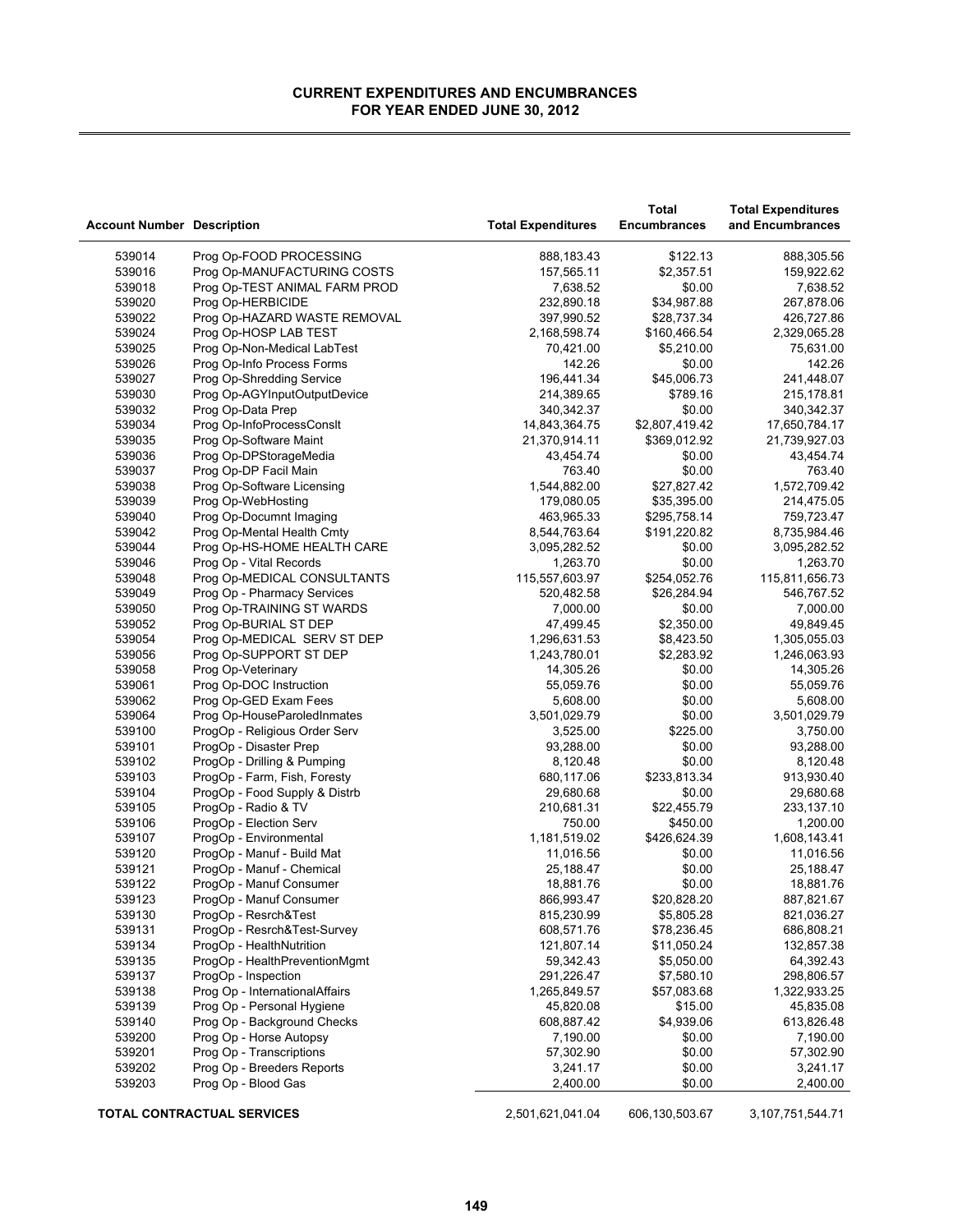÷

| <b>Account Number Description</b> |                                 | <b>Total Expenditures</b> | <b>Total</b><br><b>Encumbrances</b> | <b>Total Expenditures</b><br>and Encumbrances |
|-----------------------------------|---------------------------------|---------------------------|-------------------------------------|-----------------------------------------------|
|                                   | SUPPLIES, PARTS, AND MATERIALS  |                           |                                     |                                               |
| 541002                            | Mot Veh Ex - Gasoline           | 26,681,836.67             | \$8,811,209.19                      | 35,493,045.86                                 |
| 541006                            | Mot Veh Ex - Oil Grease Fluid   | 993,305.64                | \$56,896.91                         | 1,050,202.55                                  |
| 541010                            | Mot Veh Ex - Parts & Supplies   | 6,937,219.72              | \$9,866.57                          | 6,947,086.29                                  |
| 541012                            | Mot Veh Ex - Aviation Fuel      | 162,299.66                | \$0.00                              | 162,299.66                                    |
| 541014                            | Mot Veh Ex-AviationPartSup      | 3,000.41                  | \$0.00                              | 3,000.41                                      |
| 541016                            | Mot Veh Ex - Diesel             | 1,012,962.84              | \$0.00                              | 1,012,962.84                                  |
| 541018                            | Mot Veh Ex - BioFuels           | 280,238.05                | \$0.00                              | 280,238.05                                    |
| 541020                            | Mot Veh Ex - Natural Gas        | 1,641.01                  | \$0.00                              | 1,641.01                                      |
| 541022                            | Mot Veh Ex - Tags & Titles      | 102.93                    | \$0.00                              | 102.93                                        |
| 541024                            | Mot Veh Ex - Inspection Fees    | 90.00                     | \$0.00                              | 90.00                                         |
| 541026                            | Mot Veh Ex - Propane            | 847,073.90                | \$4,412.18                          | 851,486.08                                    |
| 541027                            | Mot Veh Ex - Detailing          | 5,021.90                  | \$0.00                              | 5,021.90                                      |
| 541028                            | Mot Veh Ex - Gen Fuel           | 670,481.41                | \$0.00                              | 670,481.41                                    |
| 541030                            | Mot Veh Ex - Kerosene           | 2,390.12                  | \$0.00                              | 2,390.12                                      |
| 541031                            | Mot Veh Ex - Parts-Auto Body    | 215,298.01                | \$1,033.60                          | 216,331.61                                    |
| 541032                            | Mot Veh Ex - Parts - Electronic | 181,127.66                | \$0.00                              | 181,127.66                                    |
| 541033                            | Mot Veh Ex - Parts - Marine     | 25,880.63                 | \$0.00                              | 25,880.63                                     |
| 541034                            | Mot Veh Ex - Parts - Powertrain | 257,711.47                | \$324.20                            | 258,035.67                                    |
| 541035                            | Mot Veh Ex-Suspension           | 92,000.19                 | \$0.00                              | 92,000.19                                     |
| 541036                            | Mot Veh Ex - Tires& RItd        | 1,663,631.04              | \$13,670.87                         | 1,677,301.91                                  |
| 541037                            | Mot Veh Ex -Batteries           | 94,032.98                 | \$0.00                              | 94,032.98                                     |
| 541038                            | Mot Veh Ex-AutoCleansers        | 9,084.46                  | \$0.00                              | 9,084.46                                      |
| 543010                            | Fac Main -Building Main         | 813,977.82                | \$1,139.29                          | 815,117.11                                    |
| 543012                            | Fac Main - Water Meter Device   | 316.92                    | \$0.00                              | 316.92                                        |
| 543014                            | Fac Main -Plumbing Drainage     | 637,379.23                | \$1,387.18                          | 638,766.41                                    |
| 543016                            | Fac Main - Electrical           | 3,774,640.86              | \$9.60                              | 3,774,650.46                                  |
| 543018                            | Fac Main - Painting             | 208,408.63                | \$0.00                              | 208,408.63                                    |
| 543020                            | Fac Main - Cleaning             | 50,462.98                 | \$0.00                              | 50,462.98                                     |
| 543022                            | Fac Main - Constrctn Material   | 101,344.50                | \$0.00                              | 101,344.50                                    |
| 543024                            | Fac Main - Wiegh Station        | 90.18                     | \$0.00                              | 90.18                                         |
| 543056                            | Fac Main - Elec - General       | 500,332.36                | \$203.16                            | 500,535.52                                    |
| 543057                            | Fac Main - Elec - Lighting      | 1,094,472.83              | \$707.45                            | 1,095,180.28                                  |
| 543058                            | Fac Main - Elec - Safety        | 118,276.68                | \$187.32                            | 118,464.00                                    |
| 543059                            | Fac Main - Elec - Switches      | 21,007.23                 | \$5,096.25                          | 26,103.48                                     |
| 543060                            | Fac Main - Elec - Wiring        | 554,961.73                | \$187,118.17                        | 742,079.90                                    |
| 543063                            | Main - Painting-Paint           | 128,910.28                | \$2,729.97                          | 131,640.25                                    |
| 543064                            | Main - Painting-Supls&Eq        | 82,005.73                 | \$10.68                             | 82,016.41                                     |
| 543065                            | Main - Plumbing-Fixtures        | 102,718.48                | \$0.00                              | 102,718.48                                    |
| 543066                            | Main-Plumbing-General           | 331,202.65                | \$63.95                             | 331,266.60                                    |
| 543067                            | Main-Plumbing-Pipe&Acces        | 86,227.14                 | \$9,454.44                          | 95,681.58                                     |
| 543068                            | Main-BuildMat-Access            | 877,902.25                | \$14,999.75                         | 892,902.00                                    |
| 543069                            | Main-BuildMat-General           | 1,165,337.67              | \$70,243.37                         | 1,235,581.04                                  |
| 543070                            | Main-BuildMat-Lumber            | 249,121.93                | \$1,667.05                          | 250,788.98                                    |
| 543071                            | Main-BuildMat-Masonry           | 43,315.01                 | \$0.00                              | 43,315.01                                     |
| 543072                            | Main-BuildMat-Metals            | 22,621.90                 | \$0.00                              | 22,621.90                                     |
| 543073                            | Main-BuildMat-Supplies          | 675,666.00                | \$3,913.17                          | 679,579.17                                    |
| 544010                            | Inf Main-RoadMainHeatingFuel    | 68,683.09                 | \$401.00                            | 69,084.09                                     |
| 544014                            | Inf Main-LiquidAnti-Icer        | 2,119.50                  | \$0.00                              | 2,119.50                                      |
| 544016                            | Inf Main-Sand cinders           | 163,509.46                | \$0.00                              | 163,509.46                                    |
| 544018                            | Inf Main-WeighStation RestArea  | 165,585.32                | \$0.00                              | 165,585.32                                    |
| 544020                            | Inf Main-Salt NaCl              | 17,046,527.32             | \$81,020.08                         | 17, 127, 547.40                               |
| 544021                            | Inf Main-Salt CalCl             | 246,876.66                | \$47,286.68                         | 294,163.34                                    |
| 544022                            | Inf Main-Roadway Paint Supls    | 1,180,470.17              | \$122.76                            | 1,180,592.93                                  |
| 544023                            | Inf Main-Roadway Paint          | 3,801,712.49              | \$9,075.36                          | 3,810,787.85                                  |
| 544024                            | Inf Main-HWY ILLUMINATION       | 8,486.59                  | \$0.00                              | 8,486.59                                      |
| 544026                            | Inf Main-Signs Posts            | 968,021.32                | \$306,808.94                        | 1,274,830.26                                  |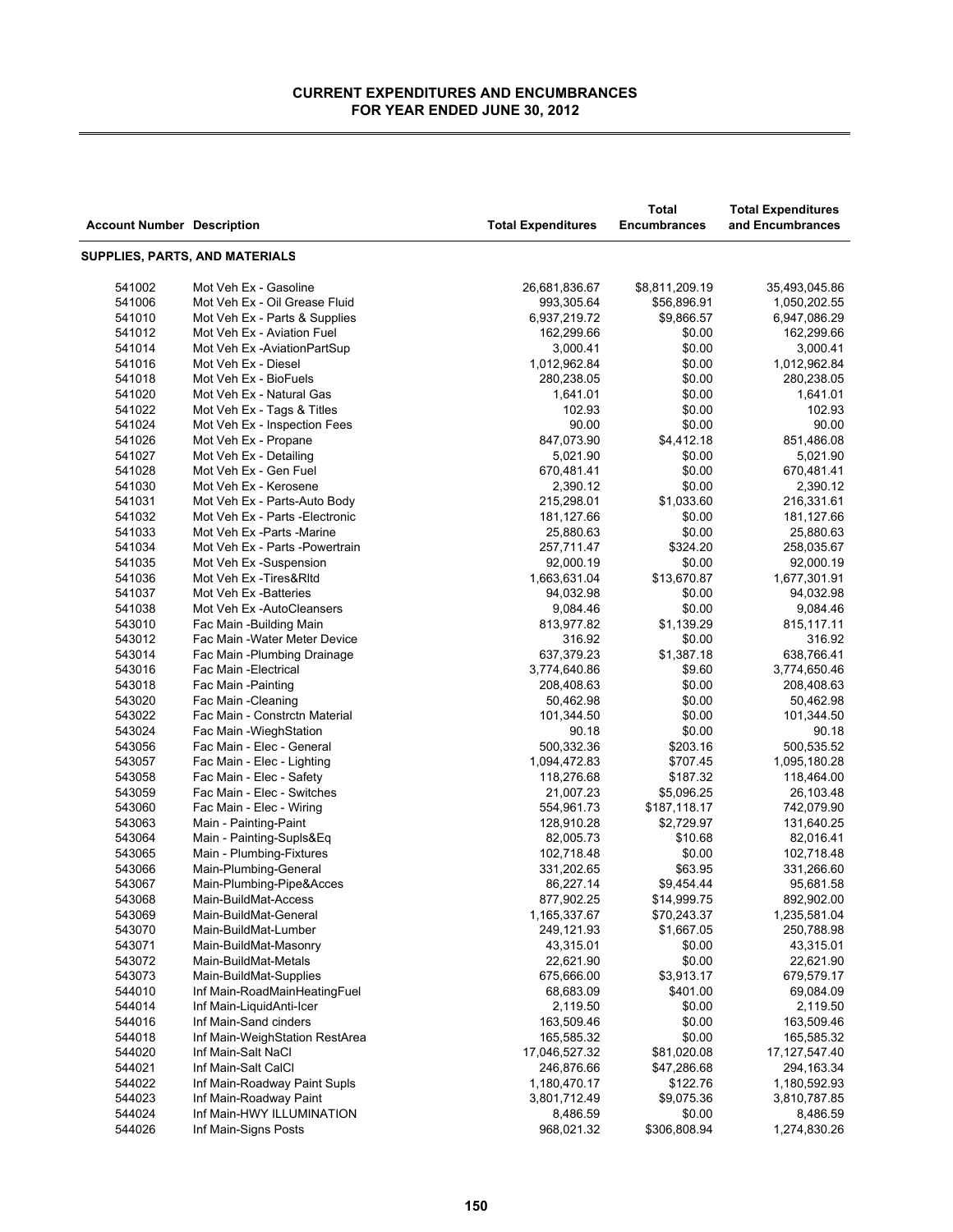|                                   |                                              |                           | <b>Total</b>        | <b>Total Expenditures</b> |
|-----------------------------------|----------------------------------------------|---------------------------|---------------------|---------------------------|
| <b>Account Number Description</b> |                                              | <b>Total Expenditures</b> | <b>Encumbrances</b> | and Encumbrances          |
|                                   |                                              |                           |                     |                           |
| 544028                            | Inf Main-Bituminus Mixture                   | 2,326,948.66              | \$64,410.00         | 2,391,358.66              |
| 544030                            | Inf Main-Signals Parts                       | 1,391,258.88              | \$28,907.00         | 1,420,165.88              |
| 544032                            | Inf Main-Asphalts Tars                       | 10,451,468.23             | \$978,054.22        | 11,429,522.45             |
| 544034                            | Inf Main-Guardrails posts                    | 481,673.74                | \$0.00              | 481,673.74                |
| 544036                            | Inf Main-Roadway pipe&tile                   | 1,286,406.02              | \$50,978.91         | 1,337,384.93              |
| 544038                            | Inf Main-Cement concrete                     | 421,549.92                | \$20,958.98         | 442,508.90                |
| 544040                            | Inf Main-Bridge Materials                    | 36,352.02                 | \$0.00              | 36,352.02                 |
| 544042                            | Inf Main-Aggregate Hghwy Mat                 | 4,150,904.36              | \$121,251.44        | 4,272,155.80              |
| 544044                            | Inf Main-Draft/Engineer                      | 29,689.23                 | \$0.00              | 29,689.23                 |
| 544048                            | Inf Main-Fencing & Posts                     | 1,028,175.61              | \$0.00              | 1,028,175.61              |
| 544050                            | Inf Main-Lumber Building                     | 1,022,532.22              | \$32,405.47         | 1,054,937.69              |
| 544052                            | Inf Main-Fire Suppress Prot                  | 4,476.86                  | \$0.00              | 4,476.86                  |
| 544054                            | Inf Main -Power Plant                        | 389,185.71                | \$90.00             | 389,275.71                |
| 544056                            | Inf Main -Iron & Steel                       | 201,072.93                | \$0.00              | 201,072.93                |
| 544058                            | Inf Main-Weed Bush Chemical                  | 501,088.26                | \$0.00              | 501,088.26                |
| 544060                            | Inf Main-Nursery Products                    | 167,287.04                | \$51,541.50         | 218,828.54                |
| 544062                            | Inf Main -SOD                                | 2,364.34                  | \$0.00              | 2,364.34                  |
| 545002                            | Eqp Main-Cleaning                            | 16,488.91                 | \$0.00              | 16,488.91                 |
| 545004                            | Eqp Main-Equip Paint                         | 133,090.94                | \$0.00              | 133,090.94                |
| 545006                            | Eqp Main-Repair parts                        | 4,563,868.95              | \$35,046.77         | 4,598,915.72              |
| 545008                            | Eqp Main-SmallToolsImplements                | 1,312,304.66              | \$20,906.05         | 1,333,210.71              |
| 545010                            | Eqp Main-Shop Machinery                      | 45,342.91                 | \$2.00              | 45,344.91                 |
| 545012                            | Eqp Main-Acetylene Oxygn                     | 171,427.06                | \$5,675.08          | 177,102.14                |
| 545014                            | Eqp Main-AlcoholAntifreeze                   | 35,276.44                 | \$0.00              | 35,276.44                 |
| 545046                            | Main - Cutting Tools                         | 37,949.70                 | \$111.96            | 38,061.66                 |
| 545047                            | Main - RepairPart-ITAccess                   | 135,983.68                | \$117,002.38        | 252,986.06                |
| 545048                            | Main-RepairPart-Motors                       | 130,875.54                | \$0.00              | 130,875.54                |
| 545049                            | Main-RepairPart-Telecom                      | 576,751.10                | \$7,206.56          | 583,957.66                |
| 545050                            | Main-ShopMachine-Parts                       | 29,768.93                 | \$0.00              | 29,768.93                 |
| 545051                            | Main-ShopMachine-Supls                       | 67,954.78                 | \$0.00              | 67,954.78                 |
| 546002                            | Off-Office Supplies                          | 3,199,342.59              | \$20,019.37         | 3,219,361.96              |
| 546004                            | Off-VirginPaperProducts                      | 3,770.63                  | \$0.00              | 3,770.63                  |
| 546005                            | Off-Printer Paper                            | 1,153,729.82              | \$390.29            | 1,154,120.11              |
| 546006                            | Off-RcylePaperProducts                       | 8,417.76                  | \$0.00              | 8,417.76                  |
| 546007                            |                                              | 115,878.22                | \$6,475.99          | 122,354.21                |
| 546014                            | <b>Off-Specialty Paper</b>                   |                           | \$0.00              |                           |
| 546016                            | <b>Off-Copier Supplies</b>                   | 149,034.65<br>263,405.63  | \$165,035.81        | 149,034.65                |
|                                   | Off-Printing & Binding<br>Off-Purchase Forms |                           |                     | 428,441.44                |
| 546018                            |                                              | 45,900.79                 | \$1,122.63          | 47,023.42                 |
| 546020                            | Off-Ink Catrdge & Toner                      | 1,693,008.79              | \$4,445.70          | 1,697,454.49              |
| 546021                            | Off-Storage Boxes                            | 46,255.58                 | \$0.00              | 46,255.58                 |
| 546022                            | Off-Decals                                   | 28,329.17                 | \$0.00              | 28,329.17                 |
| 546023                            | <b>Off-Mailing Supplies</b>                  | 80,601.59                 | \$11,880.02         | 92,481.61                 |
| 546024                            | Off-Planners                                 | 100,900.76                | \$30,060.16         | 130.960.92                |
| 546025                            | Off-ReflectiveTape                           | 216.05                    | \$0.00              | 216.05                    |
| 547010                            | SpOp-Kitchen                                 | 170,733.02                | \$0.00              | 170,733.02                |
| 547012                            | SpOp-Food                                    | 3,125,601.88              | \$3,037.84          | 3,128,639.72              |
| 547014                            | SpOp-Laboratory                              | 7,610.73                  | \$403.83            | 8,014.56                  |
| 547016                            | SpOp-Household                               | 1,775,874.73              | \$691.17            | 1,776,565.90              |
| 547017                            | SpOp-Barber Beauty Shop                      | 28,233.40                 | \$4,000.00          | 32,233.40                 |
| 547018                            | SpOp-Laundry                                 | 269,127.79                | \$844.82            | 269,972.61                |
| 547020                            | SpOp-Housekeeping                            | 918,922.06                | \$295.90            | 919,217.96                |
| 547022                            | SpOp-Uniforms&Related                        | 2,657,576.61              | \$12,966.43         | 2,670,543.04              |
| 547024                            | SpOp-Flags                                   | 60,069.75                 | \$0.00              | 60,069.75                 |
| 547026                            | SpOp-Awards & Gifts                          | 186,412.92                | \$1,585.44          | 187,998.36                |
| 547028                            | SpOp-Manufacturing                           | 21,363,158.03             | \$365,854.12        | 21,729,012.15             |
| 547030                            | SpOp-Refrigeration                           | 111,287.89                | \$227.50            | 111,515.39                |
| 547032                            | SpOpSp-Safety                                | 880,931.10                | \$1,756.07          | 882,687.17                |
| 547034                            | SpOp-FilmPhoto                               | 26,345.04                 | \$0.00              | 26,345.04                 |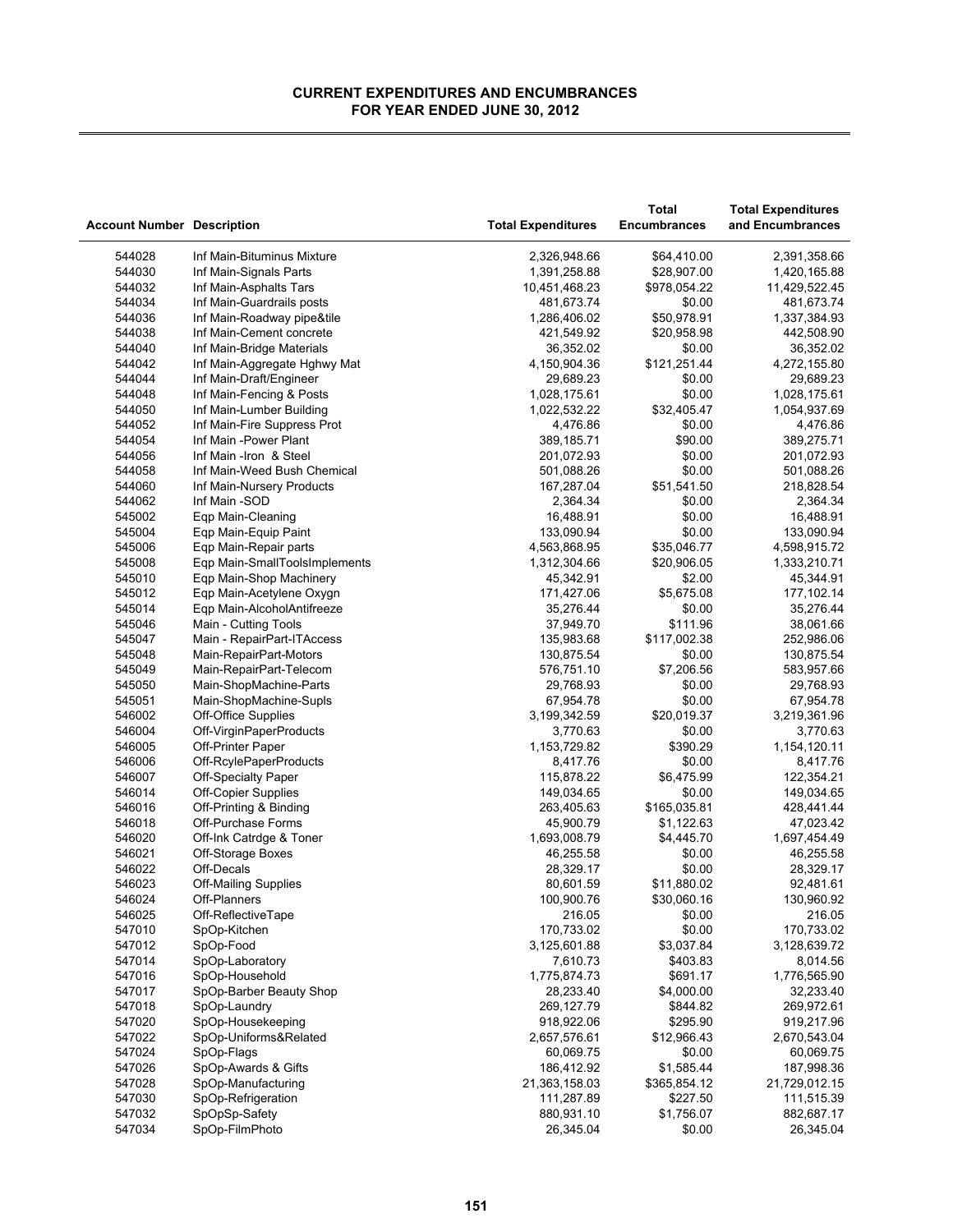| <b>Account Number Description</b> |                                                      | <b>Total Expenditures</b> | Total<br><b>Encumbrances</b> | <b>Total Expenditures</b><br>and Encumbrances |
|-----------------------------------|------------------------------------------------------|---------------------------|------------------------------|-----------------------------------------------|
|                                   |                                                      |                           |                              |                                               |
| 547036                            | SpOp-Badges Pins IDs                                 | 65,803.15                 | \$0.00                       | 65,803.15                                     |
| 547038                            | SpOp-Recreation                                      | 546,011.95                | \$7,754.85                   | 553,766.80                                    |
| 547039                            | Township Gov Guideline Manuals                       | 2,971.47                  | \$0.00                       | 2,971.47                                      |
| 547040                            | SpOpSp-Classroom Textbooks                           | 308,145.11                | \$2,804.72                   | 310,949.83                                    |
| 547042                            | SpOp-Instruction                                     | 351,126.18                | \$2,676.86                   | 353,803.04                                    |
| 547044                            | SpOp-Library Books                                   | 566,465.35                | \$27.00                      | 566,492.35                                    |
| 547046                            | SpOp-Audio Visual                                    | 83,553.39                 | \$44.95                      | 83,598.34                                     |
| 547048                            | SpOp-Personnel Instruction                           | 5,233.34                  | \$0.00                       | 5,233.34                                      |
| 547050                            | SpOp-ClassroomFurniture                              | 29,957.19                 | \$0.00                       | 29,957.19                                     |
| 547052                            | SpOp-Computer                                        | 1,201,952.45              | \$246.03                     | 1,202,198.48                                  |
| 547053                            | SpOp-Software licenses                               | 1,273,890.69              | \$478.95                     | 1,274,369.64                                  |
| 547054                            | SpOp-Training                                        | 156,440.82                | \$22.06                      | 156,462.88                                    |
| 547056                            | SpOp-Research & Testing                              | 826,341.82                | \$53,281.76                  | 879,623.58                                    |
| 547058                            | SpOp-Data Process                                    | 816,711.50                | \$11,585.63                  | 828,297.13                                    |
| 547060                            | SpOp-Micrograph                                      | 157,094.62                | \$6,909.12                   | 164,003.74                                    |
| 547062                            | SpOp-InfoProcessStorageMedia                         | 120,127.40                | \$0.00                       | 120, 127.40                                   |
| 547064                            | SpOp-Photo Paint Related Art                         | 11,844.45                 | \$0.00                       | 11,844.45                                     |
| 547066                            | SpOp-Livstock otherAnimals                           | 169,234.58                | \$25,704.00                  | 194,938.58                                    |
| 547068                            | SpOp-FertilizerSeedAnimalFeed                        | 93,768.95                 | \$0.00                       | 93,768.95                                     |
| 547069                            | Horse Supplies-whips, shoes                          | 13.71                     | \$0.00                       | 13.71                                         |
| 547070                            | SpOp-Agricultural Botanical                          | 347,570.07                | \$3,508.56                   | 351,078.63                                    |
| 547072                            | SpOp - Ammo & related                                | 1,078,284.14              | \$3,208.08                   | 1,081,492.22                                  |
| 547074                            | SpOp-Auto License Plates                             | 8,669,661.42              | \$0.00                       | 8,669,661.42                                  |
| 547076                            | SpOp-Camera Film Supls                               | 63,653.39                 | \$2,624.65                   | 66,278.04                                     |
| 547077                            | SpOp-Supply for Resale                               | 63,228.00                 | \$0.00                       | 63,228.00                                     |
| 547100                            | SpOp-Food-Baking/Bread                               | 42,619.47                 | \$33.39                      | 42,652.86                                     |
| 547101                            | SpOp-Food-Beverages                                  | 15,661.47                 | \$521.10                     | 16,182.57                                     |
| 547102                            | SpOp-Food-Canned/DryGoods                            | 648.88                    | \$0.00                       | 648.88                                        |
| 547103                            | SpOp-Food-Dairy                                      | 113,710.55                | \$0.00                       | 113,710.55                                    |
| 547104                            | SpOp-Food-Fruit&Veg                                  | 7,102.42                  | \$0.00                       | 7,102.42                                      |
| 547106                            | SpOp-Food-Meat/Seafood                               | 4,718.00                  | \$0.00                       | 4,718.00                                      |
| 547107                            | SpOp-Food-Prepared Food                              | 201,064.18                | \$13,578.87                  | 214,643.05                                    |
| 547108                            | SpOp-Food-Spices                                     | 3,195.24                  | \$0.00                       | 3,195.24                                      |
| 547110                            | SpOp-Award Gift - Rings                              | 63.58                     | \$0.00                       | 63.58                                         |
| 547111                            | SpOp-Award Gift - Watches                            | 95.00                     | \$0.00                       | 95.00                                         |
| 547113                            | SpOp-Food-DrinkingWater                              | 36,835.54                 | \$806.31                     | 37,641.85                                     |
| 547115<br>547120                  | SpOp-Camera Storage                                  | 11,262.06                 | \$0.00<br>\$0.00             | 11,262.06                                     |
| 547121                            | SpOp - Disposable Apparel<br>SpOp - Household Bathrm | 59,339.32<br>141,707.75   | \$845.25                     | 59,339.32<br>142,553.00                       |
| 547122                            |                                                      |                           | \$75.27                      |                                               |
| 547123                            | SpOp - Household Battery<br>SpOp - Household Bedrm   | 138,390.69<br>158,617.58  | \$0.00                       | 138,465.96<br>158,617.58                      |
| 547124                            | SpOp - Household Flooring                            | 23,441.39                 | \$21.00                      | 23,462.39                                     |
| 547126                            | SpOp - Household Kitchen                             | 237,731.46                | \$0.00                       | 237,731.46                                    |
| 547127                            | SpOp - Household Packing                             | 1,081.17                  | \$0.00                       | 1,081.17                                      |
| 547128                            | SpOp - Household WallCvr                             | 7,599.58                  | \$0.00                       | 7,599.58                                      |
| 547129                            | SpOp - Industrial Gases                              | 38,984.06                 | \$150.68                     | 39,134.74                                     |
| 547130                            | SpOp - Instct-Classroom                              | 1,186,344.82              | \$12,600.00                  | 1,198,944.82                                  |
| 547131                            | SpOp - Instct-Electronic                             | 48,615.04                 | \$122.50                     | 48,737.54                                     |
| 547133                            | SpOp - Instct-Medical/Lab                            | 72,838.16                 | \$93.60                      | 72,931.76                                     |
| 547134                            | SpOp - Instct - Vocational                           | 88,611.79                 | \$0.00                       | 88,611.79                                     |
| 547136                            | SpOp - Laundry - Cleansers                           | 29,195.23                 | \$30.00                      | 29,225.23                                     |
| 547137                            | SpOp - Laundry - Container                           | 36,705.13                 | \$0.00                       | 36,705.13                                     |
| 547139                            | SpOp - Law Enforce Non-Ammo                          | 148,440.56                | \$0.00                       | 148,440.56                                    |
| 547141                            | SpOp - Manuf - Chemical                              | 104,460.24                | \$1,287.00                   | 105,747.24                                    |
| 547143                            | SpOp - Manuf - Textile                               | 97,354.84                 | \$0.00                       | 97,354.84                                     |
| 547150                            | SpOp - Recreation - Arts                             | 17,690.94                 | \$47.00                      | 17,737.94                                     |
| 547152                            | SpOp - Recreation - Sports                           | 40,743.34                 | \$0.00                       | 40,743.34                                     |
| 547153                            | SpOp - Recreation - Toys                             | 1,913.96                  | \$0.00                       | 1,913.96                                      |
|                                   |                                                      |                           |                              |                                               |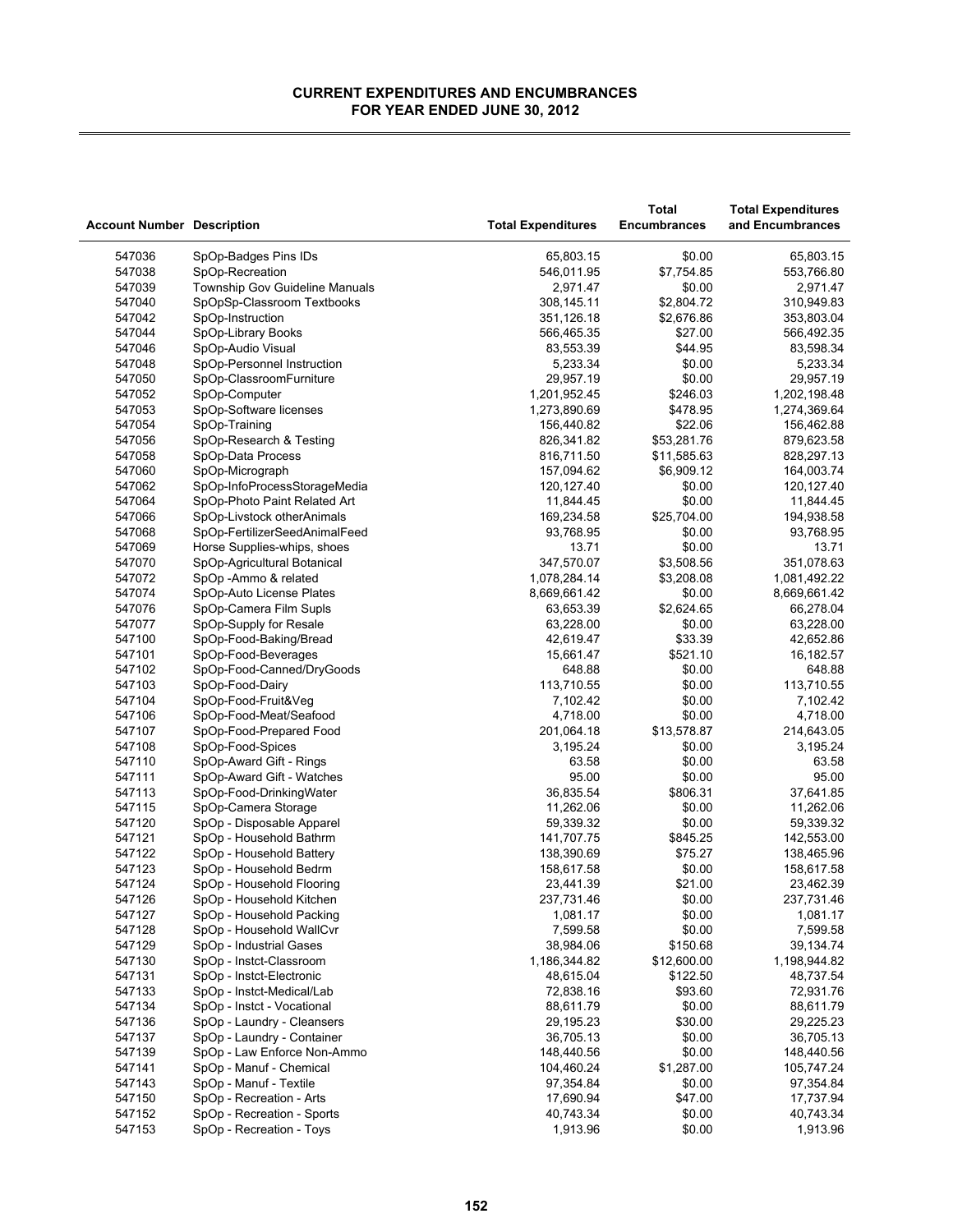à.

| <b>Account Number Description</b> |                                      | <b>Total Expenditures</b> | Total<br><b>Encumbrances</b> | <b>Total Expenditures</b><br>and Encumbrances |
|-----------------------------------|--------------------------------------|---------------------------|------------------------------|-----------------------------------------------|
| 547155                            | SpOp - ResrchTest - Forensic         | 138,733.55                | \$26,810.00                  | 165,543.55                                    |
| 547157                            | SpOp - ResrchTest -Measurement       | 65,285.86                 | \$1,357.50                   | 66,643.36                                     |
| 547158                            | SpOp - ResrchTest - Radiation        | 17,670.93                 | \$8,777.27                   | 26,448.20                                     |
| 547160                            | SpOp - Safety -Apparel               | 360,464.95                | \$342.20                     | 360,807.15                                    |
| 547161                            | SpOp - Safety - FireProtect          | 96,536.92                 | \$99.77                      | 96,636.69                                     |
| 547180                            | SpOp - Materials&Parts               | 256,160.27                | \$6,758.72                   | 262,918.99                                    |
| 547183                            | SpOp - Materials&Parts Tech          | 122,694.69                | \$3,442.52                   | 126, 137. 21                                  |
| 547184                            | SpOp-Snowplow Blades                 | 388,309.72                | \$0.00                       | 388,309.72                                    |
| 548010                            | MedVet-Medical                       | 358,258.89                | \$0.00                       | 358,258.89                                    |
| 548012                            | MedVet-RX Drugs                      | 19,240,563.45             | \$414,810.70                 | 19,655,374.15                                 |
| 548014                            | MedVet-Non RX Drugs                  | 13,148.81                 | \$0.00                       | 13,148.81                                     |
| 548015                            | MedVet-Patient Clothing              | 93,835.59                 | \$0.00                       | 93,835.59                                     |
| 548016                            | MedVet-Linen                         | 47,077.67                 | \$0.00                       | 47,077.67                                     |
| 548017                            | MedVet-Laundry                       | 5,094.18                  | \$0.00                       | 5,094.18                                      |
| 548019                            | MedVet-Housekeeping                  | 63,678.79                 | \$0.00                       | 63,678.79                                     |
| 548020                            | MedVet-Patient Apparel               | 1,979.37                  | \$0.00                       | 1,979.37                                      |
| 548021                            | MedVet-Personnel Instructn           | 29,574.80                 | \$0.00                       | 29,574.80                                     |
| 548022                            | MedVet-Elctrocardiology              | 225.86                    | \$0.00                       | 225.86                                        |
| 548026                            | MedVet-Radiology                     | 4,105.72                  | \$7,480.00                   | 11,585.72                                     |
| 548030                            | MedVet-Occupational Therapy          | 29,970.89                 | \$0.00                       | 29,970.89                                     |
| 548032                            | MedVet-Child Occupationl Thrpy       | 4,471.25                  | \$0.00                       | 4,471.25                                      |
| 548034                            | MedVet-DietarySupls/Food             | 35,287.80                 | \$0.00                       | 35,287.80                                     |
| 548036                            | MedVet-Barber Beauty Shop            | 718.14                    | \$0.00                       | 718.14                                        |
| 548038                            | MedVet-Oxygen Dispense               | 9,487.34                  | \$0.00                       | 9,487.34                                      |
| 548039                            | MedVet-Oxygen/Acetylene              | 3,349.82                  | \$0.00                       | 3,349.82                                      |
| 548040                            | MedVet-Personel Hygene items         | 229,059.09                | \$25.00                      | 229,084.09                                    |
| 548044                            | MedVet-Dental Supply                 | 12,201.87                 | \$0.00                       | 12,201.87                                     |
| 548046                            | MedVet-Lab Supply                    | 3,373,199.03              | \$29,204.48                  | 3,402,403.51                                  |
| 548101                            | MedVet-Surgical                      | 109.27                    | \$0.00                       | 109.27                                        |
| 548102                            | MedVet-Antibiotics                   | 26,741.52                 | \$0.00                       | 26,741.52                                     |
| 548105                            | MedVet-DentalSupply-Equip            | 5,923.62                  | \$0.00                       | 5,923.62                                      |
| 548106                            | MedVet-GenDrugs                      | 28,673.85                 | \$0.00                       | 28,673.85                                     |
| 548107                            | MedVet-GenSupply                     | 118,958.50                | \$0.00                       | 118,958.50                                    |
| 548108                            | MedVet-LabSupply-ChemAnlysis         | 77,081.13                 | \$974.00                     | 78,055.13                                     |
| 548109                            | MedVet-LabSupply-DNA                 | 460,894.08                | \$0.00                       | 460,894.08                                    |
| 548110                            | MedVet-LabSupply-DrugAbuse           | 2,829.86                  | \$0.00                       | 2,829.86                                      |
| 548111                            | MedVet-LabSupply-EmMedServ           | 8,573.86                  | \$0.00                       | 8,573.86                                      |
| 548112                            | MedVet-LabSupply-EvidnceColl         | 2,519.31                  | \$0.00                       | 2,519.31                                      |
| 548113                            | MedVet-LabSupply-GenMedical          | 147,751.06                | \$160.00                     | 147,911.06                                    |
| 548114                            | MedVet-LabSupply-PhysDisab           | 1,849.46                  | \$0.00                       | 1,849.46                                      |
| 548115                            | MedVet-LabSupply-Water               | 20,535.45                 | \$0.00                       | 20,535.45                                     |
| 548116                            | MedVet-LabSupply-WoundCare           | 16,956.93                 | \$0.00                       | 16,956.93                                     |
| 548117                            | MedVet-Med Dispensing                | 11,300.36                 | \$0.00                       | 11,300.36                                     |
| 548118                            | MedVet-Veterinary                    | 25,827.20                 | \$5,520.00                   | 31,347.20                                     |
| 548121                            | MedVet-Medical Mat & Parts           | 8,281.96                  | \$0.00                       | 8,281.96                                      |
| 548122                            | MedVet-Veterinary Mat & Parts        | 40.95                     | \$0.00                       | 40.95                                         |
|                                   |                                      |                           |                              |                                               |
|                                   | TOTAL SUPPLIES, PARTS, AND MATERIALS | 191, 141, 180. 42         | 12,463,551.90                | 203,604,732.32                                |
| <b>CAPITAL COSTS</b>              |                                      |                           |                              |                                               |
| 551101                            | Land                                 | 105,743,500.48            | \$199,750.00                 | 105,943,250.48                                |
| 551110                            | <b>Associated Land Costs</b>         | 1,678,561.50              | \$0.00                       | 1,678,561.50                                  |
| 551120                            | <b>Temporary Land Rights</b>         | 616,907.96                | \$0.00                       | 616,907.96                                    |
| 551150                            | Land Damage Improvements             | 12,779,925.34             | \$0.00                       | 12,779,925.34                                 |
| 551151                            | Land Improvements                    | 3,980.00                  | \$57,485.00                  | 61,465.00                                     |
| 551160                            | Hwy Relocation Reimb                 | 7,197,900.94              | \$0.00                       | 7,197,900.94                                  |
| 551170                            | Land Acquisition Prof Serv           | 7,009,986.06              | \$4,065,113.30               | 11,075,099.36                                 |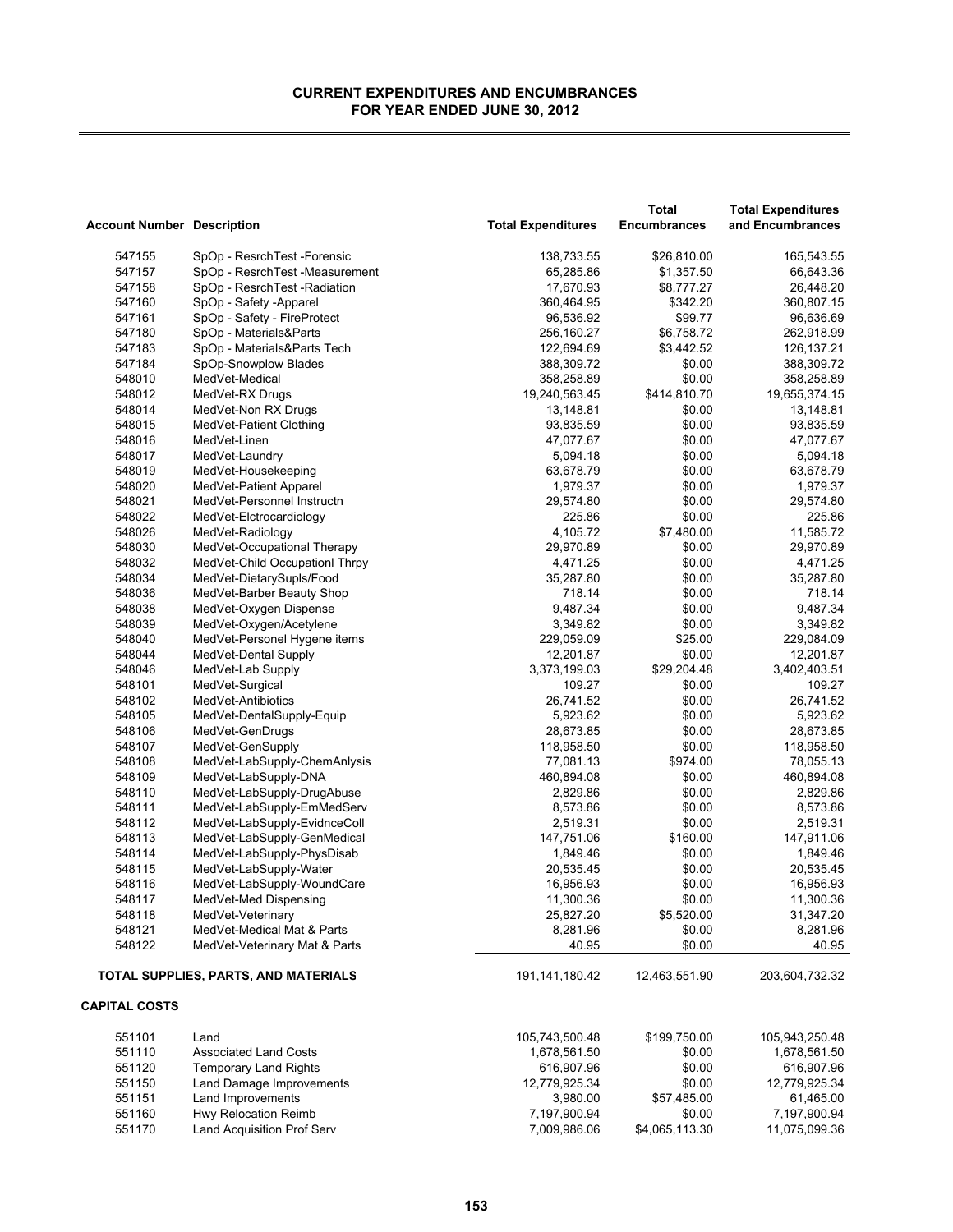| <b>Account Number Description</b> |                                                  | <b>Total Expenditures</b> | <b>Total</b><br><b>Encumbrances</b> | <b>Total Expenditures</b><br>and Encumbrances |
|-----------------------------------|--------------------------------------------------|---------------------------|-------------------------------------|-----------------------------------------------|
| 552613                            | Const - Constructn Consit                        | 21,072.83                 | \$0.00                              | 21,072.83                                     |
| 552619                            | Const - nonInterST Resurface                     | 5,763.33                  | \$0.00                              | 5,763.33                                      |
| 552621                            | Const - Road Sfty Improve                        | (24, 538.56)              | \$0.00                              | (24, 538.56)                                  |
| 552622                            | Const - Roadside Improve                         | 200,695.46                | \$0.00                              | 200,695.46                                    |
| 552623                            | Const - Major Hwy Impr                           | 12,529.40                 | \$0.00                              | 12,529.40                                     |
| 552628                            | Const - Park Facility                            |                           | \$92,312.00                         | 92,312.00                                     |
| 555301                            | <b>Buildings</b>                                 | 139,319.08                | \$3,000.00                          | 142,319.08                                    |
| 555351                            | Improvements to buildings                        | 1,211,785.25              | \$0.00                              | 1,211,785.25                                  |
| 555401                            | Structures other than building                   | 2,478,422.28              | \$4,704,787.46                      | 7,183,209.74                                  |
| 555402                            | <b>DOCKS &amp; DOCK STRUCTURES</b>               | 35,955.12                 | \$0.00                              | 35,955.12                                     |
| 555451                            | Improve to structure not bldgs                   | 237,564.21                | \$0.00                              | 237,564.21                                    |
| 555501                            | Office Equipment                                 | 535,828.12                | \$7,173.85                          | 543,001.97                                    |
| 555502                            | Household kitchen & laundry                      | 771,217.97                | \$0.00                              | 771,217.97                                    |
| 555503                            | Office furniture                                 | 1,589,121.38              | \$480.00                            | 1,589,601.38                                  |
| 555505                            | Automobiles                                      | 5,257,362.40              | \$15,083.00                         | 5,272,445.40                                  |
| 555506                            | Station Wagons, Vans & SUVs                      | 270,384.91                | \$456,456.00                        | 726,840.91                                    |
| 555507                            | Pick-up trucks 1/2 Ton or Less                   | 877,526.75                | \$315,276.00                        | 1,192,802.75                                  |
| 555508                            | Medium & heavy trucks                            | 7,148,115.24              | \$5,732,562.00                      | 12,880,677.24                                 |
| 555509                            | Graders                                          | 18,786.60                 | \$0.00                              | 18,786.60                                     |
| 555510                            | Mowers                                           | 653,095.10                | \$0.00                              | 653,095.10                                    |
| 555511                            | Transportation equipment                         | 1,286,545.71              | \$44,110.00                         | 1,330,655.71                                  |
| 555512                            | Snow plows & snow equipment                      | 1,190,621.07              | \$1,688.60                          | 1,192,309.67                                  |
| 555513                            | Constructn & engineer equip                      | 1,582,459.85              | \$0.00                              | 1,582,459.85                                  |
| 555514                            | Building & plant                                 | 349,486.51                | \$59,940.00                         | 409,426.51                                    |
| 555515                            | Manufacturing equipment                          | 34,832.43                 | \$9.75                              | 34,842.18                                     |
| 555516                            | Design location engineer equip                   | 39,811.13                 | \$0.00                              | 39,811.13                                     |
| 555517                            | <b>Engineering Testing Safety Eqp</b>            | 325,024.75                | \$0.00                              | 325,024.75                                    |
| 555518                            | Paving maintenance equipment                     | 1,143,168.68              | \$0.00                              | 1,143,168.68                                  |
| 555520                            | Traffic maint equip                              | 365,902.28                | \$0.00                              | 365,902.28                                    |
| 555521                            | Medical & laboratory equip                       | 1,245,555.65              | \$1,439,912.09                      | 2,685,467.74                                  |
| 555522                            | Educational equipment                            | 203,562.32                | \$59,004.37                         | 262,566.69                                    |
| 555523                            | Recreational equipment                           | 176,507.80                | \$0.00                              | 176,507.80                                    |
| 555526                            | Tractors                                         | 155,760.17                | \$0.00                              | 155,760.17                                    |
| 555527                            | Rest area equipment                              | 33,032.34                 | \$0.00                              | 33,032.34                                     |
| 555528                            | Aircraft & related equip                         | 189,171.25                | \$0.00                              | 189,171.25                                    |
| 555529                            | <b>Spreaders</b>                                 | 3,362.00                  | \$0.00                              | 3,362.00                                      |
| 555530                            | Radio & telephone equipment                      | 1,471,934.04              | \$1,987,377.00                      | 3,459,311.04                                  |
| 555531                            | Window air conditioner                           | 35,787.04                 | \$0.00                              | 35,787.04                                     |
| 555532                            | Agri equip - field crop                          | 10,530.51                 | \$0.00                              | 10,530.51                                     |
| 555533                            | Other farm equipment                             | 22,886.00                 | \$0.00                              | 22,886.00                                     |
| 555534<br>555536                  | Boat motors other marine equip                   | 394,969.18                | \$4,120.00                          | 399,089.18                                    |
| 555537                            | Weapons riot control equip                       | 287,975.72<br>9,000.00    | \$33,263.00                         | 321,238.72<br>9,000.00                        |
|                                   | Weigh station equipment                          |                           | \$0.00                              |                                               |
| 555538                            | Landscaping equipment                            | 122,711.72<br>866,082.33  | \$0.00                              | 122,711.72                                    |
| 555539<br>555540                  | Shop equipment<br>Mainframe computersaccessories | 1,179,832.91              | \$114.00<br>\$16,375.15             | 866,196.33<br>1,196,208.06                    |
| 555541                            | Camera equipment                                 | 450,607.76                | \$4.60                              | 450,612.36                                    |
| 555542                            | Fire fighting equipment                          | 10,124.01                 | \$0.00                              | 10,124.01                                     |
| 555543                            | Trash dumpster                                   | 23,825.00                 | \$0.00                              | 23,825.00                                     |
| 555544                            | Micro form reader repro equip                    | 56,510.33                 | \$0.00                              | 56,510.33                                     |
| 555553                            | Computer software                                | 5,066,801.73              | \$226,094.83                        | 5,292,896.56                                  |
| 555554                            | Computers & accessories                          | 8,212,597.77              | \$3,486.92                          | 8,216,084.69                                  |
| 555556                            | Computer data file                               | 1,867,230.90              | \$0.00                              | 1,867,230.90                                  |
|                                   |                                                  |                           |                                     |                                               |
| <b>TOTAL CAPITAL COSTS</b>        |                                                  | 184,884,980.04            | 19,524,978.92                       | 204,409,958.96                                |

### **DISTRIBUTIONS TO OTHER LOCAL GOVERNMENTS**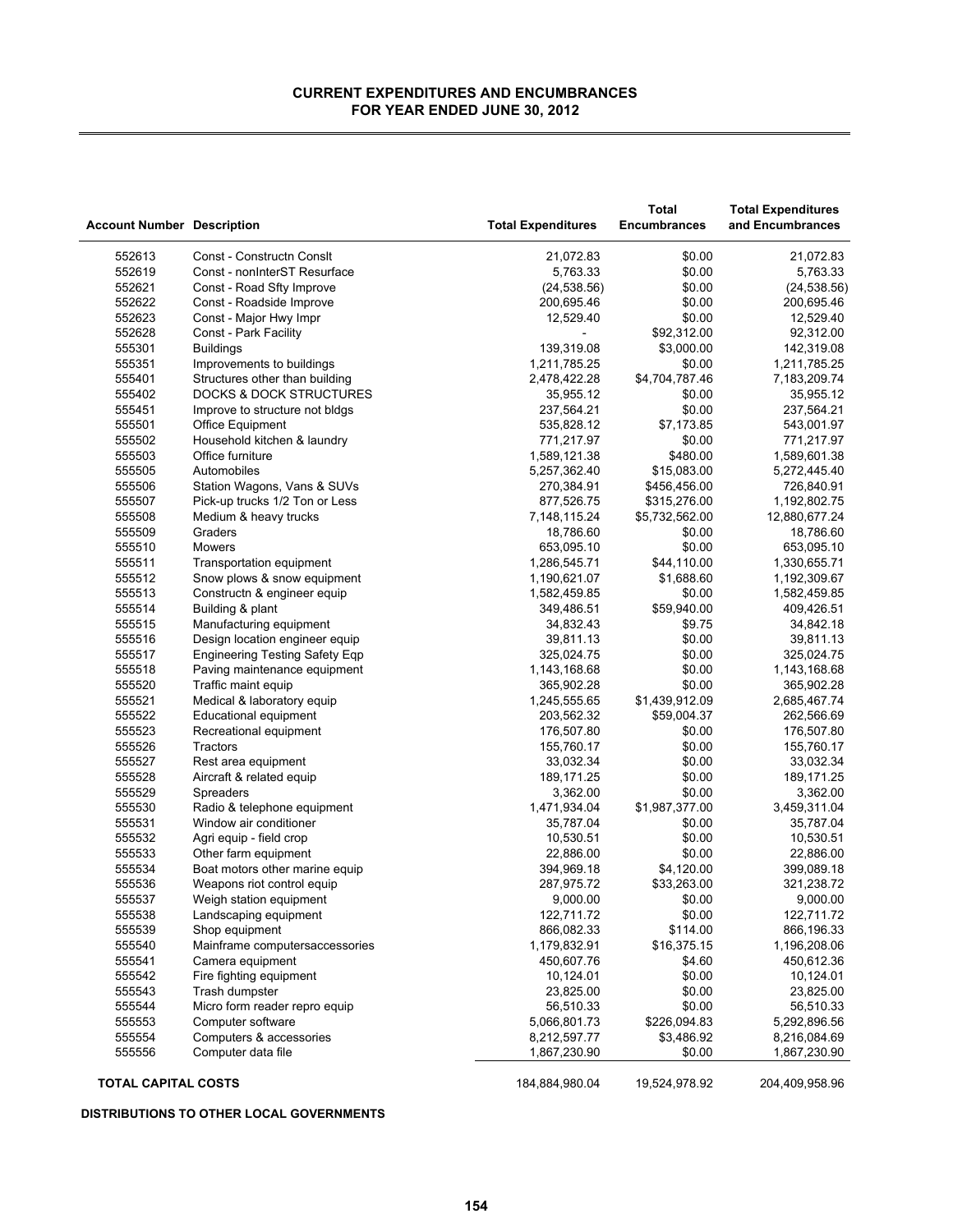|                                   |                                                |                           | <b>Total</b>        | <b>Total Expenditures</b> |
|-----------------------------------|------------------------------------------------|---------------------------|---------------------|---------------------------|
| <b>Account Number Description</b> |                                                | <b>Total Expenditures</b> | <b>Encumbrances</b> | and Encumbrances          |
| 561000                            | Distribtn - Cities                             | 433,018,298.42            | \$0.00              | 433,018,298.42            |
| 562000                            | Distribtn - Counties                           | 2,182,772,068.50          | \$0.00              | 2,182,772,068.50          |
| 562500                            | Distribtn - ATC Civil Units                    | 4,709,630.81              | \$0.00              | 4,709,630.81              |
| 563000                            | Distribtn - Local Schools                      | 8,602,305,323.82          | \$51,878.75         | 8,602,357,202.57          |
| 564000                            | Distribtn - College University                 | 2,772,341.95              | \$0.00              | 2,772,341.95              |
| 565000                            | Distribtn - Public Library                     | 1,050,748.81              | \$0.00              | 1,050,748.81              |
| 566000                            | Distribtn - Special Gov District               | 15,001,106.84             | \$0.00              | 15,001,106.84             |
| 567000                            | Distribtn - Other Local Gov                    | 610,106,551.37            | \$2,910,841.19      | 613,017,392.56            |
| 568000                            | Distribtn - Quasi State Agency                 | 984,503,424.19            | \$0.00              | 984,503,424.19            |
|                                   | TOTAL DISTRIBUTIONS TO OTHER LOCAL GOVERNMENTS | 12,836,239,494.71         | 2,962,719.94        | 12,839,202,214.65         |
| <b>GRANTS</b>                     |                                                |                           |                     |                           |
| 570010                            | Grants - Employment Training                   | 97,662,472.91             | \$8,627,666.55      | 106,290,139.46            |
| 571010                            | Grants - Cities                                | 26,280,307.76             | \$10,642,136.98     | 36,922,444.74             |
| 571100                            | <b>Grants - Counties</b>                       | 32,008,092.56             | \$4,399,460.84      | 36,407,553.40             |
| 571101                            | GR-Arts, Culture & Humanities,                 | 2,487,812.32              | \$29,861.00         | 2,517,673.32              |
| 571103                            | <b>GR-Cultural Heritage</b>                    | 900.00                    | \$0.00              | 900.00                    |
| 571104                            | GR-History & Historical Progra                 | 1,000.00                  | \$0.00              | 1,000.00                  |
| 571105                            | <b>GR-Humanities Programs</b>                  | 36,250.00                 | \$0.00              | 36,250.00                 |
| 571200                            | Grants - Local School Systems                  | 74,162,914.64             | \$25,099,025.17     | 99,261,939.81             |
| 571201                            | <b>GR-Education</b>                            | 17,761.00                 | \$4,445.00          | 22,206.00                 |
| 571204                            | <b>GR-Educational Programs</b>                 | 291.05                    | \$0.00              | 291.05                    |
| 571300                            | Grants - Colleges Universities                 | 8,644,484.73              | \$3,327,423.12      | 11,971,907.85             |
| 571301                            | <b>GR-Environment</b>                          | 306,000.00                | \$102,000.00        | 408,000.00                |
| 571302                            | <b>GR-Environmental Education</b>              | 224,095.00                | \$0.00              | 224,095.00                |
| 571303                            | <b>GR-Environmental &amp; Sustainable</b>      | 943,492.33                | \$0.00              | 943,492.33                |
| 571400                            | Grants - Public Libraries                      | 871,473.77                | \$141,613.94        | 1,013,087.71              |
| 571405                            | GR-Wildlife Preservation & Pro                 | 96,215.67                 | \$0.00              | 96,215.67                 |
| 571500                            | <b>Grants - Special Gov Districts</b>          | 164,105.90                | \$39,939.80         | 204,045.70                |
| 571501                            | <b>GR-Health Care</b>                          | 30,000.00                 | \$0.00              | 30,000.00                 |
| 571511                            | <b>GR-Public Health</b>                        | 38,000,000.00             | \$0.00              | 38,000,000.00             |
| 571600                            | Grants - OtherLocalGovernment                  | 4,600,040.45              | \$1,226,052.80      | 5,826,093.25              |
| 571602                            | <b>GR-Crisis Intervention</b>                  | 304,856.45                | \$0.00              | 304,856.45                |
| 571610                            | Grants - Intermodal TransEquip                 | 3,224,001.00              | \$0.00              | 3,224,001.00              |
| 571620                            | <b>Grants - Local Constrct Cntrct</b>          | 244,268,092.87            | \$49,528,789.46     | 293,796,882.33            |
| 571700                            | <b>Grants - Other State Government</b>         | 6,906,139.59              | \$7,280,155.07      | 14, 186, 294. 66          |
| 571900                            | Pass Through to ExternalEntity                 | 71,823,354.29             | \$0.00              | 71,823,354.29             |
| 571901                            | GR-Crime & Legal                               | 30,213.89                 | \$0.00              | 30,213.89                 |
| 571902                            | <b>GR-Crime Control &amp; Prevention</b>       | 1,750.00                  | \$0.00              | 1,750.00                  |
| 571903                            | <b>GR-Criminal Justice &amp; Correcti</b>      | 30,794.05                 | \$5,813.95          | 36,608.00                 |
| 571905                            | <b>GR-Legal Services</b>                       | 4,704.99                  | \$2,746.01          | 7,451.00                  |
| 572001                            | GR-Employment                                  | (498.60)                  | \$0.00              | (498.60)                  |
| 572002                            | GR-Job Training & Employment                   | 32,620.00                 | \$0.00              | 32,620.00                 |
| 572100                            | Grants - Private Organizations                 | 41,103,575.79             | \$19,539,731.83     | 60,643,307.62             |
| 572301                            | GR-Public Safety, Disaster Ser                 | 10,000.00                 | \$0.00              | 10,000.00                 |
| 572302                            | <b>GR-Disaster Services</b>                    | 1,858.45                  | \$0.00              | 1,858.45                  |
| 572304                            | <b>GR-Safety Education</b>                     | 2,500.00                  | \$0.00              | 2,500.00                  |
| 572401                            | <b>GR-Recreation &amp; Sports</b>              | 37,750.00                 | \$0.00              | 37,750.00                 |
| 572405                            | GR-Parks, Recreation & Leisure                 | 206.00                    | \$0.00              | 206.00                    |
| 572602                            | <b>GR-Children &amp; Youth Services</b>        | 221,383.23                | \$12,688.73         | 234,071.96                |
| 572604                            | GR-Family Based Services                       | 105,829.52                | \$0.00              | 105,829.52                |
| 572605                            | <b>GR-Personal Social Services</b>             | 163,962,399.96            | \$5,281,261.54      | 169,243,661.50            |
| 572901                            | <b>GR-Community Development</b>                | 102,000.00                | \$0.00              | 102,000.00                |
| 572902                            | <b>GR-Community Economic Developm</b>          | 58,000.00                 | \$0.00              | 58,000.00                 |
| 573005                            | <b>GR-Voluntarism Promotion</b>                | 205,946.95                | \$646,697.81        | 852,644.76                |
| 573100                            | Grants - Nonprofit Orgs                        | 144,657,963.03            | \$43,510,075.51     | 188, 168, 038.54          |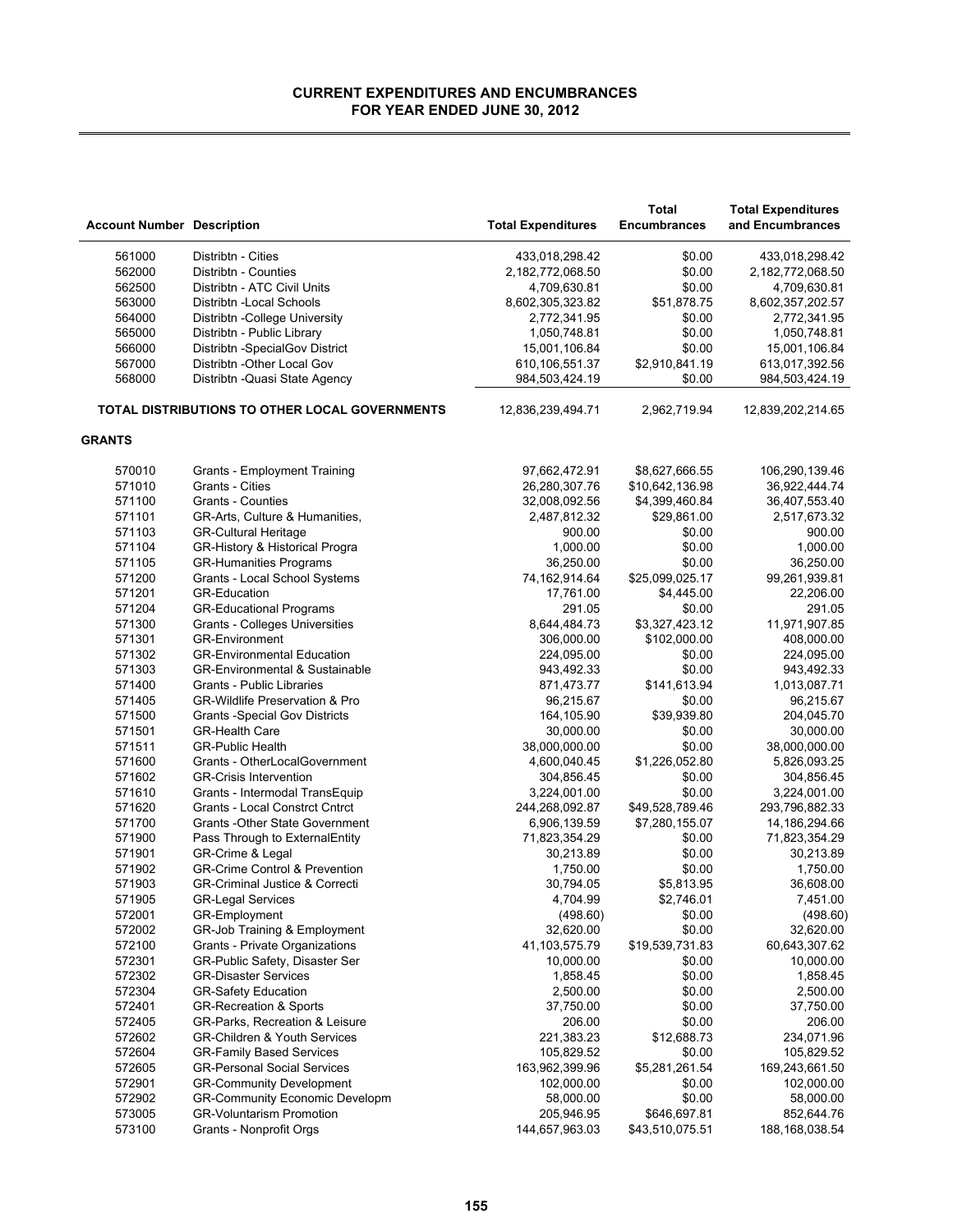|                                   |                                   |                                  | <b>Total</b>                  | <b>Total Expenditures</b>           |
|-----------------------------------|-----------------------------------|----------------------------------|-------------------------------|-------------------------------------|
| <b>Account Number Description</b> |                                   | <b>Total Expenditures</b>        | <b>Encumbrances</b>           | and Encumbrances                    |
| 573101                            | GR-Science & Technology           | 72,479.00                        | \$15,000.00                   | 87,479.00                           |
| 573103                            | GR-Engineering & Technology       | 724,521.10                       | \$245,784.47                  | 970,305.57                          |
| 573205                            | <b>GR-Economics</b>               | 230,579.44                       | \$108,358.48                  | 338,937.92                          |
| 573309                            | <b>GR-Infrastructure</b>          | 53,956.12                        | \$28,591.00                   | 82,547.12                           |
| 573312                            | GR-Military Relief IC10-17-12     | 130,394.30                       | \$0.00                        | 130,394.30                          |
| 573401                            | <b>GR-Religion</b>                | 69,119.61                        | \$0.00                        | 69,119.61                           |
| 573500                            | Grants - Individuals Grants -I    | 2,110.00                         | \$0.00                        | 2,110.00                            |
| 573504                            | <b>ISDA CREP GRANT</b>            | 12,555.00                        | \$140,000.00                  | 152,555.00                          |
|                                   | Disaster Assistance               |                                  |                               |                                     |
| 574100                            | Grants - Disaster Assistance      | 915,297.47                       | \$2,586.30<br>\$58,797,280.32 | 917,883.77                          |
| 574200<br>575100                  | Tuition & Scholarships            | 141,776,636.70<br>286,129,291.18 | \$2,000.00                    | 200,573,917.02<br>286, 131, 291. 18 |
| <b>TOTAL GRANTS</b>               |                                   | 1,393,750,091.47                 | 238,787,185.68                | 1,632,537,277.15                    |
|                                   |                                   |                                  |                               |                                     |
| <b>SOCIAL SERVICE PAYMENTS</b>    |                                   |                                  |                               |                                     |
| 580110                            | Dir Supp - ADOPTION Assistance    | 71,424,434.39                    | \$0.00                        | 71,424,434.39                       |
| 580111                            | NRAE - Legal Professional Serv    | 2,037,886.65                     | \$0.00                        | 2,037,886.65                        |
| 580112                            | Dir Supp - Foster Care Assist     | 53,590,095.38                    | \$22,728.33                   | 53,612,823.71                       |
| 580113                            | Dir Supp - Guardianship           | 1,749,859.31                     | \$0.00                        | 1,749,859.31                        |
| 580114                            | Dir Supp - Parental Reimb         | 209,680.60                       | \$0.00                        | 209,680.60                          |
| 580115                            | <b>SUBSISTENCE</b>                | 8,438,758.84                     | \$0.00                        | 8,438,758.84                        |
| 580116                            | <b>Basic Living Services</b>      | 14, 193, 629. 54                 | \$0.00                        | 14, 193, 629.54                     |
| 580117                            | <b>Rental Assistance</b>          | 69,534.36                        | \$0.00                        | 69,534.36                           |
| 580118                            | <b>Basic Living Goods</b>         | 123,592.88                       | \$0.00                        | 123,592.88                          |
| 580120                            | WELFARE DISBURSING AGENT          | 6,785,853,848.77                 | \$0.00                        | 6,785,853,848.77                    |
| 580130                            | <b>TRANSITIONAL CHILDCARE</b>     | 11,600.00                        | \$0.00                        | 11,600.00                           |
| 580132                            | WELFARE DISTRI-CHILD SUPPORT      | 149,202.45                       | \$0.00                        | 149,202.45                          |
| 580134                            | <b>WELFARE -CASE SERVICE</b>      | 48,253,784.21                    | \$2,790,120.56                | 51,043,904.77                       |
| 580138                            | Dir Supp- Material Assistance     | 340,703.00                       | \$0.00                        | 340,703.00                          |
| 580139                            | Dir Supp - Rent Assistance        | 200.00                           | \$0.00                        | 200.00                              |
| 580140                            | MED/HOSP-COMP CASES               | 15,230,601.82                    | \$0.00                        | 15,230,601.82                       |
| 580141                            | School Tuition and Fees           |                                  | \$0.00                        | 10,100,232.12                       |
|                                   |                                   | 10,100,232.12                    | \$0.00                        |                                     |
| 580142                            | School Material and Supplies      | 580,000.73                       |                               | 580,000.73                          |
| 580143                            | <b>School Services</b>            | 1,476,622.07                     | \$0.00                        | 1,476,622.07                        |
| 580144                            | Dir Supp- Residential Placemen    | 174,008,616.10                   | \$11,529,831.08               | 185,538,447.18                      |
| 580145                            | Dir Supp - Lic Home Placement     | 87,996,794.71                    | \$9,366,842.93                | 97,363,637.64                       |
| 580146                            | Dir Supp - Therapy/Counseling     | 4,614,305.20                     | \$7,213,800.46                | 11,828,105.66                       |
| 580147                            | Dir Supp - Home Based Services    | 112,883,781.41                   | \$3,633,409.73                | 116,517,191.14                      |
| 580148                            | Dir Supp - Clinic Options         | 11.12                            | \$0.00                        | 11.12                               |
| 580149                            | Drug Screening/Testing            | 4,532,519.68                     | \$664,192.53                  | 5,196,712.21                        |
| 580150                            | <b>PATIENT SVCS</b>               | 3,413,979.00                     | \$0.00                        | 3,413,979.00                        |
| 580160                            | <b>TANF</b>                       | 45,799,790.81                    | \$0.00                        | 45,799,790.81                       |
| 580175                            | Child Support Court Pay           | 49,109,538.20                    | \$0.00                        | 49,109,538.20                       |
| 580180                            | Property Damage Indemnity         | 362,618.41                       | \$0.00                        | 362,618.41                          |
| 580184                            | Satisfy owner/operator liabil     | 33,319,920.95                    | \$0.00                        | 33,319,920.95                       |
| 580190                            | <b>Medicaid Nursing Pay</b>       | 300,288.47                       | \$318.06                      | 300,606.53                          |
| 580195                            | <b>Environmental Permits</b>      | 29,055.00                        | \$0.00                        | 29,055.00                           |
| 580200                            | <b>Medical Care and Treatment</b> | 58,149.05                        | \$0.00                        | 58,149.05                           |
| 580205                            | OUTPATIENT HOSP-CLINIC            | 164,430.73                       | \$667.00                      | 165,097.73                          |
| 580210                            | <b>DENTAL Services</b>            | 90,655.78                        | \$0.00                        | 90,655.78                           |
| 580215                            | <b>PHYSICIAN Services</b>         | 1,200.32                         | \$0.00                        | 1,200.32                            |
| 580220                            | <b>LAB/X-RAY Services</b>         | 54,158.17                        | \$2,042.10                    | 56,200.27                           |
| 580225                            | <b>PRESCRIPTION</b>               | 22,452.56                        | \$0.00                        | 22,452.56                           |
| 580226                            | Prosthetic/Medical Appliance      | 3,573,656.16                     | \$0.00                        | 3,573,656.16                        |
| 580230                            | OPTOMETRIC SERVICES               | 87,714.99                        | \$0.00                        | 87,714.99                           |
| 580231                            | <b>Audiology Services</b>         | 116,892.49                       | \$0.00                        | 116,892.49                          |
| 580232                            | Diag/Eval/Assess Medical          | 1,470,956.85                     | \$0.00                        | 1,470,956.85                        |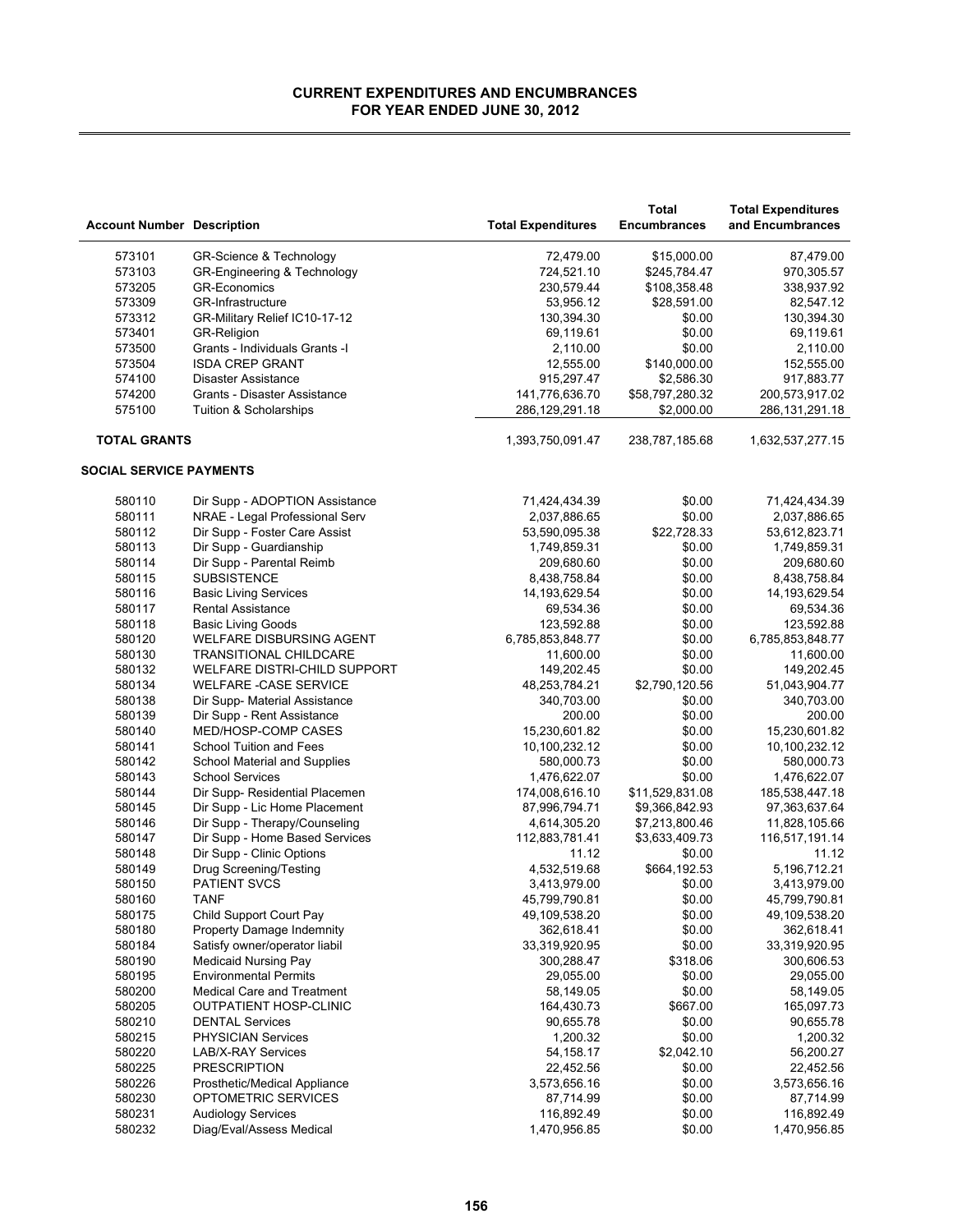| <b>Account Number Description</b> |                                              | <b>Total Expenditures</b> | Total<br><b>Encumbrances</b> | <b>Total Expenditures</b><br>and Encumbrances |
|-----------------------------------|----------------------------------------------|---------------------------|------------------------------|-----------------------------------------------|
| 580233                            | Diag/Eval/Assess Non-Medical                 | 956,449.82                | \$0.00                       | 956,449.82                                    |
| 580234                            | Personal/Voc Adj or Eq Trng                  | 803,788.65                | \$0.00                       | 803,788.65                                    |
| 580235                            | <b>MEDICAID BURIALS</b>                      | 2,074,951.80              | \$0.00                       | 2,074,951.80                                  |
| 580236                            | Video Relay Interpreting                     | 615.00                    | \$0.00                       | 615.00                                        |
| 580237                            | VR Sm Enterprise Equipment                   | 219,001.95                | \$0.00                       | 219,001.95                                    |
| 580238                            | VR Sm Enterprise Services                    | 63,542.15                 | \$0.00                       | 63,542.15                                     |
| 580239                            | VR Sm Enterprise Rent                        | 11,604.17                 | \$0.00                       | 11,604.17                                     |
| 580240                            | Pub Transport                                | 767,624.75                | \$0.00                       | 767,624.75                                    |
| 580241                            | Direct Support - Drug Abuse                  | (11, 162.25)              | \$0.00                       | (11, 162.25)                                  |
| 580242                            | Direct Support - Gov Aid                     | 137,828.81                | \$0.00                       | 137,828.81                                    |
| 580244                            | Direct Support - Social Serv                 | (97, 242, 490.13)         | \$5,491,068.61               | (91, 751, 421.52)                             |
| 580245                            | Life Enhancement Tools/Equip                 | 1,083,104.15              | \$0.00                       | 1,083,104.15                                  |
| 580246                            | Life/Bus Skills Training                     | 1,316,046.66              | \$0.00                       | 1,316,046.66                                  |
| 580247                            | Work Eval/Employ/Placement                   | 18,450,384.04             | \$0.00                       | 18,450,384.04                                 |
| 580248                            | VRSmEnterprise Ins Lic & Permi               | 8,221.25                  | \$0.00                       | 8,221.25                                      |
| 580249                            | <b>VRSmEnterprise Utilities</b>              | 73.61                     | \$0.00                       | 73.61                                         |
| 580250                            | Workers Comp - NonStateEmploy                | 4,431,266.23              | \$0.00                       | 4,431,266.23                                  |
| 580260                            | Workers Comp -prostheticdevice               | 610,519.61                | \$0.00                       | 610,519.61                                    |
| 580270                            | NonTaxable Victim Assist Reimb               | 1,605,382.11              | \$0.00                       | 1,605,382.11                                  |
| 580275                            | Nontaxable Medicaid PersnINeed               | 485,493.80                | \$0.00                       | 485,493.80                                    |
| 580280                            | UI Unemployment Distribution                 | 1,607,723,273.85          | \$0.00                       | 1,607,723,273.85                              |
| 580281                            | Supplimental Wages to Particip               | 1,356,304.51              | \$0.00                       | 1,356,304.51                                  |
| 580290                            | Direct Support - WIC Voucher                 | 113,751,309.55            | \$0.00                       | 113,751,309.55                                |
| 580330                            | Direct Support-TrainingReimb                 | 1,014,762.60              | \$0.00                       | 1,014,762.60                                  |
| 580340                            | Direct Support-Transportation                | 82,134.10                 | \$0.00                       | 82,134.10                                     |
| 581010                            | <b>TRAINING STIPEND</b>                      | 619,360.00                | \$0.00                       | 619,360.00                                    |
| 581020                            | <b>REIMB-TRAINING</b>                        | 6,243,782.25              | \$413,046.89                 | 6,656,829.14                                  |
| 581030                            | <b>TRAINING-NONGOVERN ENTITY</b>             | 635,857.64                | \$7,402.85                   | 643,260.49                                    |
| 581050                            | UNEMPLOY COMP-FORMER EMPLOYEE                | 2,037,973.87              | \$0.00                       | 2,037,973.87                                  |
| 581090                            | CASE SERV-HEALTH/MEDICAL                     | 54,630,562.83             | \$863,792.71                 | 55,494,355.54                                 |
| 581105                            | CASE SERV - CITY, COUNTY, ST, FED            | 307,350,884.87            | \$0.00                       | 307,350,884.87                                |
| 581110                            | SPEC EQUINC PROSTHET                         | 1,391.04                  | \$0.00                       | 1,391.04                                      |
| 581115                            | RENTAL ASSISTANCE                            | 148.70                    | \$0.00                       | 148.70                                        |
| 581120                            | <b>RELOCATION</b>                            | 50,891.93                 | \$0.00                       | 50,891.93                                     |
| 581140                            | TRANSPORTATION (135FD)                       | 143,223.65                | \$0.00                       | 143,223.65                                    |
| 581150                            | <b>JOB SEARCH</b>                            | 3,546.27                  | \$0.00                       | 3,546.27                                      |
| 581160                            | Event Sponsorship                            | 32,546.76                 | \$0.00                       | 32,546.76                                     |
| 581170                            | Single Point of Entry Contract               | 2,378,338.57              | \$0.00                       | 2,378,338.57                                  |
| 581181                            | <b>ISDH Insurance Claims</b>                 | 16,649.00                 | \$0.00                       | 16,649.00                                     |
| 581185                            | Case Serv - HithMed - Dental                 | 34,067.13                 | \$5,158.12                   | 39,225.25                                     |
| 581186                            | Case Serv - HithMed - General                | 1,204,123.88              | \$28,268.30                  | 1,232,392.18                                  |
| 581187                            | Case Serv - HithMed - Pharmst                | 128,616.90                | \$0.00                       | 128,616.90                                    |
| 581188                            | Case Serv - HithMed - Spcist                 | 21.45                     | \$0.00                       | 21.45                                         |
| 581189                            | Case Serv - HithMed - Therapy                | 762,462.28                | \$0.00                       | 762,462.28                                    |
| 582010                            | NonTax Refunds - Unclaim Prop                | 48,590,947.83             | \$0.00                       | 48,590,947.83                                 |
| 582102                            | REFUND LOCAL UNIT                            | (14,059,546.97)           | \$0.00                       | (14.059.546.97)                               |
| 583010                            | WELFARE-REIM COUNTY ADP COST                 | 1,277.00                  | \$0.00                       | 1,277.00                                      |
| 583110                            | Local Unit Fed Reimb                         | 121,099,541.63            | \$52,737,214.96              | 173,836,756.59                                |
| 583120                            | Local Unit Fed IndCost Reimb                 | 12,365,792.71             | \$0.00                       | 12,365,792.71                                 |
| 583130                            | Local Unit State IndCost Reimb               | 54,301,679.36             | \$0.00                       | 54,301,679.36                                 |
|                                   | <b>TOTAL SOCIAL SERVICE PAYMENTS</b>         | 9,794,119,924.65          | 94,769,905.22                | 9,888,889,829.87                              |
|                                   | <b>ADMINISTRATIVE AND OPERATING EXPENSES</b> |                           |                              |                                               |
| 590110                            | <b>Real Estate Rentals</b>                   | 164,918,757.30            | \$911,438.46                 | 165,830,195.76                                |
| 590111                            | RealEstateRent-Land                          | 70,158.00                 | \$21,315.40                  | 91,473.40                                     |
| 590112                            | Real Estate Rentals-RadioTowr                | 1,931,368.63              | \$129,240.25                 | 2,060,608.88                                  |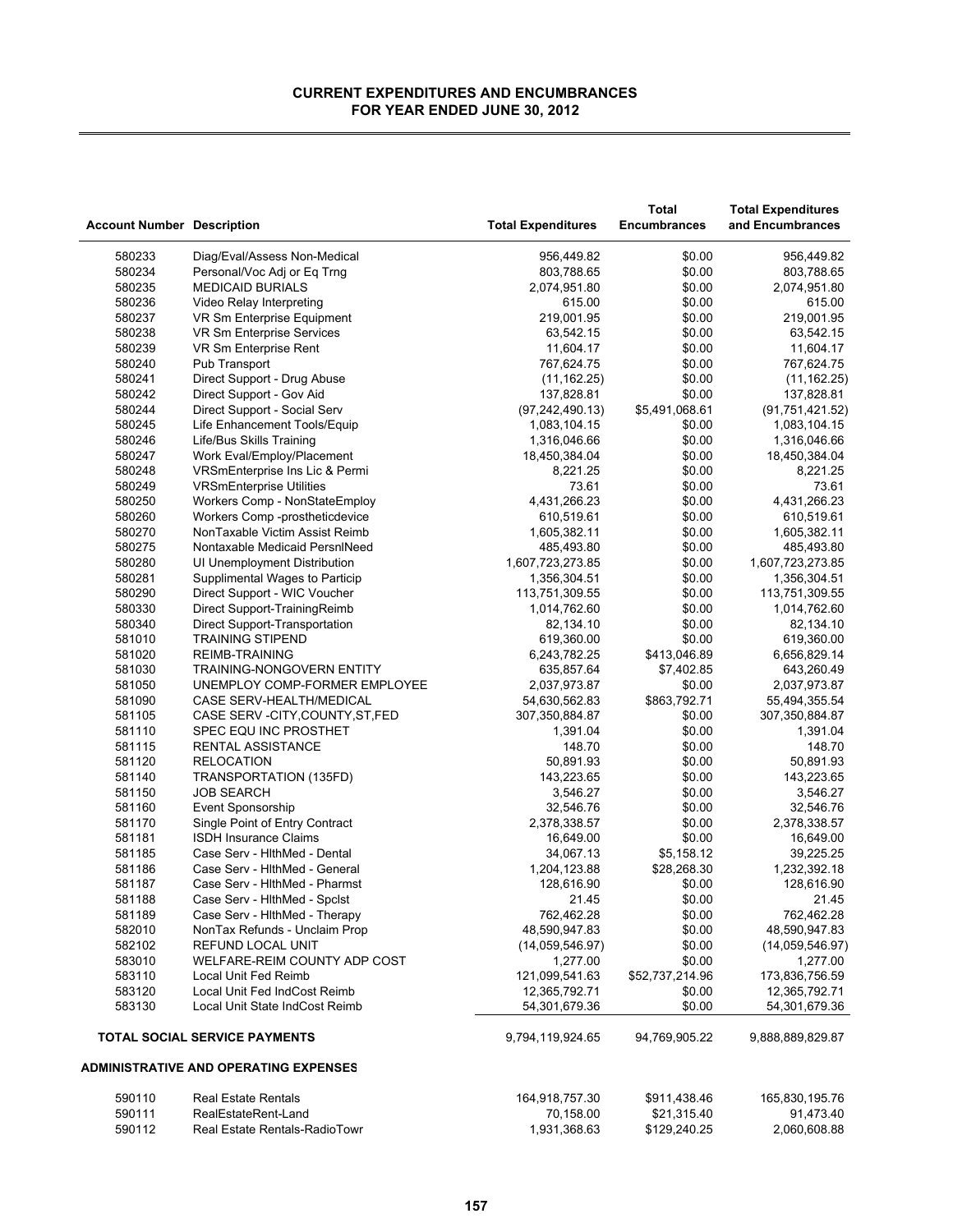| <b>Account Number Description</b> |                                    | <b>Total Expenditures</b> | <b>Total</b><br><b>Encumbrances</b> | <b>Total Expenditures</b><br>and Encumbrances |
|-----------------------------------|------------------------------------|---------------------------|-------------------------------------|-----------------------------------------------|
| 590114                            | <b>Authority Lease Rentals</b>     | 276,185.57                | \$13,300.60                         | 289,486.17                                    |
| 590131                            | AdmOp-Title&Licen Examination      | 44,613.29                 | \$0.00                              | 44,613.29                                     |
| 591010                            | NonRealEstRnt-OffEquipment         | 3,553,597.39              | \$319,126.64                        | 3,872,724.03                                  |
| 591011                            | NonRealEstRnt-MaintEquipment       | 2,530,775.43              | \$220,281.16                        | 2,751,056.59                                  |
| 591012                            | NonRealEstRnt-Parking              | 94,627.60                 | \$420.00                            | 95,047.60                                     |
| 591013                            | NonRealEstRnt-Manuf Equip          | 725.63                    | \$0.00                              | 725.63                                        |
| 591014                            | NonRealEstRnt-Meeting Rooms        | 228,221.98                | \$7,002.82                          | 235,224.80                                    |
| 591016                            | NonRealEstRnt-Aircraft             | 15,912.20                 | \$3,219.00                          | 19,131.20                                     |
| 591018                            | NonRealEstRnt-Computer&Equip       | 133,476.05                | \$10,434.32                         | 143,910.37                                    |
| 591019                            | NonRealEstRnt-Telecom Equip        | 325,645.32                | \$787.35                            | 326,432.67                                    |
| 591020                            | NonRealEstRnt-POBox                | 2,506,488.75              | \$435.00                            | 2,506,923.75                                  |
| 591022                            | NonRealEstRnt-Lock Box             | 1,745.00                  | \$0.00                              | 1,745.00                                      |
| 591023                            | NonRealEstRnt-Trans Equip          | 7,311.59                  | \$0.00                              | 7,311.59                                      |
| 591024                            | NonRealEstRnt-Vehicle Rentals      | 422,320.14                | \$0.00                              | 422,320.14                                    |
| 591025                            | NonRealEstRnt-MedHvyTruck          | 1,365.03                  | \$0.00                              | 1,365.03                                      |
| 591026                            | NonRealEstRnt-FurnHshldKitLdry     | 116,015.23                | \$0.05                              | 116,015.28                                    |
| 591027                            | NonRealEstRnt-Farm Equip           | 534.90                    | \$0.00                              | 534.90                                        |
| 591028                            | NonRealEstRnt-ConstEngEquip        | 22,040.57                 | \$0.00                              | 22,040.57                                     |
| 591029                            | NonRealEstRnt-Boats & Marine       | 1,380.00                  | \$0.00                              | 1,380.00                                      |
| 591030                            | NonRealEstRnt-Office Copier        | 149,944.92                | \$48,427.87                         | 198,372.79                                    |
| 591031                            | NonRealEstRnt-MicrographEquip      | 3,948.88                  | \$0.00                              | 3,948.88                                      |
| 591032                            | NonRealEstRnt-ComptrTimeShare      | 852.93                    | \$0.00                              | 852.93                                        |
| 591033                            | NonRealEstRnt-MedLabEquip          | 4,236.38                  | \$0.00                              | 4,236.38                                      |
| 591034                            | NonRealEstRnt-Eductn Equip         | 5,972.43                  | \$0.00                              | 5,972.43                                      |
| 591035                            | NonRealEstRnt-Rec Equip            | 1,628.34                  | \$0.00                              | 1,628.34                                      |
| 591036                            | NonRealEstRnt-Databases            | 139,793.00                | \$27,500.00                         | 167,293.00                                    |
| 591037                            | NonRealEstRnt-DesignEquip          | 218.00                    | \$0.00                              | 218.00                                        |
| 592010                            | AdmOp-Bank Charges                 | 181,489.20                | \$0.00                              | 181,489.20                                    |
| 592014                            | AdmOp-ForeignCurrencyGainLoss      | 21.40                     | \$0.00                              | 21.40                                         |
| 592016                            | AdmOp-Credit Card Fees             | 7,234,496.54              | \$3,794.22                          | 7,238,290.76                                  |
| 592018                            | AdmOp-Discounts Lost               | 291.73                    | \$0.00                              | 291.73                                        |
| 592020                            | AdmOp-Cash Over/Short              | 160.49                    | \$0.00                              | 160.49                                        |
| 592022                            | AdmOp-Late Payment Interest        | 762,018.53                | \$0.00                              | 762,018.53                                    |
| 592023                            | AdmOp-CMIA Interest                | 381,427.85                | \$0.00                              | 381,427.85                                    |
| 592024                            | AdmOp-US Property                  | 241,878.00                | \$0.00                              | 241,878.00                                    |
| 592026                            | AdmOp-Property Tax                 | 372,582.08                | \$0.00                              | 372,582.08                                    |
| 592027                            | AdmOp-Interest - Capital Lease     | 5,098,171.03              | \$0.00                              | 5,098,171.03                                  |
| 592029                            | AdmOp-Taxes & Collection Fees      | 4,635,257.11              | \$7.00                              | 4,635,264.11                                  |
| 592030                            | AdmOp-Vehicle Taxes                | 268.27                    | \$0.00                              | 268.27                                        |
| 592032                            | Admin and Operating Expenses -     | 141,917.49                | \$0.00                              | 141,917.49                                    |
| 592033                            | <b>Interest Expense</b>            | 60,378,865.81             | \$0.00                              | 60,378,865.81                                 |
| 592040                            | AdmOp-Job Fair Reg Fees            | 615.00                    | \$0.00                              | 615.00                                        |
| 592050                            | AdmOp-Education Certificate        | 2,657.50                  | \$0.00                              | 2,657.50                                      |
| 593010                            | ClmJudg - Awards & Settlements     | 103,842,617.03            | \$537.50                            | 103,843,154.53                                |
| 593011                            | ClmJudg - Attorney Costs           | 141,624.38                | \$0.00                              | 141,624.38                                    |
| 593013                            | ClmJudg-Settlement PaytoAttny      | 9,151,254.24              | \$0.00                              | 9, 151, 254. 24                               |
| 593017                            | ClmJudg-Settle Claim NonRptble     | 5,092,596.25              | \$0.00                              | 5,092,596.25                                  |
| 593018                            | ClmJudg -Court Costs               | 21,039,372.53             | \$0.00                              | 21,039,372.53                                 |
| 593019                            | <b>Claims Judgement- Penalties</b> | 8,000.00                  | \$0.00                              | 8,000.00                                      |
| 593023                            | ClmJudg-Tort Claims                | 597,171.87                | \$0.00                              | 597,171.87                                    |
| 593024                            | ClmJudg-ConsumerProtectionJudg     | 700,356.36                | \$0.00                              | 700,356.36                                    |
| 593030                            | <b>Breeders Awards Stake</b>       | 716,598.42                | \$0.00                              | 716,598.42                                    |
| 593031                            | <b>Breeders Awards Overnight</b>   | 3,101,002.23              | \$0.00                              | 3,101,002.23                                  |
| 593032                            | Breeders Awards Out of State       | 14,597.80                 | \$0.00                              | 14,597.80                                     |
| 593034                            | <b>Purse Supplementals</b>         | 23,197,661.89             | \$0.00                              | 23,197,661.89                                 |
| 593035                            | <b>Bonus Awards</b>                | 1,872,742.25              | \$0.00                              | 1,872,742.25                                  |
| 595110                            | InState Travel - Mileage           | 10,087,464.56             | \$3,134.29                          | 10,090,598.85                                 |
| 595120                            | InState Travel - Per Diem&Meal     | 1,346,689.54              | \$83.00                             | 1,346,772.54                                  |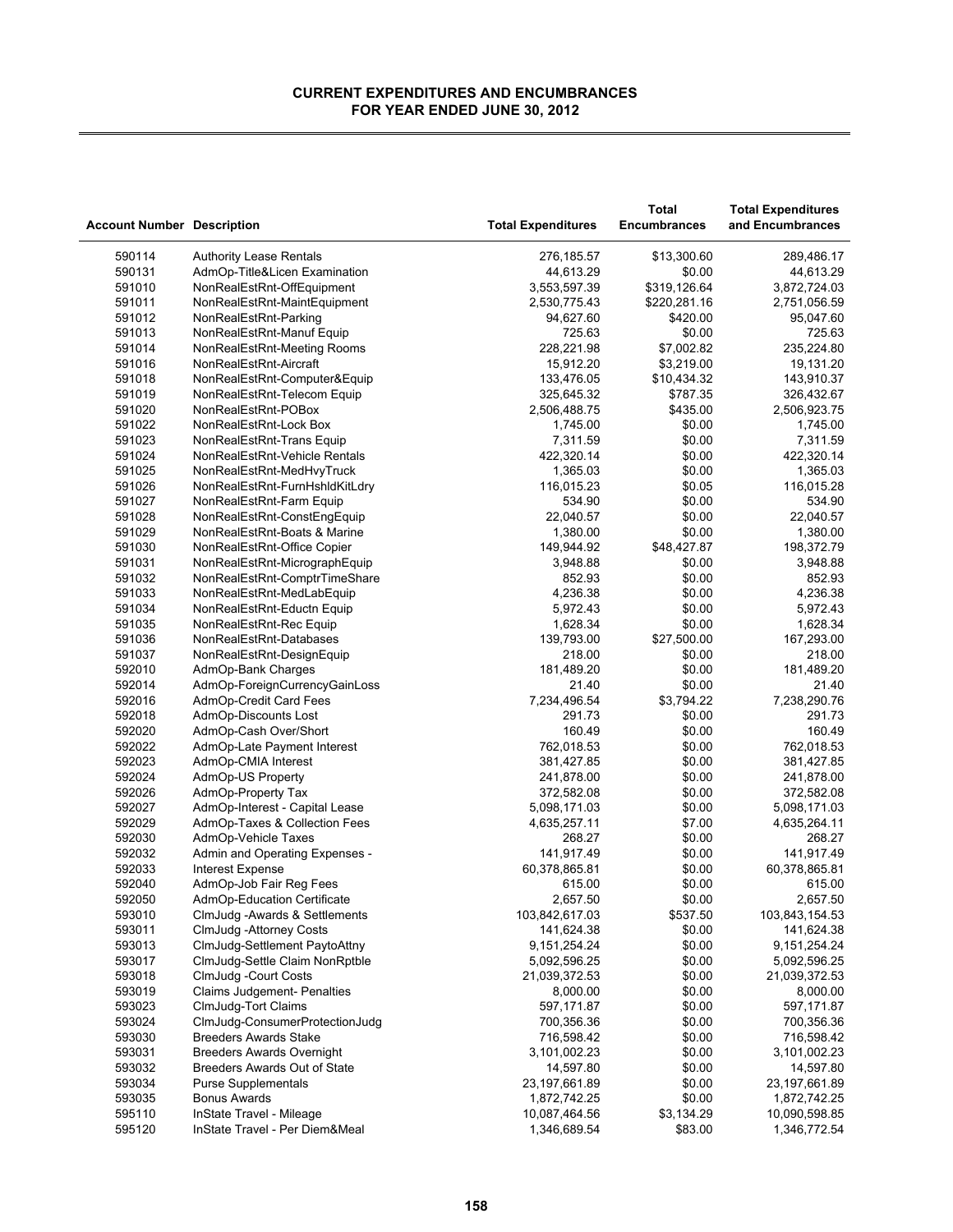|                                   |                                |                           | <b>Total</b>        | <b>Total Expenditures</b> |
|-----------------------------------|--------------------------------|---------------------------|---------------------|---------------------------|
| <b>Account Number Description</b> |                                | <b>Total Expenditures</b> | <b>Encumbrances</b> | and Encumbrances          |
| 595121                            | NONEMP PER DIEM/TRAV REIMBURSE | 8,419.10                  | \$0.00              | 8,419.10                  |
| 595130                            | InState Travel - Lodging       | 2,841,745.31              | \$55,482.10         | 2,897,227.41              |
| 595140                            | InState Travel - Airfare       | 25,073.05                 | \$0.00              | 25,073.05                 |
| 595150                            | InState Travel - GroundTranspt | 201,618.47                | \$0.00              | 201,618.47                |
| 595170                            | InState Travel - Parking&Tolls | 67,309.12                 | \$297.00            | 67,606.12                 |
| 595180                            | InState Travel - Board Member  | 87,856.55                 | \$2,338.46          | 90,195.01                 |
| 595190                            | InState Travel - Spl&Snr Judge | 54.36                     | \$0.00              | 54.36                     |
| 595192                            | InState Travel -InternetAccess | 673.60                    | \$0.00              | 673.60                    |
| 595194                            | InState Travel - Luggage Fee   | 2,096.25                  | \$0.00              | 2,096.25                  |
| 595195                            | InState Travel - Fed Assignee  | 5,650.23                  | \$0.00              | 5,650.23                  |
| 595510                            | OutoSt Travel - Mileage        | 88,889.19                 | \$197.56            | 89,086.75                 |
| 595520                            | OutoSt Travel - Per Diem&Meal  | 239,463.41                | \$2,013.98          | 241,477.39                |
| 595530                            | OutoSt Travel - Lodging        | 918,476.18                | \$7,754.31          | 926,230.49                |
| 595540                            | OutoSt Travel - Airfare        | 597,134.31                | \$3,049.51          | 600,183.82                |
| 595550                            | OutoSt Travel - Ground Transpt | 60,835.59                 | \$456.00            | 61,291.59                 |
| 595560                            | OutoSt Travel - Motor Pool     | 5,321.91                  | \$0.00              | 5,321.91                  |
| 595570                            | OutoSt Travel - Parking&Toll   | 46,185.68                 | \$1,686.50          | 47,872.18                 |
| 595575                            | OutoSt Travel - Marine         | 106.00                    | \$0.00              | 106.00                    |
| 595580                            | OutoSt Travel - Board Member   | 1,053.14                  | \$0.00              | 1,053.14                  |
| 595590                            | OutoSt Travel - Spl&Snr Judge  | 375.00                    | \$0.00              | 375.00                    |
| 595592                            | OutoSt Travel - InternetAccess | 2,309.07                  | \$70.85             | 2,379.92                  |
| 595594                            | OutoSt Travel - Luggage Fee    | 29,533.30                 | \$445.00            | 29,978.30                 |
| 595810                            | 3P InState Travel - Lodging    | 28,726.62                 | \$3,369.60          | 32,096.22                 |
| 595820                            | 3P InState Travel - Airfare    | 473.60                    | \$0.00              | 473.60                    |
| 595830                            | 3P InState Travel - GrndTrnspt | 6,693.96                  | \$2,522.00          | 9,215.96                  |
| 595840                            | 3P InState Travel - Prkng&Toll | 529.50                    | \$762.00            | 1,291.50                  |
| 595850                            | 3P InState Travel - PerDmMeal  | 4,662.45                  | \$759.80            | 5,422.25                  |
| 595860                            | 3PInState Travel - Mileage     | 10,638.30                 | \$0.00              | 10,638.30                 |
| 595910                            | 3POutState Travel - Lodging    | 25,839.87                 | \$0.00              | 25,839.87                 |
| 595920                            | 3POutState Travel - Airfare    | 16,171.50                 | \$0.00              | 16,171.50                 |
| 595930                            | 3POutState Travel - GrndTrnspt | 6,230.30                  | \$0.00              | 6,230.30                  |
| 595940                            | 3POutState Travel - Prkng&Toll | 495.00                    | \$0.00              | 495.00                    |
| 595950                            | 3POutState Travel-PrDmMeal     | 874.69                    | \$0.00              | 874.69                    |
| 595960                            | 3POutState Travel - Mileage    | 234.52                    | \$0.00              | 234.52                    |
| 599010                            | AdmOp-Linen & Laundry Service  | 185,978.40                | \$6,335.26          | 192,313.66                |
| 599012                            | AdmOp-EmployeePropDamgeClient  | 576.09                    | \$0.00              | 576.09                    |
| 599014                            | AdmOp-Burial Expense           | 5,080.00                  | \$0.00              | 5,080.00                  |
| 599016                            | AdmOp-Special Group Meals      | 173,101.77                | \$1,275.00          | 174,376.77                |
| 599018                            | AdmOp-Subsistence              | 3,491.72                  | \$0.00              | 3,491.72                  |
| 599020                            | AdmOp-Registration             | 728,394.14                | \$7,518.50          | 735,912.64                |
| 599024                            | AdmOp-Recruiting               | 1,589.86                  | \$0.00              | 1,589.86                  |
| 599026                            | AdmOp-Dues & Subscriptions     | 5,486,759.39              | \$456,887.07        | 5,943,646.46              |
| 599027                            | AdmOp-Printing                 | 11.379.648.98             | \$399.83            | 11,380,048.81             |
| 599028                            | AdmOp-News Clipping Services   | 3,703.58                  | \$0.00              | 3,703.58                  |
| 599030                            | AdmOp-Legal Ads                | 619,804.99                | \$12.33             | 619,817.32                |
| 599032                            | AdmOp-Notary Costs             | 4,339.55                  | \$0.00              | 4,339.55                  |
| 599034                            | AdmOp-Cable Service            | 70,098.27                 | \$0.00              | 70,098.27                 |
| 599036                            | AdmOp-PostageMeter/Postage     | 14,913,944.50             | \$16,859.43         | 14,930,803.93             |
| 599037                            | AdmOp-Postage Permit           | 26,411.30                 | \$0.00              | 26,411.30                 |
| 599038                            | AdmOp-Postage Mail Express     | 4,907,418.18              | \$6,061.03          | 4,913,479.21              |
| 599039                            | AdmOp-Fulfillment              | 6,763,047.52              | \$0.00              | 6,763,047.52              |
| 599041                            | AdmOp-Mail Sorting             | 89,147.59                 | \$0.00              | 89,147.59                 |
| 599042                            | AdmOp-Freight & Express        | 3,184,985.95              | \$71,731.05         | 3,256,717.00              |
| 599043                            | AdmOp-Film Processing          | 178,813.62                | \$0.00              | 178,813.62                |
| 599044                            | AdmOp-US Govt DocsPamphlets    | 27,261.26                 | \$0.00              | 27,261.26                 |
| 599045                            | AdmOp-Garbage Collection       | 7,876.17                  | \$0.00              | 7,876.17                  |
| 599046                            | AdmOp-Time Clock Service       | 328.93                    | \$0.00              | 328.93                    |
| 599048                            | AdmOp-Rewards Gateage          | 242,361.43                | \$0.00              | 242,361.43                |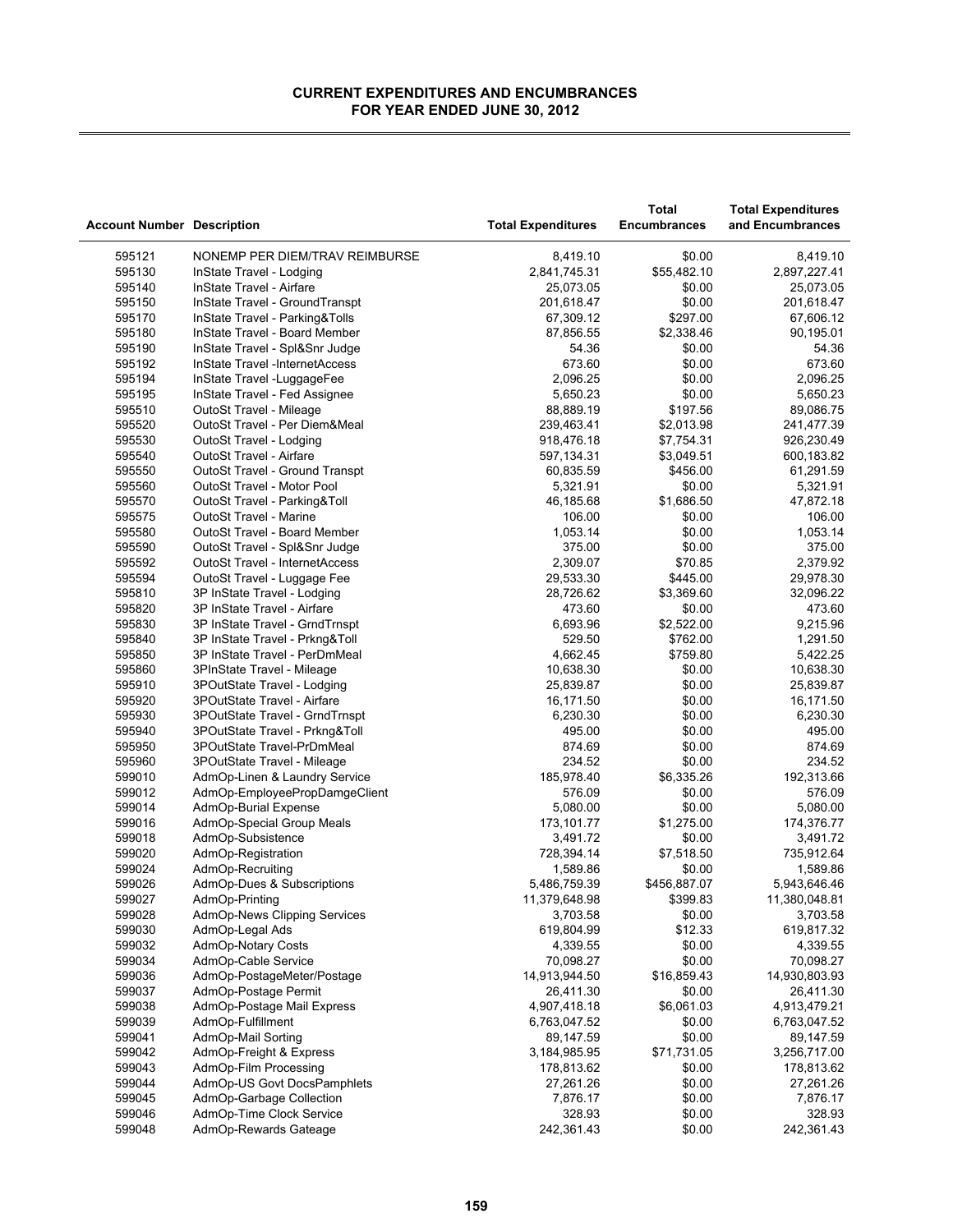J.

| <b>Account Number Description</b> |                                             | <b>Total Expenditures</b> | Total<br><b>Encumbrances</b> | <b>Total Expenditures</b><br>and Encumbrances |
|-----------------------------------|---------------------------------------------|---------------------------|------------------------------|-----------------------------------------------|
| 599050                            | AdmOp-Investigative Expense                 | 37,529.37                 | \$0.00                       | 37,529.37                                     |
| 599052                            | AdmOp-Testing Certification                 | 43,863.78                 | \$0.00                       | 43,863.78                                     |
| 599054                            | AdmOp-Awards&Gifts                          | 450,591.00                | \$0.00                       | 450,591.00                                    |
| 599056                            | AdmOp-Relocation Expense                    | 29,177.68                 | \$0.00                       | 29,177.68                                     |
| 599058                            | AdmOp-Samples & Evidence                    | 395,499.49                | \$231,087.40                 | 626,586.89                                    |
| 599060                            | AdmOp-LivestockDomestic Anmls               | 169.00                    | \$0.00                       | 169.00                                        |
| 599061                            | AdmOp-Register Animals                      | 85.00                     | \$0.00                       | 85.00                                         |
| 599062                            | AdmOp-Field Trips                           | 1,466.00                  | \$0.00                       | 1,466.00                                      |
| 599072                            | AdmOp-Closing Costs                         | 16.53                     | \$0.00                       | 16.53                                         |
| 599074                            | AdmOp-Recording Fees                        | 1,507.00                  | \$0.00                       | 1,507.00                                      |
| 599080                            | AdmOp-ConsultantFinalCostAudit              | 14,065.00                 | \$0.00                       | 14,065.00                                     |
| 599086                            | AdmOp-Utility Survey Audit                  | 2,677.53                  | \$0.00                       | 2,677.53                                      |
| 599093                            | AdmOp-Translator Costs                      | 1,614,139.44              | \$5,525,266.20               | 7,139,405.64                                  |
| 599094                            | AdmOp-Air TransportServices                 | 165.00                    | \$0.00                       | 165.00                                        |
|                                   | AdmOp-Depositions Transcripts               |                           | \$0.00                       | 112,561.35                                    |
| 599100                            |                                             | 112,561.35                |                              |                                               |
| 599102                            | AdmOp-Court Reporting Services              | 174,548.38                | \$0.00                       | 174,548.38                                    |
| 599104                            | AdmOp-Legal Research Services               | 42,748.75                 | \$2,011.20                   | 44,759.95                                     |
| 599105                            | AdmOp-Internet Subscript Serv               | 174,810.44                | \$3,713.70                   | 178,524.14                                    |
| 599107                            | AdmOp - Art & Design                        | 145,323.97                | \$17,092.00                  | 162,415.97                                    |
| 599108                            | AdmOp - Fax Service                         | 2,771.03                  | \$0.00                       | 2,771.03                                      |
| 599109                            | AdmOp - Marketing                           | 276,211.93                | \$50,467.26                  | 326,679.19                                    |
| 599110                            | AdmOp-Wrkshp-MeetngEmplyeeReim              | 11,577.49                 | \$0.00                       | 11,577.49                                     |
| 599111                            | AdmOp-WrkshpTrdeShwEmplyeeReim              | 497.35                    | \$0.00                       | 497.35                                        |
| 599112                            | AdmOp-Advert-Gen                            | 2,951,554.65              | \$154,772.07                 | 3,106,326.72                                  |
| 599113                            | AdmOp-Advert-Print                          | 167,176.49                | \$51,899.00                  | 219,075.49                                    |
| 599114                            | AdmOp-Advert-Radio&TV                       | 414,629.57                | \$28,174.12                  | 442,803.69                                    |
| 599116                            | AdmOp-Event Sponsor                         | 789,046.79                | \$2,100.00                   | 791,146.79                                    |
| 599118                            | AdmOp-TravelAssistance                      | 102,307.80                | \$0.00                       | 102,307.80                                    |
| 599119                            | AdmOp-Storage                               | 55,778.63                 | \$5,468.54                   | 61,247.17                                     |
| 599122                            | <b>Ports Publications</b>                   | 299.09                    | \$0.00                       | 299.09                                        |
| 599126                            | <b>Trade Shows</b>                          | 22,917.50                 | \$0.00                       | 22,917.50                                     |
| 599127                            | <b>Web Site Services</b>                    | (181, 562.08)             | \$0.00                       | (181, 562.08)                                 |
| 599128                            | Adm Op Promotional Premiums                 | 4,999.99                  | \$0.00                       | 4,999.99                                      |
| 599201                            | AdmOp-EmpReimb-Workshops                    | 3,335.67                  | \$0.00                       | 3,335.67                                      |
| 599202                            | AdmOp-EmpReimb-Training Gen                 | 24,092.56                 | \$410.00                     | 24,502.56                                     |
| 599203                            | AdmOp-EmpReimb-Adult Ed                     | 31,650.46                 | \$0.00                       | 31,650.46                                     |
| 599204                            | AdmOp-EmpReimb-Secondry Sch                 | 8,107.35                  | \$0.00                       | 8,107.35                                      |
| 599206                            | AdmOp-EmpReimb-Career Dev                   | 17,171.57                 | \$0.00                       | 17, 171.57                                    |
| 599207                            | AdmOp-EmpReimb-Exhibition                   | 9.00                      | \$0.00                       | 9.00                                          |
| 599208                            | AdmOp-EmpReimb-PersnlAppearnce              | 139.99                    | \$0.00                       | 139.99                                        |
| 599209                            | AdmOp-EmpReimb-Registration                 | 12,236.51                 | \$0.00                       | 12,236.51                                     |
| 599210                            | AdmOp-Forfeited Bond Proceeds               | (1,909.20)                | \$0.00                       | (1,909.20)                                    |
| 599211                            | AdmOp-EmpReimb-Cell Phone                   | 3,236.77                  | \$0.00                       | 3,236.77                                      |
| 599212                            | AdmOp-EmpReimb-Blackberries                 | 14, 147.97                | \$0.00                       | 14,147.97                                     |
| 599301                            | AdmOp - Theft                               | 490.00                    | \$0.00                       | 490.00                                        |
| 599970                            | Payment Forgery Expense                     | 1,053.21                  | \$0.00                       | 1,053.21                                      |
| 599980                            | <b>Fraudulent Check Reissue</b>             | (21,869.09)               | \$0.00                       | (21,869.09)                                   |
| 599981                            | Return of Excess SDO Balance                | (3,584.30)                | \$0.00                       | (3,584.30)                                    |
| 599996                            | <b>TOS Bank Adjustment</b>                  | (34, 855.57)              | \$0.00                       | (34, 855.57)                                  |
| 599997                            | <b>TOS Returned Check Expense</b>           | 495,204.47                | \$0.00                       | 495,204.47                                    |
|                                   | TOTAL ADMINISTRATIVE AND OPERATING EXPENSES | 500,595,448.49            | 8,441,230.59                 | 509,036,679.08                                |
|                                   | <b>INTERNAL SERVICE FUNDS - EXPENSES</b>    |                           |                              |                                               |
| 652049                            | DS3                                         | 496,113.16                | \$0.00                       | 496,113.16                                    |
| 652050                            | T1                                          | 5,327,777.60              | \$0.00                       | 5,327,777.60                                  |
| 652053                            | Optiman Circuit                             | 296,240.66                | \$0.00                       | 296,240.66                                    |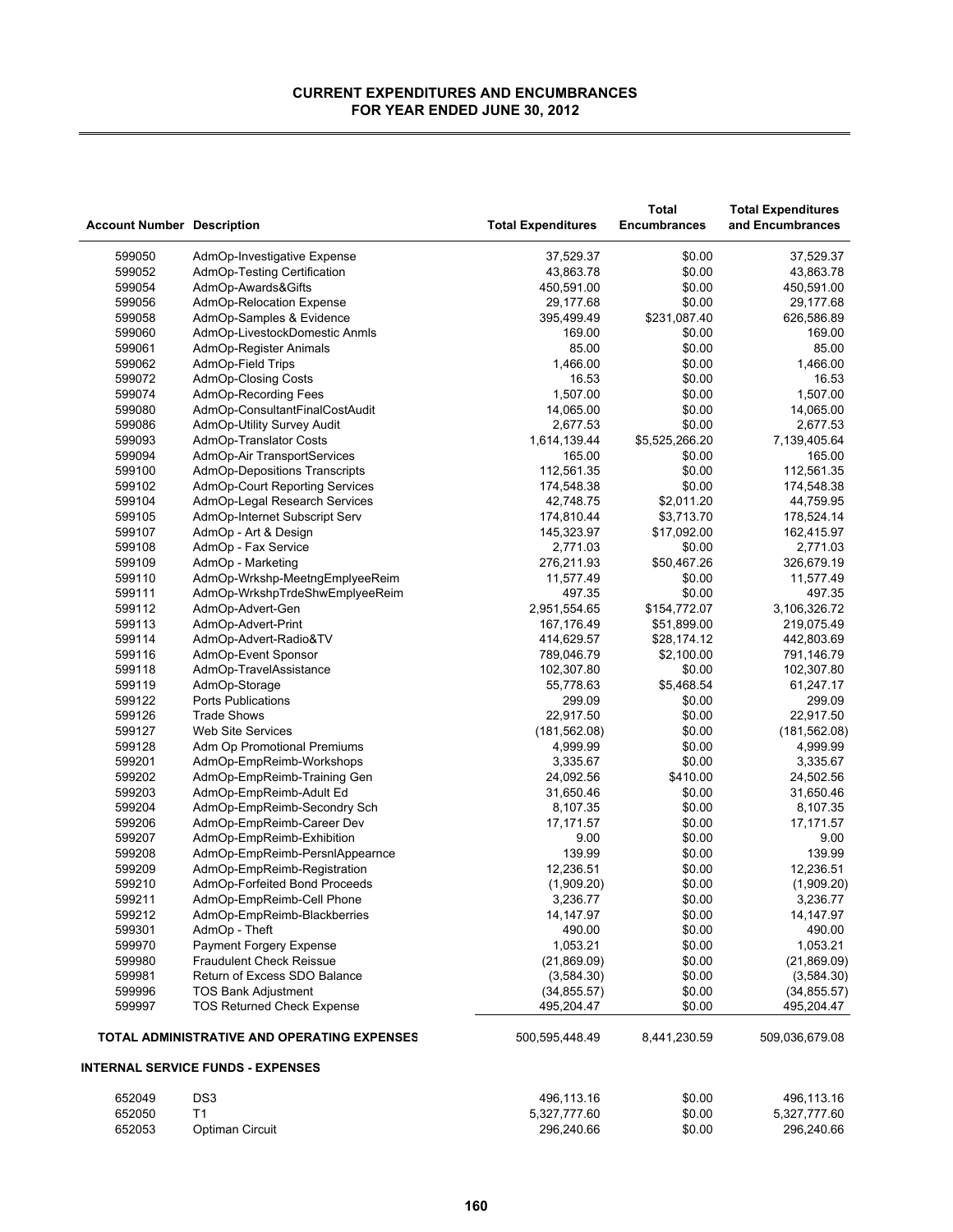| <b>Account Number Description</b> |                                                          | <b>Total Expenditures</b>  | Total<br><b>Encumbrances</b> | <b>Total Expenditures</b><br>and Encumbrances |
|-----------------------------------|----------------------------------------------------------|----------------------------|------------------------------|-----------------------------------------------|
| 652054                            | Gigaman Circuit                                          | 41,882.30                  | \$0.00                       | 41,882.30                                     |
| 652071                            | <b>ITN Misc Charges</b>                                  | 738,084.36                 | \$0.00                       | 738,084.36                                    |
| 652072                            | Seat Charge                                              | 23,462,335.02              | \$0.00                       | 23,462,335.02                                 |
| 652073                            | Email                                                    | 90,499.81                  | \$0.00                       | 90,499.81                                     |
| 652074                            | Seat Charges Non-Network                                 | 1,943,655.00               | \$0.00                       | 1,943,655.00                                  |
| 652075                            | <b>Excess E-mail Storage</b>                             |                            | \$0.00                       | 9,710.33                                      |
| 652076                            |                                                          | 9,710.33<br>194,038.81     | \$0.00                       | 194,038.81                                    |
| 652077                            | Archive E-mail Storage<br>Seat Charge NonNetworkPlus     | 468,015.00                 | \$0.00                       | 468,015.00                                    |
| 652078                            | Instant Messaging                                        | 14,775.89                  | \$0.00                       | 14,775.89                                     |
| 652109                            | Voice or Data Equip Inv                                  | 100,398.38                 | \$0.00                       | 100,398.38                                    |
| 652110                            | <b>Cellular Phone Service</b>                            | 4,312,038.45               | \$0.00                       | 4,312,038.45                                  |
| 652115                            | Data Service Monthly                                     | 582,468.70                 | \$0.00                       | 582,468.70                                    |
|                                   |                                                          |                            | \$0.00                       |                                               |
| 652130<br>652132                  | Telephone - Centrex<br><b>Contact Center</b>             | 1,731,850.82<br>217,993.99 | \$0.00                       | 1,731,850.82<br>217,993.99                    |
| 652134                            | IP Phone                                                 |                            | \$0.00                       | 622,243.34                                    |
|                                   |                                                          | 622,243.34                 |                              |                                               |
| 652137                            | Telephone - Remote                                       | 1,128,989.49               | \$0.00                       | 1,128,989.49                                  |
| 652138                            | Telephone Tariff/System Charge                           | 2,365,223.79               | \$0.00                       | 2,365,223.79                                  |
| 652140                            | Dir Assistance                                           | 10,553.97                  | \$0.00                       | 10,553.97                                     |
| 652145                            | <b>Exact Target Services</b>                             | 71,261.18                  | \$0.00                       | 71,261.18                                     |
| 652150                            | Long Distance                                            | 792,394.51                 | \$0.00                       | 792,394.51                                    |
| 652151                            | 800# Service                                             | 1,663,128.74               | \$0.00                       | 1,663,128.74                                  |
| 652153                            | Calling Card                                             | 5,335.27                   | \$0.00                       | 5,335.27                                      |
| 652155                            | Non Contracted Long Distance                             | 192,910.48                 | \$0.00                       | 192,910.48                                    |
| 652156                            | <b>Network Services</b>                                  | 4,551,204.40               | \$0.00                       | 4,551,204.40                                  |
| 652158                            | <b>Enterprise SSL</b>                                    | 73,152.18                  | \$0.00                       | 73,152.18                                     |
| 652160                            | Pager Process Fee                                        | 59,147.27                  | \$0.00                       | 59,147.27                                     |
| 652170                            | <b>Aspect Agent</b>                                      | 4,258.94                   | \$0.00                       | 4,258.94                                      |
| 652171                            | <b>ACD - Auto Call Distrib</b>                           | 140,739.72                 | \$0.00                       | 140,739.72                                    |
| 652180                            | Comm Serv - Enterprise IVR                               | 18,058.24                  | \$0.00                       | 18,058.24                                     |
| 652181                            | Comm Serv - Enterprise IVR                               | 3,047.59                   | \$0.00                       | 3,047.59                                      |
| 652190                            | Enterprise Messaging-voicemail                           | 18,955.64                  | \$0.00                       | 18,955.64                                     |
| 652193                            | Voice Mail Auto Attendent                                | 19,978.03                  | \$0.00                       | 19,978.03                                     |
| 652194                            | International Toll                                       | 953.16                     | \$0.00                       | 953.16                                        |
| 652301                            | <b>Local Wireless Access</b>                             | (6,848.95)                 | \$0.00                       | (6,848.95)                                    |
| 652310                            | <b>Blackberry License Fee</b>                            | 2,541.04                   | \$0.00                       | 2,541.04                                      |
| 652311                            | <b>Blackberry Services</b><br>Remote Services Client VPN | 169,517.49                 | \$0.00                       | 169,517.49                                    |
| 652330                            |                                                          | (131, 996.58)              | \$0.00                       | (131, 996.58)                                 |
| 652331                            | Site to Site VPN                                         | (36,981.14)                | \$0.00                       | (36,981.14)                                   |
| 652340<br>652350                  | Fire Prev/Bldg Safety Comm Var                           | 276.00                     | \$0.00                       | 276.00                                        |
|                                   | <b>Fax Services</b>                                      | 307.50                     | \$0.00                       | 307.50<br>15,640.92                           |
| 652360<br>652370                  | <b>Extranet FTP Services</b>                             | 15,640.92                  | \$0.00                       |                                               |
| 652380                            | Citrix                                                   | 354,787.66<br>273,828.65   | \$0.00<br>\$0.00             | 354,787.66                                    |
|                                   | Oracle UCM                                               |                            |                              | 273,828.65                                    |
| 652390<br>653103                  | Remote Services: Dial Up                                 | 16,610.58                  | \$0.00                       | 16,610.58                                     |
| 653104                            | Underground Storage Tank Fee<br><b>Plan Review</b>       | 2,785.55<br>22,762.50      | \$0.00<br>\$0.00             | 2,785.55<br>22,762.50                         |
| 653210                            | State Background Checks                                  | 341,738.00                 | \$0.00                       | 341,738.00                                    |
| 653220                            |                                                          |                            | \$0.00                       |                                               |
|                                   | <b>Federal Background Checks</b>                         | 66,145.50                  |                              | 66,145.50                                     |
| 653230                            | <b>Boiler Inspections</b>                                | 19,736.00                  | \$0.00<br>\$0.00             | 19,736.00                                     |
| 653240                            | <b>DNR Nursery Seedlings</b>                             | 39,589.35                  | \$0.00                       | 39,589.35                                     |
| 653633                            | <b>Information Retrieval</b>                             | 1,465.88                   |                              | 1,465.88                                      |
| 653901                            | PC Refresh Upgrade                                       | 971,214.69                 | \$0.00                       | 971,214.69                                    |
| 654201                            | Paper and Forms per 1000 Pages                           | 19,811.43                  | \$0.00                       | 19,811.43                                     |
| 654320                            | State in-house product charges                           | 797,764.72<br>22,980.92    | \$728.39                     | 798,493.11                                    |
| 654330                            | Outside product charges                                  |                            | \$0.00                       | 22,980.92                                     |
| 654335                            | Parts charges                                            | 383,058.50                 | \$0.00                       | 383,058.50                                    |
| 654340                            | Micrographic Services                                    | 425,009.46                 | \$0.00<br>\$0.00             | 425,009.46                                    |
| 654341                            | Copy services                                            | 4,937.12                   |                              | 4,937.12                                      |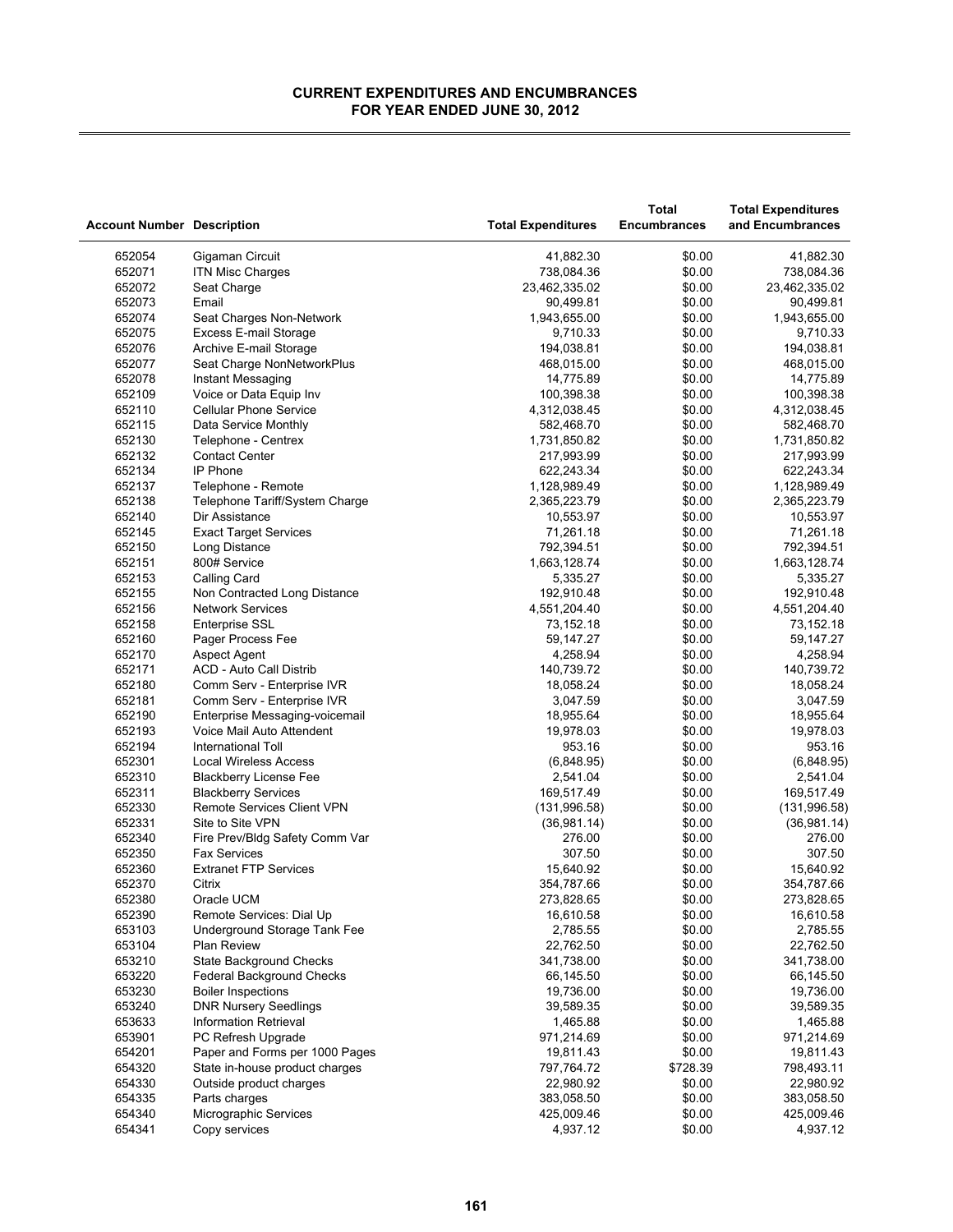|                                   |                                      |                           | <b>Total</b>           | <b>Total Expenditures</b>  |
|-----------------------------------|--------------------------------------|---------------------------|------------------------|----------------------------|
| <b>Account Number Description</b> |                                      | <b>Total Expenditures</b> | <b>Encumbrances</b>    | and Encumbrances           |
| 654606                            | Motor Vehicle Maintenance            | 119,636.93                | \$0.00                 | 119,636.93                 |
| 654701                            | Clean Prod Floor Care                | 130,987.72                | \$122.00               | 131,109.72                 |
| 654702                            | Clean Prod Janitorial                | 510,513.35                | \$1,152.00             | 511,665.35                 |
| 654703                            | Clean Prod Laundry                   | 140,157.30                | \$0.00                 | 140,157.30                 |
| 654704                            | <b>Clean Prod Containers</b>         | 164.50                    | \$0.00                 | 164.50                     |
| 654706                            | Clean Prod Personal Hygiene          | 300,784.83                | \$1,466.10             | 302,250.93                 |
| 654707                            | <b>Clean Prod RTU Containers</b>     | 402.17                    | \$0.00                 | 402.17                     |
| 654708                            | Clean Prod RTU Labels                | 235.00                    | \$0.00                 | 235.00                     |
| 654709                            | Clean Prod Specity Clean Prod        | 6,848.59                  | \$2,898.75             | 9,747.34                   |
| 654710                            | Clean Prod Warewash                  | 43,243.10                 | \$0.00                 | 43,243.10                  |
| 654712                            | Det Furn - Individual Chairs         | 30,978.50                 | \$0.00                 | 30,978.50                  |
| 654713                            | Det Furn - Stacking Chairs           | 130.00                    | \$0.00                 | 130.00                     |
| 654716                            | Det Furn - Mattress & Pillow         | 260,119.42                | \$0.00                 | 260,119.42                 |
| 654719                            | DormFurn - Seating                   | 195.00                    | \$0.00                 | 195.00                     |
| 654721                            | Off Furn - Parts & Access            | 51,708.73                 | \$39.00                | 51,747.73                  |
| 654723                            | Off Furn - Office Seating            | 84,676.99                 | \$600.00               | 85,276.99                  |
| 654730                            | Park Lodge - Outdoor Grille          | 16,930.00                 | \$0.00                 | 16,930.00                  |
| 654731                            | Park Lodge - Picnic Table            | 3,960.00                  | \$1,500.00             | 5,460.00                   |
| 654732                            | Park Lodge - Swings                  | 1,740.00                  | \$0.00                 | 1,740.00                   |
| 654735                            | Storage Optn - Bookshelf             | 599.00                    | \$0.00                 | 599.00                     |
| 654736                            | Storage Optn - Metal Cabinet         | 950.00                    | \$0.00                 | 950.00                     |
| 654737                            | Storage Optn - Metal Lockers         | 3,270.00                  | \$0.00                 | 3,270.00                   |
| 654738                            | Storage Optn - Mobile Storage        | 1,681.25                  | \$0.00                 | 1,681.25                   |
| 654739                            | Storage Optn - Boxes                 | 52,978.51                 | \$0.00                 | 52,978.51                  |
| 654741                            | Tables - Occassional                 | 365.00                    | \$0.00                 | 365.00                     |
| 654750                            | <b>ID Tags</b>                       | 5,613.00                  | \$0.00                 | 5,613.00                   |
| 654751                            | <b>Stamped License Plates</b>        | 62,396.21                 | \$197,878.96           | 260,275.17                 |
| 654752                            | Digital License Plates               | 347,140.65                | \$0.00                 | 347,140.65                 |
| 654762                            | Food&Farm - Fruit Veg Process        | 61.50                     | \$0.00                 | 61.50                      |
| 654767                            | Food&Farm - Timber/Lumber            | 490.00                    | \$0.00                 | 490.00                     |
| 654780<br>654782                  | Garments                             | 1,132,159.50              | \$1,171.71<br>\$330.75 | 1,133,331.21<br>974,612.06 |
| 655713                            | <b>Toilet Paper</b><br>Metal Beds    | 974,281.31<br>135.00      | \$0.00                 | 135.00                     |
| 655714                            | DormFurn - Beds                      | 114,762.00                | \$0.00                 | 114,762.00                 |
| 655721                            | Off Furn - Desks & Credenzas         | 10,864.60                 | \$968.30               | 11,832.90                  |
| 655722                            | Off Furn - Freestand Modular         | 161.50                    | \$0.00                 | 161.50                     |
| 655725                            | Lounge Furniture                     | 12,532.80                 | \$0.00                 | 12,532.80                  |
| 655730                            | Park Lodge - Benches                 | 6,065.00                  | \$0.00                 | 6,065.00                   |
| 655731                            | Park Lodge - Shelter House           | 15,920.00                 | \$0.00                 | 15,920.00                  |
| 655736                            | Storage Optn - Wardrobe              | 1,825.00                  | \$0.00                 | 1,825.00                   |
| 655737                            | Storage Optn - Lateral Cabinet       | 1,926.00                  | \$0.00                 | 1,926.00                   |
| 655740                            | Tables - Attached Seat               | 6,900.00                  | \$0.00                 | 6,900.00                   |
| 655741                            | Tables - Conference                  | 201.00                    | \$0.00                 | 201.00                     |
| 655743                            | Tables - Multipurpose                | 8,875.50                  | \$0.00                 | 8,875.50                   |
| 655750                            | <b>Highway Signs</b>                 | 872,045.18                | \$27.00                | 872,072.18                 |
| 659040                            | <b>Elevator Inspections</b>          | 26,277.11                 | \$0.00                 | 26,277.11                  |
| 659052                            | <b>Disaster Recovery</b>             | 732,188.01                | \$0.00                 | 732,188.01                 |
| 659101                            | Agency Bill Back                     | 521,509.59                | \$0.00                 | 521,509.59                 |
| 659102                            | Training                             | 191,074.20                | \$0.00                 | 191,074.20                 |
| 659105                            | <b>Communication Service Analyst</b> | 167,703.85                | \$0.00                 | 167,703.85                 |
| 659106                            | IN.Gov Charges                       | (89,071.60)               | \$0.00                 | (89,071.60)                |
| 659207                            | Transactions                         | 5,471,142.03              | \$0.00                 | 5,471,142.03               |
| 659210                            | Job Production                       | 547,949.36                | \$0.00                 | 547,949.36                 |
| 659211                            | Tape Accesses                        | 194,033.92                | \$0.00                 | 194,033.92                 |
| 659212                            | Dedicated Mainframe Sup              | 214,978.00                | \$0.00                 | 214,978.00                 |
| 659220                            | <b>Disk Megabytes Allocated</b>      | 67,884.78                 | \$0.00                 | 67,884.78                  |
| 659251                            | Database Maintenance Services        | 27,004.59                 | \$0.00                 | 27,004.59                  |
| 659260                            | <b>Physical Server Hosting</b>       | 3,070,366.20              | \$0.00                 | 3,070,366.20               |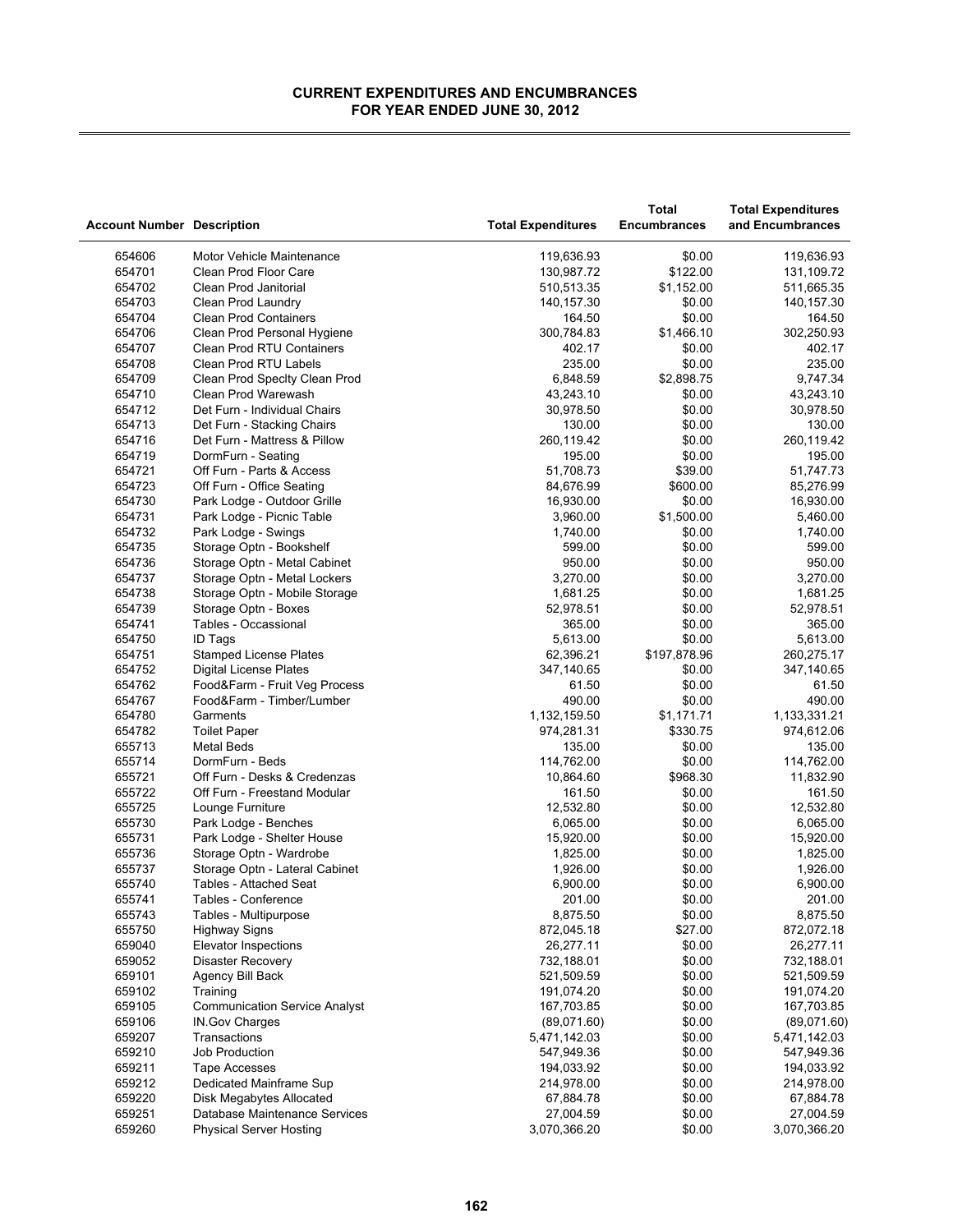| <b>Account Number Description</b> |                                                         | <b>Total Expenditures</b> | Total<br><b>Encumbrances</b> | <b>Total Expenditures</b><br>and Encumbrances |
|-----------------------------------|---------------------------------------------------------|---------------------------|------------------------------|-----------------------------------------------|
| 659262                            | Virtual Server Hosting                                  | 2,104,522.32              | \$0.00                       | 2,104,522.32                                  |
| 659263                            | Dedicated Systems Admin Sup                             | 662,809.00                | \$0.00                       | 662,809.00                                    |
| 659265                            | <b>Shared Database Hosting</b>                          | 406,378.70                | \$0.00                       | 406,378.70                                    |
| 659266                            | Database Hosting                                        | 2,313,672.54              | \$0.00                       | 2,313,672.54                                  |
| 659267                            | <b>IOT Overhead</b>                                     | 4,806,460.12              | \$0.00                       | 4,806,460.12                                  |
| 659270                            | <b>Shared SAN Storage</b>                               | 4,080,542.18              | \$0.00                       | 4,080,542.18                                  |
| 659271                            | <b>Archive Storage</b>                                  | 422,217.48                | \$0.00                       | 422,217.48                                    |
| 659272                            | IOT - Shared OBIEE N                                    | 65,647.34                 | \$0.00                       | 65,647.34                                     |
| 659273                            | IOT - Rational SDLC Admin N                             | 145,730.69                | \$0.00                       | 145,730.69                                    |
| 659282                            | Shared Web Hosting                                      | 138,598.76                | \$0.00                       | 138,598.76                                    |
| 659290                            | GIS-Geographic Information Ser                          | 310,170.00                | \$0.00                       | 310,170.00                                    |
| 659291                            | E-Check Processing Fee                                  | 187,360.80                | \$0.00                       | 187,360.80                                    |
| 659293                            | <b>INDOT Dedicated Support</b>                          | 186,654.00                | \$0.00                       | 186,654.00                                    |
| 659294                            | <b>Financial Application Services</b>                   | 4,834,766.53              | \$0.00                       | 4,834,766.53                                  |
| 659295                            | <b>HR Application Services</b>                          | 2,864,872.18              | \$0.00                       | 2,864,872.18                                  |
| 659296                            | Application Implementation                              | 416.67                    | \$0.00                       | 416.67                                        |
| 659299                            | Service Tech Time & Mat                                 | 92,789.35                 | \$0.00                       | 92,789.35                                     |
| 659340                            | <b>Commercial Charges</b>                               | 124,207.24                | \$0.00                       | 124,207.24                                    |
| 659345                            | Labor Charges                                           | 231,052.50                | \$0.00                       | 231,052.50                                    |
| 659350                            | Lease Rate                                              | 160,109.90                | \$0.00                       | 160,109.90                                    |
| 659355                            | Motor Pool Charges                                      | (13, 727.45)              | \$0.00                       | (13, 727.45)                                  |
| 659360                            | <b>Special Charges</b>                                  | 24,673.75                 | \$0.00                       | 24,673.75                                     |
| 659370                            | <b>Shredding Services</b>                               | 26,750.26                 | \$0.00                       | 26,750.26                                     |
| 659410                            | Postage                                                 | 12,328,038.65             | \$0.00                       | 12,328,038.65                                 |
| 659420                            | <b>Courier Service</b>                                  | 417,267.02                | \$0.00                       | 417,267.02                                    |
| 659430                            | <b>Mail Management Services</b>                         | 1,297,916.16              | \$0.00                       | 1,297,916.16                                  |
| 659450                            | Damage to State Property                                | 3,225.07                  | \$0.00                       | 3,225.07                                      |
| 659512                            | <b>Certified Residential Appraise</b>                   | 1,330.00                  | \$0.00                       | 1,330.00                                      |
| 659513                            | Real Estate Sales Person Licen                          | 196.25                    | \$0.00                       | 196.25                                        |
| 659514                            | Land Surveyor License                                   | 2,500.00                  | \$0.00                       | 2,500.00                                      |
| 659515                            | Professional Engineer License                           | 32,600.00                 | \$0.00                       | 32,600.00                                     |
| 659520                            | <b>Well Driller License</b>                             | 400.00                    | \$0.00                       | 400.00                                        |
| 659605                            | Flight hours                                            | 224,895.83                | \$0.00                       | 224,895.83                                    |
| 659790                            | Commissary                                              | 10,633.63                 | \$0.00                       | 10,633.63                                     |
| 659791                            | Laundry Service                                         | 494,583.21                | \$0.00                       | 494,583.21                                    |
| 659792<br>659800                  | <b>Printing Service</b><br><b>INDOT Work Crews</b>      | 6,634,055.06              | \$462.63<br>\$0.00           | 6,634,517.69<br>122,150.20                    |
|                                   |                                                         | 122,150.20                | \$383.25                     |                                               |
| 659801<br>659802                  | Pen-Moving                                              | 4,146.63<br>245.90        |                              | 4,529.88<br>245.90                            |
| 659805                            | PEN - Fulfillment                                       | 264,437.00                | \$0.00<br>\$0.00             | 264,437.00                                    |
| 659900                            | <b>SBOA Stat Audit Charge</b><br><b>HR Service Fees</b> | 7,214,651.98              | \$0.00                       | 7,214,651.98                                  |
|                                   |                                                         |                           |                              |                                               |
|                                   | TOTAL INTERNAL SERVICE FUNDS - EXPENSES                 | 125,256,696.14            | 209,728.84                   | 125,466,424.98                                |
| <b>OTHER FINANCING USES</b>       |                                                         |                           |                              |                                               |
| 750115                            | TR LST - TR OUT                                         | 1,209,770,616.52          | \$0.00                       | 1,209,770,616.52                              |
| 750116                            | AA REV TR - TR OUT                                      | 928,918,818.21            | \$0.00                       | 928,918,818.21                                |
| 750117                            | ST MATCH - TR OUT                                       | 3,646,766,751.07          | \$0.00                       | 3,646,766,751.07                              |
| 750118                            | Approp Tfr - OUT                                        | 2,303,160.97              | \$0.00                       | 2,303,160.97                                  |
| 750155                            | <b>GEN FUND PTRF TRANSFER</b>                           | 11,297,074.75             | \$0.00                       | 11,297,074.75                                 |
| 750215                            | PDIF INTEREST XFER TO PERF                              | 1,438,729.25              | \$0.00                       | 1,438,729.25                                  |
| 750220                            | RecurStatXfr- Abandoned Prop                            | 40,064,192.40             | \$0.00                       | 40,064,192.40                                 |
| 750225                            | Public Safety Fee Transfer                              | 2,617,924.63              | \$0.00                       | 2,617,924.63                                  |
| 750230                            | RecurStatXfr- Reimb Tution Sup                          | 133,445.12                | \$0.00                       | 133,445.12                                    |
| 750250                            | RecurStatXfr- Comfort Welfare                           | 1,300,865.09              | \$0.00                       | 1,300,865.09                                  |
| 750280                            | RecurStatXfr-State User Fee                             | 9,774,183.11              | \$0.00                       | 9,774,183.11                                  |
| 750290                            | RecurStatXfr Fam Violence Vict                          | 2,013,333.20              | \$0.00                       | 2,013,333.20                                  |